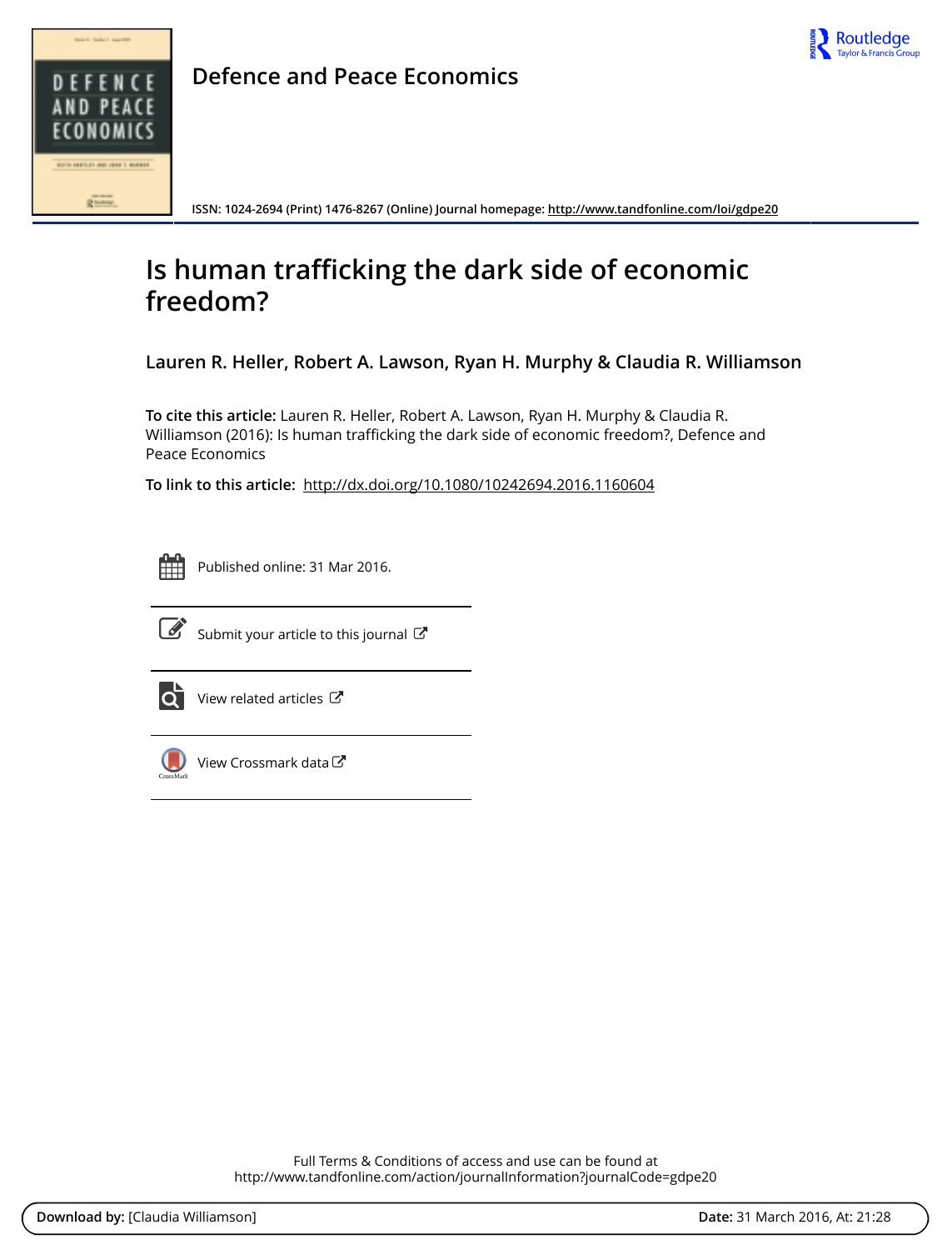# IS HUMAN TRAFFICKING THE DARK SIDE OF ECONOMIC FREEDOM?

LAUREN R. HELLER $^{a_\ast}$ , ROBERT A. LAWSON $^{\rm b}$ , RYAN H. MURPHY $^{\rm b}$  AND CLAUDIA R. WILLIAMSON<sup>e</sup>

<sup>a</sup>Berry College, Campbell School of Business, Mount Berry, GA, USA; <sup>b</sup>Southern Methodisi University, Dallas, TX, USA; <sup>c</sup>Department of Finance and Economics, Mississippi State University, Mississippi State, MS, USA

(Received 25 September 2015; in final form 26 February 2016)

Economic freedom has increased living standards worldwide. Concurrent with such gains are rising concerns about potential human costs associated with free markets. This paper uses data on human trafficking and anti-trafficking policies, in conjunction with a measure of economic freedom, to examine whether free markets exacerbate or attenuate the incidence of human trafficking and policies designed to combat it. We do not find evidence suggesting that economic freedom is associated with human trafficking. In addition, our results suggest that economically free countries are more likely to enact and enforce policies to fight human trafficking.

Keywords: Economic freedom; Human trafficking; Anti-trafficking policy; Modern slavery

JEL Codes: K42, P10, O15

#### 1. INTRODUCTION

Economic globalization has improved living standards worldwide. Poverty rates have declined substantially over the past 30 years (Chen and Ravallion 2010; Sala-i-Martin 2006). Much of this economic growth is attributed to economic freedom, including increases in international trade flows (Dollar and Kraay 2004; Hall and Lawson 2014). Concurrent with such gains, however, are rising concerns about potential human costs that may result from freer markets. A growing body of literature focuses on the effects of globalization and free markets on human rights, concentrating on issues such as sweatshops and unsafe working conditions, homicide rates, and women's rights or empowerment (Bjørnskov 2008, 2015; Carden and Lawson 2010; Cho 2013; Dreher, Gassebner, and Siemers 2012; Potrafke and Ursprung 2012; Powell 2014; de Soysa and Vadlamannati 2011).

One particular area of human rights is making headlines. News outlets showcase human trafficking, or the coercive or forced movement of individuals across borders, as a growing concern (see BBC News 2012; Flores 2014; Van Osdal 2013). A recent report estimates that

<sup>\*</sup>Corresponding author: Berry College, Campbell School of Business, P.O. Box 495024, Mount Berry, GA 30149-5024, USA. E-mail: lheller@berry.edu

<sup>© 2016</sup> Informa UK Limited, trading as Taylor & Francis Group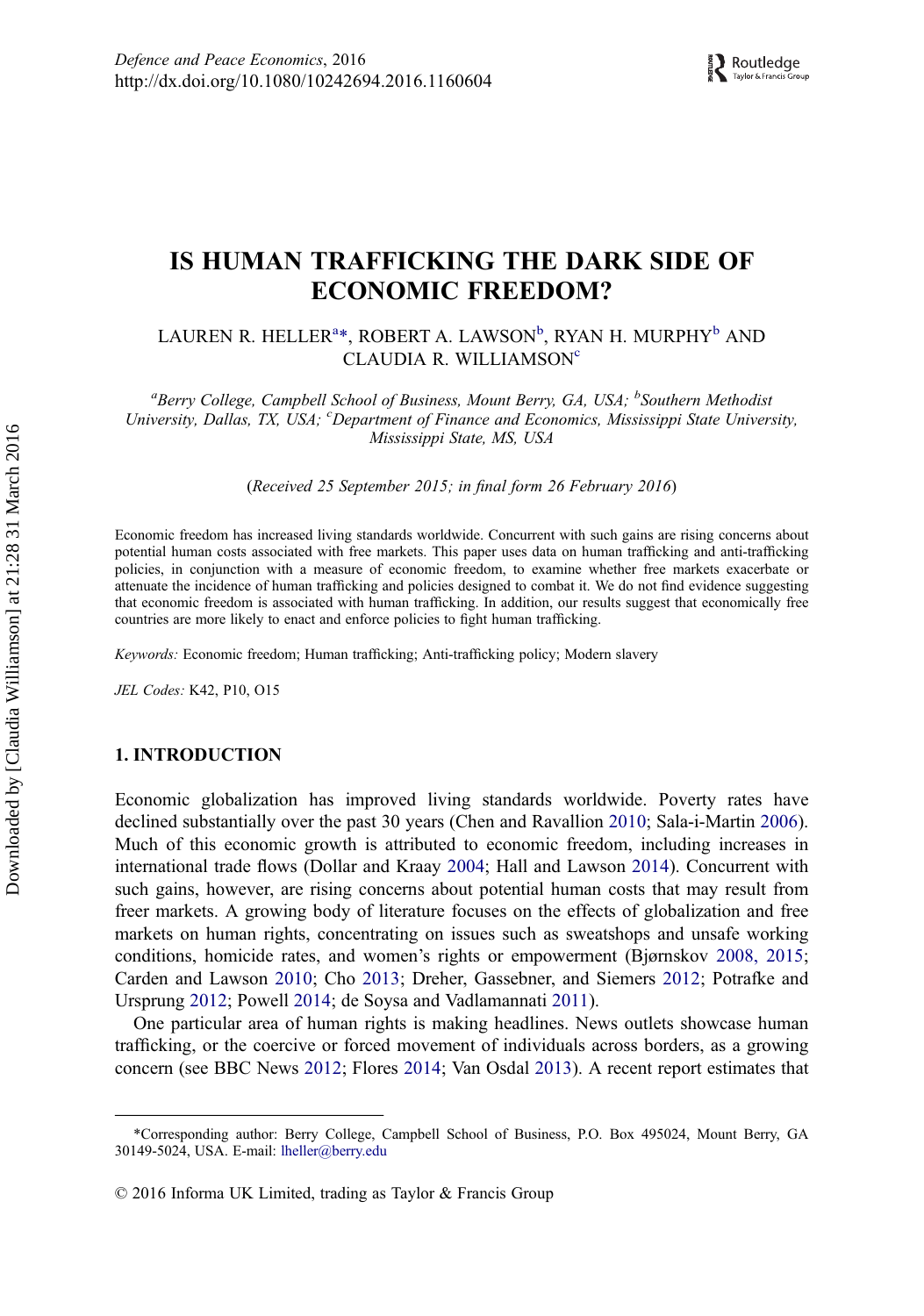the total number of human trafficking victims is over 12 million and growing (U.S. Department of State 2010).

Economic freedom, and the globalization it has unleashed, often gets much of the blame. For example, one headline alerts us that 'consumerism fuels human trafficking' (Labott 2009). In the academic literature, human trafficking is also receiving much more attention (see, Avdeyeva 2010; Cho 2013, 2015a, 2015b; Cho and Vadlamannati 2012; Di Tommaso et al. 2009; Hernandez and Rudolph 2015; Potrafke 2011; Simmons and Lloyd 2010), with trafficking being labeled as 'one of the dark sides of globalization' (Cho, Dreher, and Neumayer 2013, 67; Cho, Dreher, and Neumayer 2014, 430). In this paper, we seek to understand if this label is appropriate or misplaced.

Examining how liberalization in one particular market, prostitution, impacts human trafficking, Cho, Dreher, and Neumayer (2013) show that legalization in prostitution contributes to human trafficking, highlighting the impact of one particular policy. In a subsequent paper, Cho (2015a) examines a wide variety of variables and shows that prostitution is no longer a significant factor, but that crime, income, and legal enforcement are strong determinants of trafficking. Missing from previous analyses is the inclusion of economic policies and institutions, which we believe is necessary to gain a more complete understanding of the determinants of human trafficking.

The 'dark side' concern is that open and globalized markets favorable to trade in goods and services will also be favorable toward forcible trading in humans. So, do freer markets lead to the buying and selling of human lives? We attempt to answer this question by examining whether economic freedom exacerbates or attenuates the incidence of human trafficking and the development of policy designed to combat it. We rely on newly available data measuring direct trafficking flows and a policy index that captures anti-trafficking policies. To account for free markets, we utilize the widely cited economic freedom index from the Economic Freedom of the World (EFW) Report (Gwartney, Lawson, and Hall 2014).

First, we test the direct impact of economic freedom on the incidence of human trafficking. We do so using three different measures indicating the intensity of human trafficking flows, classifying countries as (1) a destination country, (2) an origin country, and (3) a transit country (UNODC 2006). As a robustness check, we also utilize alternative measures of trafficking inflow and outflow data (Global Slavery Index 2013) and a measure of modern slavery (Global Slavery Index 2014). We do not find any indication that economic freedom increases human trafficking flows. To the contrary, we find some evidence that economic freedom decreases trafficking, especially for country of origin.

Next, we test the indirect impact by examining economic freedom as a determinant of anti-trafficking policies. We use the recently developed 3P-anti-trafficking policy index (3P index) that captures government policies designed to limit trafficking, including prosecution, protection, and prevention (Cho, Dreher, and Neumayer 2014). Our results indicate that economic freedom may indirectly limit human trafficking by promoting the adoption of policies designed to prevent it.

Collectively, our direct results suggest that countries with more economic freedom are not more likely to be involved in human trafficking. If anything, the evidence suggests the contrary. Countries with more economic freedom appear to experience less human trafficking and are more likely to adopt policies to prevent such activities. These findings are robust to a variety of model specifications and control variables.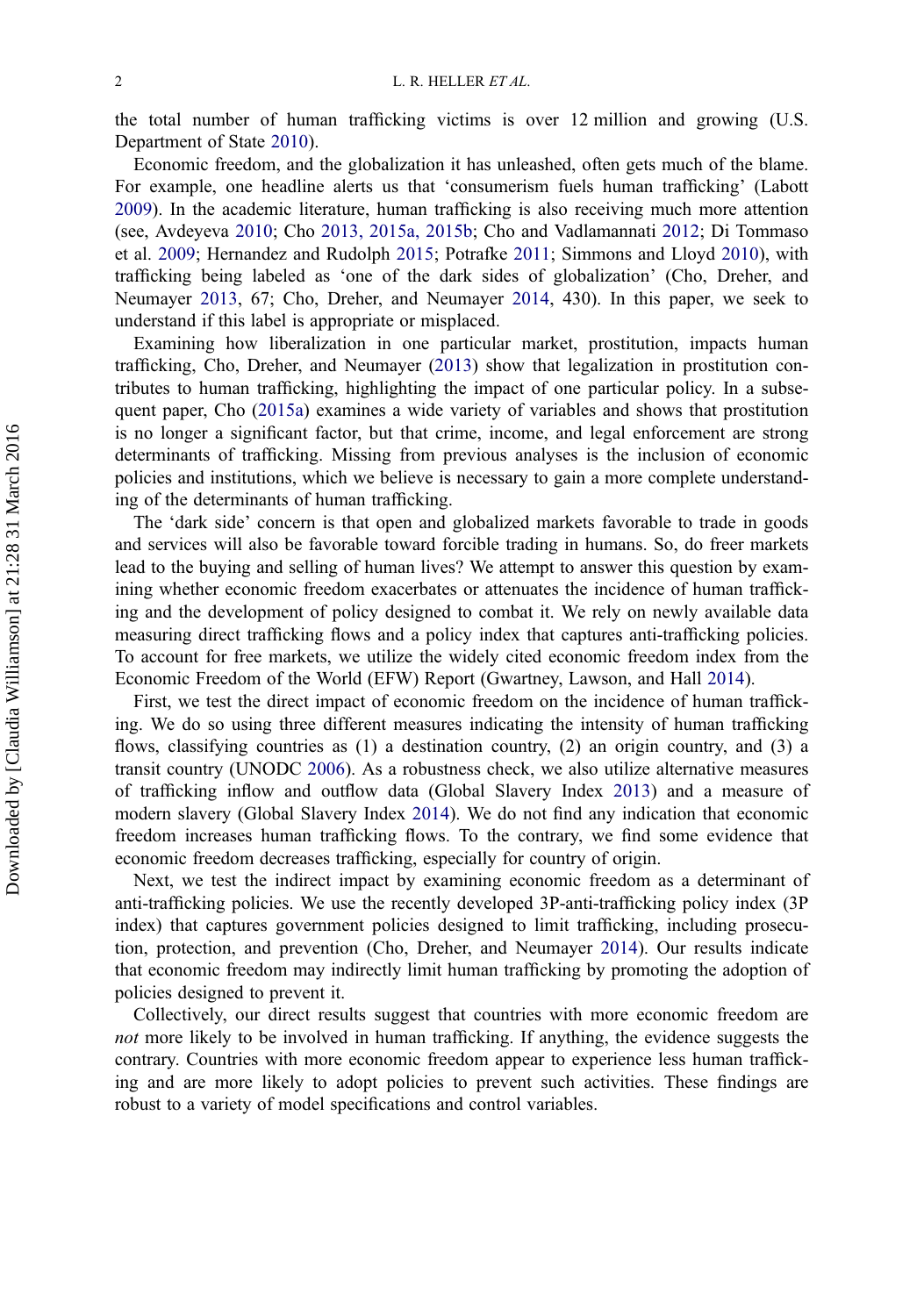#### 2. LINKING ECONOMIC FREEDOMS AND HUMAN TRAFFICKING

A variety of articles published in outlets ranging from academic journals to blog sites assert that free and open economies have a deleterious effect on trafficking rates (see, e.g. Agathangelou and Ling 2003; Brewer 2009; Geracoulis 2012; Sanders 2012). In order to understand this assertion, we summarize what we believe are the strongest conceptual scenarios linking human trafficking to economic freedom, thus, framing our empirical analysis.

Why are people trafficked? Both men and women can become victims for sex purposes and forced labor. Children are also trafficked, possibly to sell drugs and steal from others (Van Liemt 2004). Thus, victims may be taken for a variety of reasons and from different socioeconomic backgrounds (Bales 2007; Joarder and Miller 2014). However, a subset of authors argue that human trafficking victims may start as voluntary, though likely undocumented, migrants who often choose to leave their home country to avoid political and economic instabilities and seek better economic opportunities abroad (Aronowitz 2001; Chacón 2010).

Thus, economic freedom in a host country offering more economic opportunities will attract voluntary migrants. These individuals are not classified as trafficking victims. However, in the process of moving across borders, an (illegal) migrant could be captured, sold, and exploited for labor or sex purposes. This is human trafficking. Haynes (2009) argues this form of migrant exploitation creates a thin, gray line between migration and human trafficking, making it difficult to define and provide legal protection. The United Nations (UN) defines trafficking in persons as follows:

'Trafficking in persons'' shall mean the recruitment, transportation, transfer, harbouring or receipt of persons, by means of the threat or use of force or other forms of coercion, of abduction, of fraud, of deception, of the abuse of power or of a position of vulnerability or of the giving or receiving of payments or benefits to achieve the consent of a person having control over another person, for the purpose of exploitation. Exploitation shall include, at a minimum, the exploitation of the prostitution of others or other forms of sexual exploitation, forced labour or services, slavery or practices similar to slavery, servitude or the removal of organs. (United Nations Convention against Transnational Organized Crime and the Protocols Thereto 2000, 42)

We follow the UN definition carefully distinguishing between forced slavery and immigration, as the linkages between voluntary and involuntary migration make it difficult to disentangle the role of economic opportunity in explaining the movement of people across borders. Perhaps this overlap between voluntary and involuntary migration partially sheds light on the association between globalization and human trafficking. For example, economically free countries may be attractive destination countries for voluntary migrants who then become trafficking victims. Alternatively, free economies may facilitate trade in forced services such as labor.

This naturally leads to the question: Why is there a market for forced labor in economically free countries? In other words, what are the incentives to capture and traffic migrants? Several explanations have been offered with the demand for cheap labor often given as the main driver. One argument is that developed countries, as a result of economic freedom, increase the demand for cheap labor in order to produce the quantity and variety of goods wealthier consumers desire. In addition, countries with higher levels of economic freedom have more open borders, increasing the flow of goods and people, which may lower the costs to traffic. Combined, these arguments suggest that economic freedom increases human trafficking flows in order to exploit victims as forced labor and open borders lower the costs to do so.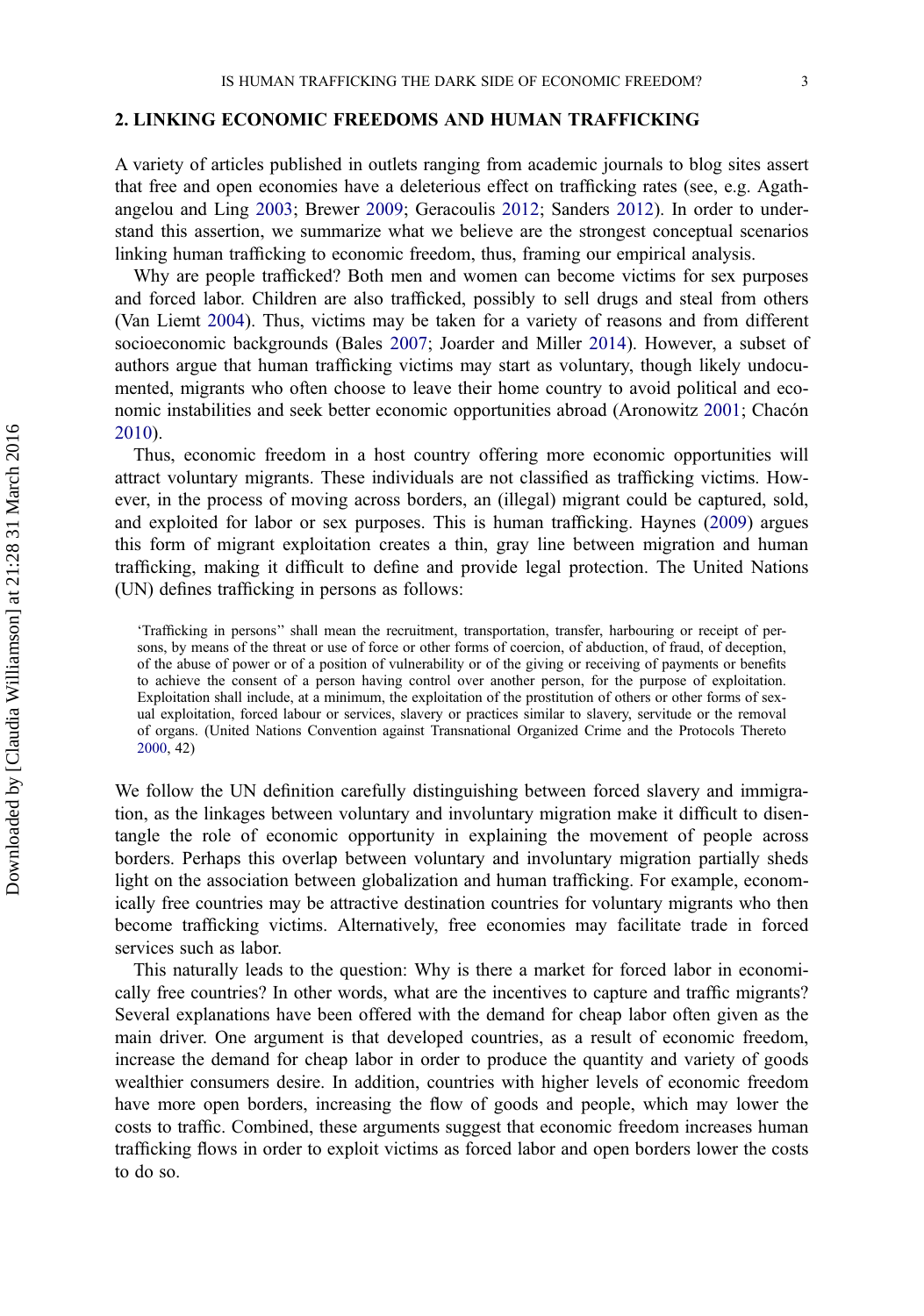On the other hand, there are several reasons why freer economies may actually result in lower rates of trafficking. It is true that an open economy will expand opportunities for exchange, increasing the overall scale of economic transactions. As a result, demand for labor will likely increase, including cheap labor. However, a more free economy with fewer labor market restrictions will decrease the incentive to traffic labor, as voluntary labor is readily available for purchase on the open market at a variety of prices. As economies in general, and labor markets in particular, are less regulated, the demand for trafficked victims to exploit for labor purposes should decrease.

This argument can be generalized where economically free countries typically experience less crime, fewer black market transactions, less organized crime, and afford less opportunity to carry out illicit transactions without discovery (Dreher, Kotsogiannis, and McCorriston 2007; Dreher and Schneider 2010; Stringham and Levendis 2010). As Supreme Court Justice Louis Brandeis argued, 'sunlight is said to be the best of disinfectants,' economically freer societies may offer more 'sunlight' exposing traffickers and decreasing incentives to engage in such behavior (Brandeis 1913).<sup>1</sup>

Lastly, it is well established that economically freer societies also have greater potential for growth (De Haan, Lundstrom, and Sturm 2006; Gwartney, Holcombe, and Lawson 2006; Heller 2009). This expanding set of opportunities may decrease the incentive to engage in trafficking in the first place. Indeed, human trafficking victims disproportionally originate from poor countries or countries experiencing economic turmoil or conflict (Akee et al. 2010; Mahmoud and Trebesch 2010). Hence, economic freedom may decrease the quantity of human trafficking victims supplied, and the subsequent economic growth may counteract a potential increase in the quantity of victims demanded by recipient countries.

#### 3. DATA AND EMPIRICAL FRAMEWORK

To examine the relationship between free markets and human trafficking, we use the economic freedom index from the EFW Report (Gwartney, Lawson, and Hall 2014). The EFW index is a widely cited indicator of a free economy (see, Hall and Lawson 2014 for a review). The EFW index captures economic freedoms in five areas: size of government, property rights, money, international trade, and regulations. Scored on a 0–10 basis, with 10 representing more freedom, the EFW index is an aggregate index composed of up to 42 separate variables. To score highly on the index, a country must protect private property, provide efficient policing, adjudicate disputes consistent with the rule of law, keep taxes/ spending low, minimize regulations of businesses and markets, provide a sound monetary system, and allow open trade with other countries. The data are for 2012, the most recent year available. If economic freedom corresponds to human trafficking, holding all else equal, the 'dark side' label may be appropriate as freer markets contribute to human trafficking.

We first look at the direct relationship between economic freedom and trafficking. Given the difficulty of measuring human trafficking and limited data availability, we employ several different measures. First, we rely on trafficking data from the United Nations Office on Drug and Crime (UNODC 2006). The UN Trafficking in Persons: Global Patterns (2006) report proposes an incidence trafficking index. This report presents three distinct measures of human trafficking: (1) incidence of human trafficking by country of destination

<sup>&</sup>lt;sup>1</sup>In addition, economic freedom is shown to increase women's economic rights (Stroup 2011), an important contributing factor to reducing human trafficking (Cho 2015a).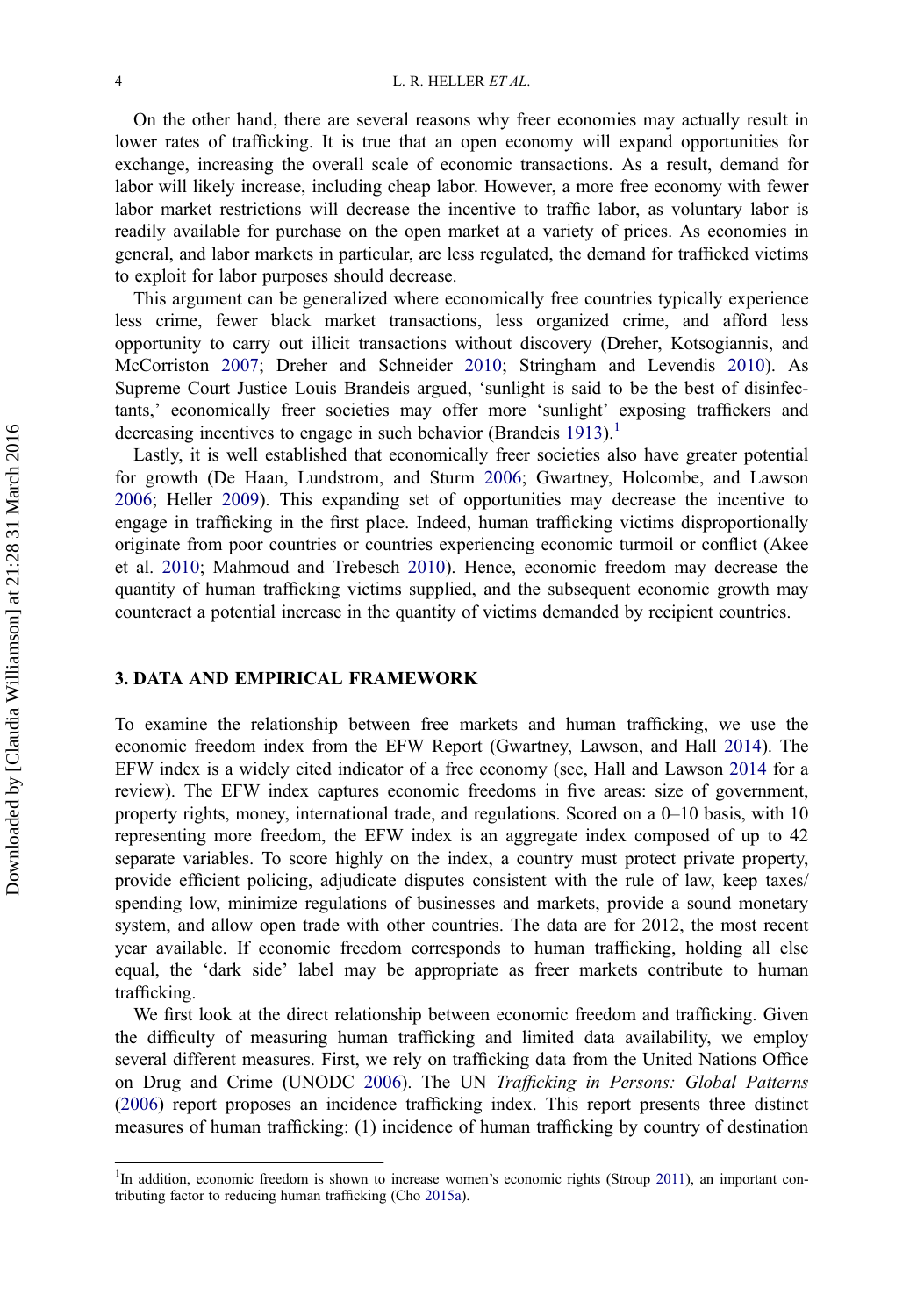(trafficking destination), (2) incidence of human trafficking by country of origin (trafficking origin), and (3) incidence of human trafficking transiting through a country (trafficking transit). Each measure of human trafficking incidence is ranked on an ordinal 1–5 scale reflecting 'very low' to 'very high' incidence. The data are only collected once, averaging from 1996 to 2003, and are available for up to 161 countries.

We use all three measures of human trafficking to capture any effect economic freedom might have on the illegal movement of individuals. Although we examine all three measures of trafficking, our arguments above indicate that economically free countries will become destination countries, as markets for all goods and services (including humans) increase concurrently with economic freedom (Cho, Dreher, and Neumayer 2013). Therefore, trafficking destination is the main dependent variable testing the direct effect of economic freedom and human trafficking.

As a robustness check, we use two additional variables, trafficking in and trafficking out, reflecting inbound cross-border trafficking and outbound cross-border trafficking, respectively. Both variables are coded on an ordinal scale of 1–4, where higher values reflect higher levels of cross-border human trafficking. Data are collected from the Global Slavery Index (2013), which code the data based on country reports found in the U.S. Department of State Trafficking in Persons Report (2013). Our data-set includes data on 111 countries. If economic freedom increases trafficking, economic freedom will have a positive coefficient.

As another robustness check, we use a measure of modern slavery, which captures the number of people enslaved as a proportion of the population in 2014 (Global Slavery Index 2014). Data are collected for 112 countries. This measure does not directly measure the extent of human trafficking; however, a country that traffics more people will more than likely also have a higher percent of the population enslaved. If economic freedom increases trafficking, we expect a positive relationship with modern slavery.

The three human trafficking selected data-sets have several advantages. First, they rely on various sources such as international reports, media, and fieldwork to create quantifiable measures of trafficking. Each data-set uses a singular definition of human trafficking and one collection agency avoiding noise and discrepancies from the collection methodology. The UNODC's measures utilize the UN's definition of human trafficking and data are collected from 1996 to 2003 making this the more attractive measure. However, the data are aggregated making it available only at one point in time. This is a shortcoming from all three measures as the US Department of State's Trafficking In/Out and the Global Slavery Index are also only available as a cross-section, but both measures utilize more recent data. Given the data constraints, we employ all three measures and compare the results in order to reduce any biases.

Next, we test for an indirect relationship between free markets and trafficking by exploring how economic freedom relates to policies designed to minimize human trafficking. The 3P-anti-trafficking policy index (3P index), developed by Cho, Dreher, and Neumayer (2014), measures government policies designed to limit trafficking by adopting policies that (1) prosecute perpetrators of human trafficking, (2) prevent human trafficking, and (3) protect victims of human trafficking. Each dimension is measured on a 1–5 scale; thus, the aggregate 3P index is measured on a 3–15 ordinal scale with higher values indicating greater anti-trafficking policy effectiveness. We use the latest data available collected in 2013.

Note that this index does not directly measure human trafficking. Rather, it measures the efficacy of government anti-trafficking efforts; thus, we do not employ it as our main dependent variable. However, we assume that countries with more effective anti-trafficking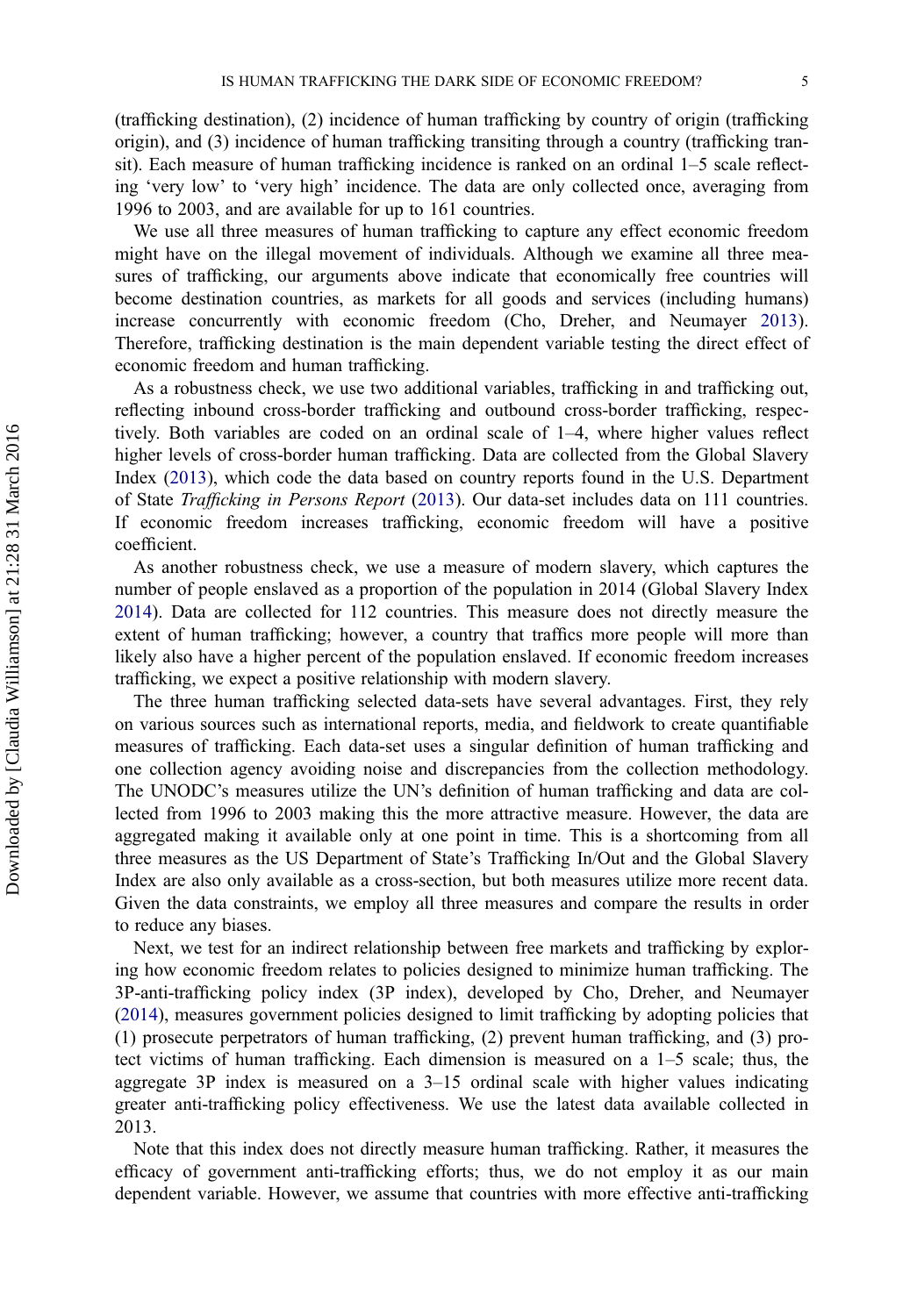policies will see less trafficking. Hence, if economic freedom increases trafficking, we expect a negative relationship between the EFW Index and the 3P index, as a decrease in policy effectiveness encourages trafficking. However, protection of economic rights tends to correlate with civil and human rights (Carden and Lawson 2010; de Soysa and Fjelde 2010; de Soysa and Vadlamannati 2011, 2013); therefore, economic freedom may positively correlate with the 3P index and discourage trafficking.

Given the difficulty in obtaining reliable and consistent measures of human trafficking over time and across a large sample of countries, we are limited to cross-sectional analysis as in Cho, Dreher, and Neumayer (2013). For all variables, we use the most recently available data. We recognize this leads to variables being measured in different years but do so in order to maximize sample size, given the extremely limited data availability. Our empirical approach is given by the following equation:

$$
T_i = \beta_0 + \beta_1 \text{EFW}_i + \beta_2 \ln \text{GDP}_i + X_{ki} \beta_k + \varepsilon_i
$$

 $T_i$  represents one of the measures of human trafficking (for country i) discussed above.  $EFW<sub>i</sub>$  represents the EFW index. Economic motivation, including income, may explain a large portion of trafficking (International Organization for Migration 2012), as previously summarized. In fact, Cho et al. (2015a) find that income has a robust impact on both origin and destination countries. Therefore, we control for income per capita, ln GDPi, measured by log gross domestic product per capita (Purchasing Power Parity, constant 2011 international dollars) (WDI 2014).

To account for other effects that may impact human trafficking, we include a number of control variables, represented by the vector of k control variables  $X_{ki}$ . We control for political and legal institutional and policy factors (Akee et al. 2010, 2012, 2014; Cho, Dreher, and Neumayer 2013; Frank 2011; Jakobsson and Kotsadam 2013), including a measure of democracy from Polity IV (Marshall, Gurr, and Jaggers 2014). In addition, we include an index of press freedom rating the free flow of information from the media sector (Freedom House 2013). We also control for a country's history with communism (Barro and McCleary 2003). Communism represents an extreme lack of political and economic freedoms, which likely impacts present-day political and economic institutions. In addition, when testing the direct impact of economic freedom and trafficking, we also control for the policy environment using the 3P index discussed above (Cho, Dreher, and Neumayer 2014).

We use a country's legal origin to control for legal institutional quality since previous work indicates this is an important determinant of trafficking (Hernandez and Rudolph 2015). Legal origin categorizes a country's respective tradition using dummy variables classified as English, German, French, or Scandinavian. The data are collected from La Porta, Lopez-de-Silanes, and Shleifer (2008).

We also include a variety of economic variables as suggested by the literature (Belser 2005; Cho 2015; Cho, Dreher, and Neumayer 2013, 2014). Standard economic controls include regional dummies, log of the population, female unemployment rate, population density, the ratio of female to male labor force participation, primary school enrollment, and income inequality (all collected from WDI 2014). In addition, we include language fractionalization (Alesina et al. 2003), suggested by Akee et al. (2010), whether a country is landlocked, as suggested by Akee et al. (2010, 2012, 2014), the proportion of the population that is Catholic (La Porta et al. 1999), and a dummy variable if prostitution is legal, both suggested by Cho, Dreher, and Neumayer (2013). All variable descriptions and sources can be found in Appendix 1.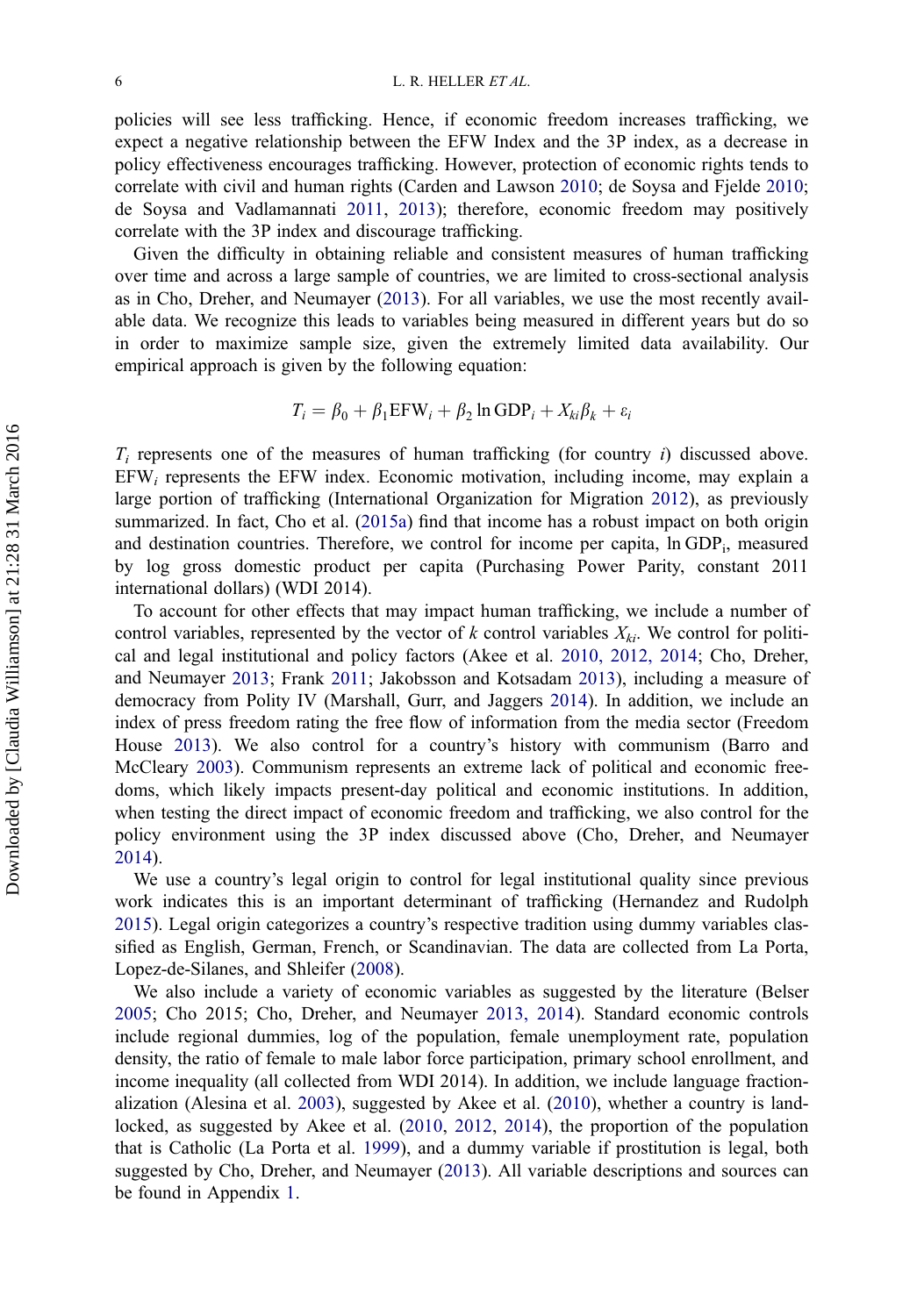Table I provides descriptive statistics for each of the variables described, with 116 countries included in the analysis. Appendix 2 provides a list of the countries included. Income per capita ranges across all levels, from the Central African Republic (\$584) to Luxembourg (\$87,737), with a mean of \$18,960 and a standard deviation of \$17,318. Economic freedom ranges from 3.71 (Venezuela) to 8.88 (Hong Kong) with a mean of 6.87 (Italy, for example) and a standard deviation of 0.87.

Variables representing destination, origin, and transit countries for trafficking range from 1 to 5, with 5 representing a very high incidence of these activities. Trafficking destination countries have a mean of 2.55 and a standard deviation of 1.41. Seventeen countries are classified as very low incidence, including Zimbabwe, Brazil, and Chile. At the other extreme, 10 countries are classified as very high-incidence destination countries including the USA, the Netherlands, Italy, and Greece. Trafficking origin countries have a mean of 3.05 and a standard deviation of 1.14. There are nine low origin countries (e.g. the Netherlands, Chile, and Egypt) and nine high origin countries including Ukraine, Albania, Russia, and China. Transit countries have a mean of 2.32 and a standard deviation of 1.31, with six countries classified as high-incidence transit countries including Hungary, Poland, Albania, and Italy. Looking at the raw data suggests some overlap between origin, transit, and destination countries. For example, destination countries are positively correlated with both origin (0.28) and transit countries (0.46). Origin and transit countries also correlate (0.35).

TABLE I Summary Statistics

| Variable                | Observation | Mean   | Standard dev. | Minimum  | Maximum |
|-------------------------|-------------|--------|---------------|----------|---------|
| Trafficking destination | 107         | 2.55   | 1.41          | 1.00     | 5.00    |
| Trafficking origin      | 82          | 3.05   | 1.14          | 1.00     | 5.00    |
| Trafficking transit     | 76          | 2.32   | 1.31          | 1.00     | 5.00    |
| Trafficking in          | 111         | 2.27   | 0.81          | 1.00     | 4.00    |
| Trafficking out         | 111         | 2.57   | 0.97          | 1.00     | 4.00    |
| Modern slavery          | 112         | 0.37   | 0.35          | 0.01     | 2.30    |
| Econ freedom            | 116         | 6.87   | 0.87          | 3.71     | 8.88    |
| Log GDP pc              | 116         | 9.29   | 1.22          | 6.37     | 11.38   |
| Democracy               | 110         | 6.01   | 4.90          | $-10.00$ | 10.00   |
| French                  | 115         | 0.50   | 0.50          | 0.00     | 1.00    |
| German                  | 115         | 0.13   | 0.34          | 0.00     | 1.00    |
| Scan                    | 115         | 0.04   | 0.20          | 0.00     | 1.00    |
| 3P index                | 116         | 10.22  | 2.39          | 4.00     | 15.00   |
| Press freedom           | 116         | 56.65  | 21.10         | 8.00     | 90.00   |
| Communism               | 114         | 0.01   | 0.09          | 0.00     | 1.00    |
| Log pop                 | 116         | 16.36  | 1.64          | 12.69    | 21.03   |
| Unemp, female           | 116         | 9.42   | 6.32          | 0.40     | 31.30   |
| Catholic                | 102         | 0.39   | 0.49          | 0.00     | 1.00    |
| Pop density             | 116         | 276    | 965           | 3        | 7713    |
| Labor ratio             | 116         | 73.05  | 18.19         | 21.05    | 103.80  |
| School enroll           | 108         | 106.13 | 12.86         | 66.43    | 164.86  |
| Landlock                | 107         | 0.18   | 0.38          | 0.00     | 1.00    |
| Gini                    | 105         | 40.46  | 9.26          | 24.70    | 63.90   |
| Language frac           | 113         | 0.39   | 0.30          | 0.00     | 0.92    |
| Prostitution            | 79          | 0.57   | 0.50          | 0.00     | 1.00    |
| GDP pc                  | 116         | 18,960 | 17,318        | 584      | 87,737  |

Note: Table I presents descriptive statistics for our variables of interest as described in Appendix 1.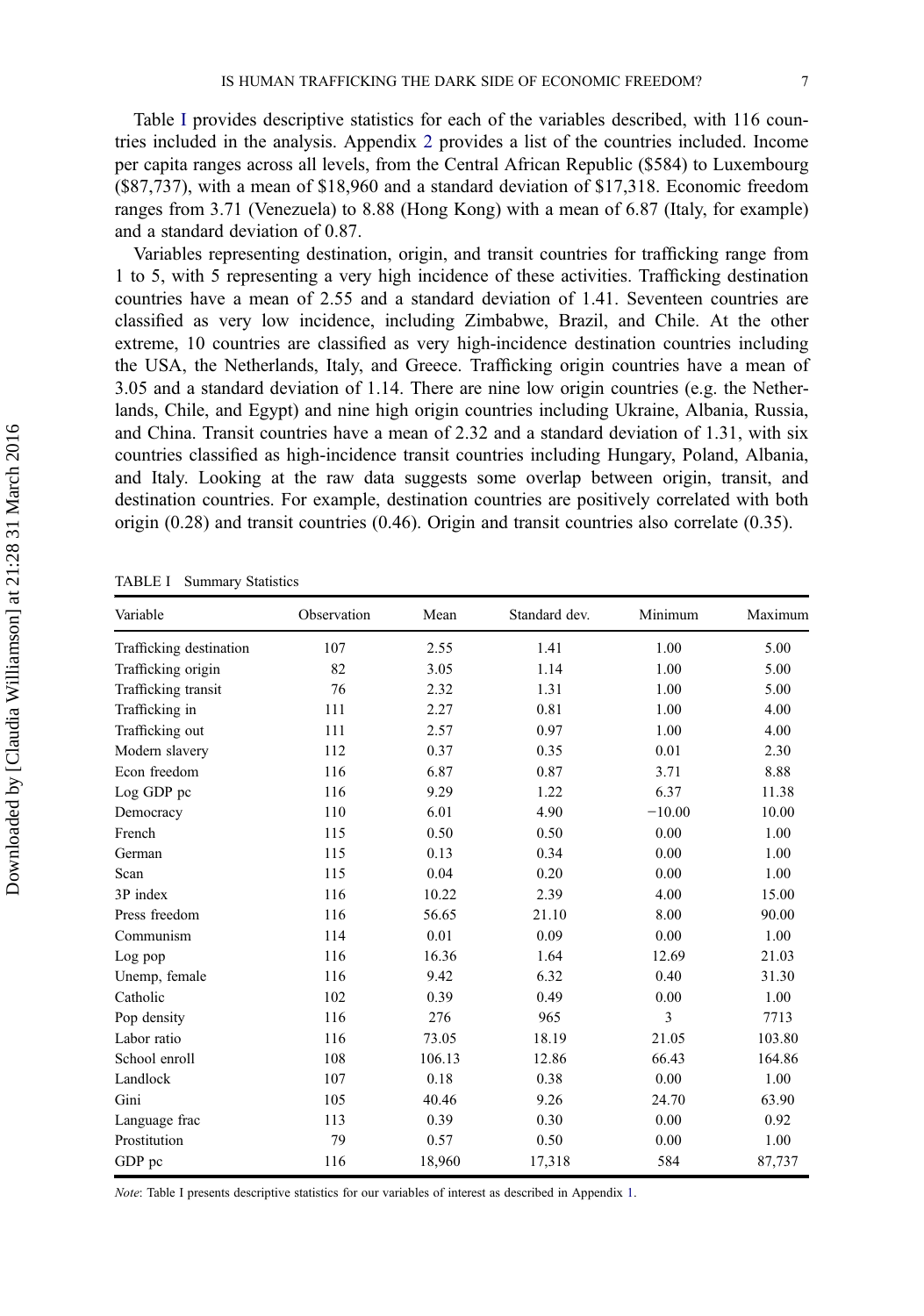#### 4. EMPIRICAL RESULTS

We begin by testing for the direct effect of economic freedom on human trafficking based on a country's incidence of human trafficking destination, origin, or transit. Recall that these data are only available for one point in time, limiting our analysis to only a cross section. Since our main dependent variables measuring human trafficking are all ordinal indicators, we report results using ordered probit regressions.<sup>2</sup> We introduce controls sequentially in order to economize on the number of observations.

In Table II, Panel A provides the estimates using trafficking destination as the dependent variable and Panel B reports the marginal effects. None of the regressions suggest that greater economic freedom yields more human trafficking. The coefficient of economic freedom is statistically insignificant in seven of the eight regressions. The beta of economic freedom found in Column (8) is negative and significant at the 5% level. Recall that lower levels of this dependent variable indicate less human trafficking. Overall, this suggests that a country with more economic freedom is less likely to be a human trafficking destination country.

Results for the marginal effects of economic freedom, found in Table II, Panel B, are similar. No marginal effect achieves statistical significance in Columns (1) through (7). In Column (8), the marginal effect is statistically significant in increasing the probability of receiving a score of 3 (medium incidence) and decreasing the probability of receiving a score of 4 (high incidence). At the mean values of other variables, this result suggests that a one point increase in economic freedom increases the probability of a country scoring a 3 by 20% points and reduces the probability of scoring a 4 by 28% points. The point estimates of the marginal effects are consistent with the interpretation that countries with more economic freedom are less likely to be high destination countries.

The betas of income per capita dominate the results, remaining positive and significant in seven of the eight specifications. This result supports the argument that economic motivation is one of the main drivers for trafficking. Most of the institutional and policy factors do not appear to determine the extent of trafficking. The betas of neither democracy, press freedom nor legal origin significantly impact trafficking (coefficients for legal origin not reported). Another interesting result is the lack of significance of the 3P index coefficient. Lastly, the beta of communism is positive and significant in one of the four specifications, giving some indication that a country with a longer experience with communism is more likely to be a destination country.

Among the economic controls, the coefficient of log population is (positively) significant in all three specifications. Language fractionalization's beta is also positive and significant. Note that the beta for prostitution, as reported in Column (8), is not statistically significant – a result that is at odds with the main finding in Cho, Dreher, and Neumayer (2013) but that supports Cho (2015) and Hernandez and Rudolph (2015). Depending on the specifications, the pseudo- $R^2$  of the model lies somewhere between 0.11 and 0.43.

Next, we repeat our analysis replacing trafficking destination with trafficking origin reported in Table III. Again, our results do not indicate a link between economic freedom and trafficking. Instead, the betas in six of the eight specifications suggest that economic freedom decreases trafficking origination. Marginal effects can be found in Table III, Panel

<sup>&</sup>lt;sup>2</sup>We use ordered probit due to the presence of skewness in our dependent variables. However, the OLS and ordered logit results are available upon request and do not differ substantially.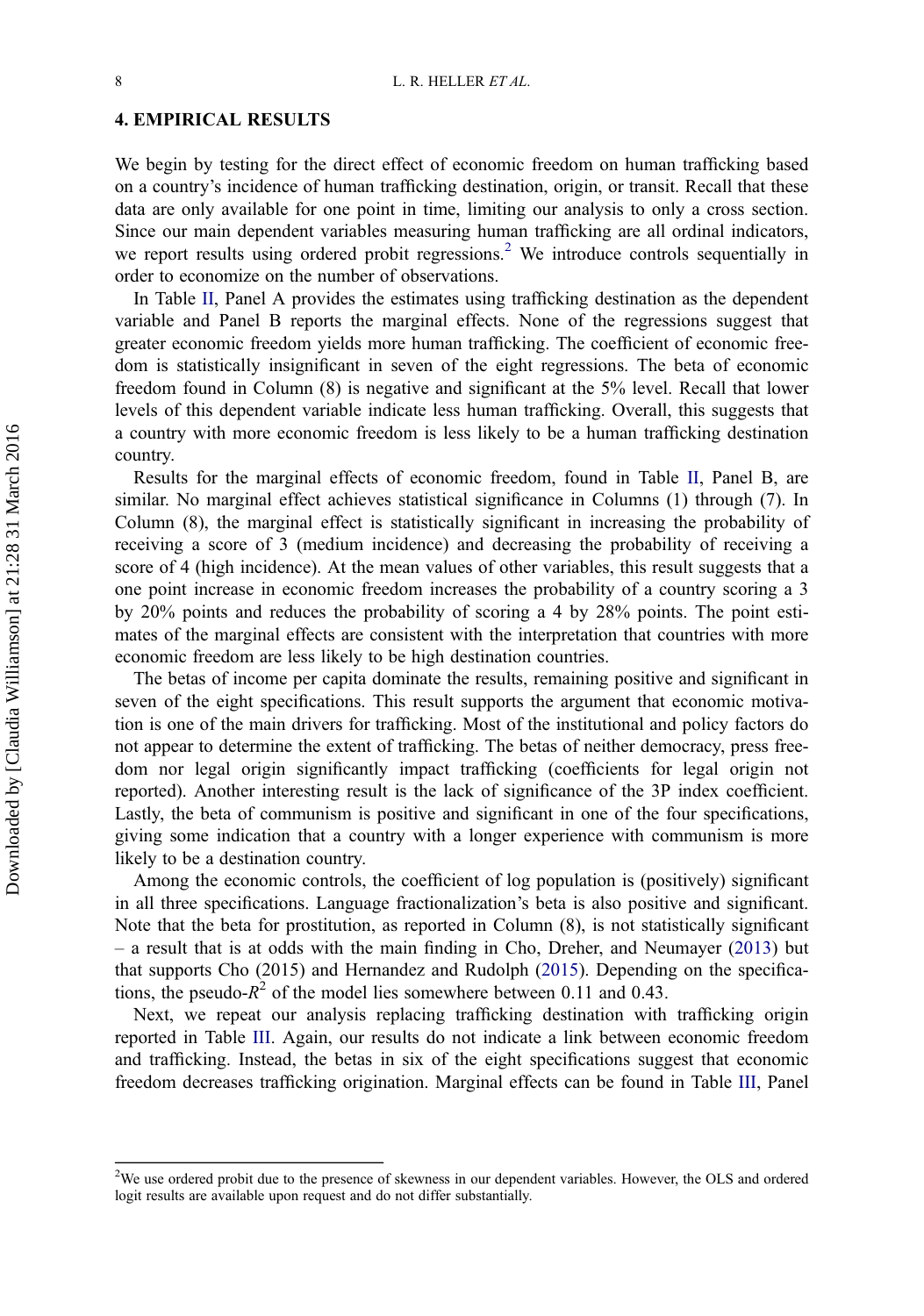|                                                                                                                                                                                                                                   | $\oplus$                          | $\odot$          | $\odot$          | $\widehat{\mathcal{F}}$ | $\odot$       | $\odot$                                            | $\epsilon$       | $\circledast$    |
|-----------------------------------------------------------------------------------------------------------------------------------------------------------------------------------------------------------------------------------|-----------------------------------|------------------|------------------|-------------------------|---------------|----------------------------------------------------|------------------|------------------|
| Panel A, Dep. var: trafficking destination                                                                                                                                                                                        |                                   |                  |                  |                         |               |                                                    |                  |                  |
| Econ freedom                                                                                                                                                                                                                      | 0.08(0.13)                        | $-0.01(0.15)$    | $-0.07(0.22)$    | $-0.13(0.23)$           | $-0.09(0.23)$ | $-0.16(0.26)$                                      | $-0.27(0.33)$    | $-0.92**$ (0.40) |
| Log GDP pc                                                                                                                                                                                                                        | $0.51***$ (0.11) $0.49***$ (0.12) |                  | $0.52***$ (0.18) | $0.50***$ (0.18)        |               | $0.51***$ (0.19) $1.25***$ (0.25) $1.15***$ (0.33) |                  | 0.45(0.46)       |
| Democracy                                                                                                                                                                                                                         |                                   | 0.03(0.02)       | 0.05(0.03)       | 0.04(0.03)              | 0.05(0.04)    | 0.07(0.05)                                         | 0.09(0.06)       | 0.16(0.11)       |
| Legal origins                                                                                                                                                                                                                     |                                   | Yes              | Yes              | Yes                     | Yes           | Yes                                                | Yes              | Yes              |
| Regional controls                                                                                                                                                                                                                 |                                   |                  | Yes              | Yes                     | Yes           | Yes                                                | Yes              | Yes              |
| 3P index                                                                                                                                                                                                                          |                                   |                  |                  | 0.08(0.06)              | 0.07(0.07)    | $-0.05(0.08)$                                      | 0.01(0.09)       | $-0.03(0.13)$    |
| Press freedom                                                                                                                                                                                                                     |                                   |                  |                  |                         | 0.00(0.01)    | 0.00(0.01)                                         | 0.00(0.01)       | 0.01(0.01)       |
| Communism                                                                                                                                                                                                                         |                                   |                  |                  |                         | 1.34(1.24)    | 1.70 (1.42)                                        | $3.47***$ (1.33) | 0.43(2.48)       |
| Log pop                                                                                                                                                                                                                           |                                   |                  |                  |                         |               | $0.42***$ (0.14)                                   | $0.44***$ (0.16) | $0.97***$ (0.26) |
| Unemp, female                                                                                                                                                                                                                     |                                   |                  |                  |                         |               | $-0.02(0.03)$                                      | $-0.01(0.03)$    | $-0.03(0.06)$    |
| Catholic                                                                                                                                                                                                                          |                                   |                  |                  |                         |               | $-0.49(0.44)$                                      | $-0.46(0.46)$    | $-1.08(0.67)$    |
| Pop density                                                                                                                                                                                                                       |                                   |                  |                  |                         |               | 0.00(0.00)                                         | 0.00(0.00)       | 0.00(0.00)       |
| Labor ratio                                                                                                                                                                                                                       |                                   |                  |                  |                         |               | 0.02(0.02)                                         | 0.02(0.02)       | $0.07*(0.04)$    |
| School enroll                                                                                                                                                                                                                     |                                   |                  |                  |                         |               | $-0.01(0.02)$                                      | $-0.02(0.02)$    | $-0.04(0.04)$    |
| Landlock                                                                                                                                                                                                                          |                                   |                  |                  |                         |               |                                                    | $-0.47(0.44)$    | 0.61(0.66)       |
| $\rm Gini$                                                                                                                                                                                                                        |                                   |                  |                  |                         |               |                                                    | $-0.04(0.04)$    | 0.09(0.06)       |
| Language frac                                                                                                                                                                                                                     |                                   |                  |                  |                         |               |                                                    | $2.37***$ (0.83) | $3.01***$ (1.11) |
| Prostitution                                                                                                                                                                                                                      |                                   |                  |                  |                         |               |                                                    |                  | $-0.13(0.52)$    |
| Observations                                                                                                                                                                                                                      | 56                                | 93               | 93               | 93                      | 93            | 79                                                 | 74               | 53               |
| Pseudo-R-squared                                                                                                                                                                                                                  | 0.11                              | $\overline{0}$ . | 0.17             | 0.18                    | 0.18          | 0.27                                               | 0.32             | 0.43             |
| Panel B, Marginal effects: mean level of economic freedom                                                                                                                                                                         |                                   |                  |                  |                         |               |                                                    |                  |                  |
| Predicted outcome $= 1$ (very low incidence)                                                                                                                                                                                      | $-0.02(0.03)$                     | 0.00(0.03)       | 0.01(0.04)       | 0.02(0.04)              | 0.02(0.04)    | 0.02(0.03)                                         | 0.02(0.02)       | 0.00(0.00)       |
| Predicted outcome $= 2$                                                                                                                                                                                                           | $-0.01(0.02)$                     | 0.00(0.02)       | 0.01(0.04)       | 0.02(0.04)              | 0.02(0.04)    | 0.04(0.06)                                         | 0.06(0.07)       | 0.11(0.07)       |
| Predicted outcome $=$ 3                                                                                                                                                                                                           | 0.01(0.01)                        | $-0.00(0.01)$    | $-0.01(0.02)$    | $-0.01(0.02)$           | $-0.01(0.02)$ | $-0.01(0.02)$                                      | $-0.01(0.02)$    | $0.20**$ (0.10)  |
| Predicted outcome $=4$                                                                                                                                                                                                            | 0.01(0.02)                        | $-0.00(0.02)$    | $-0.01(0.04)$    | $-0.02(0.04)$           | $-0.02(0.04)$ | $-0.03(0.05)$                                      | $-0.05(0.07)$    | $-0.28**$ (0.12) |
| Predicted outcome = 5 (very high incidence)                                                                                                                                                                                       | 0.01(0.02)                        | $-0.00(0.02)$    | $-0.01(0.02)$    | $-0.01(0.02)$           | $-0.01(0.02)$ | $-0.01(0.02)$                                      | $-0.01(0.02)$    | $-0.04(0.04)$    |
| Notes: Panel A presents ordered probit regressions with the trafficking destination as the dependent variable. Panel B reports marginal effects of economic freedom based on the mean of all variables. Robust<br>standard errors |                                   |                  |                  |                         |               |                                                    |                  |                  |

Downloaded by [Claudia Williamson] at 21:28 31 March 2016 Downloaded by [Claudia Williamson] at 21:28 31 March 2016

TABLE II Economic Freedom and Human Trafficking, Destination Country TABLE II Economic Freedom and Human Trafficking, Destination Country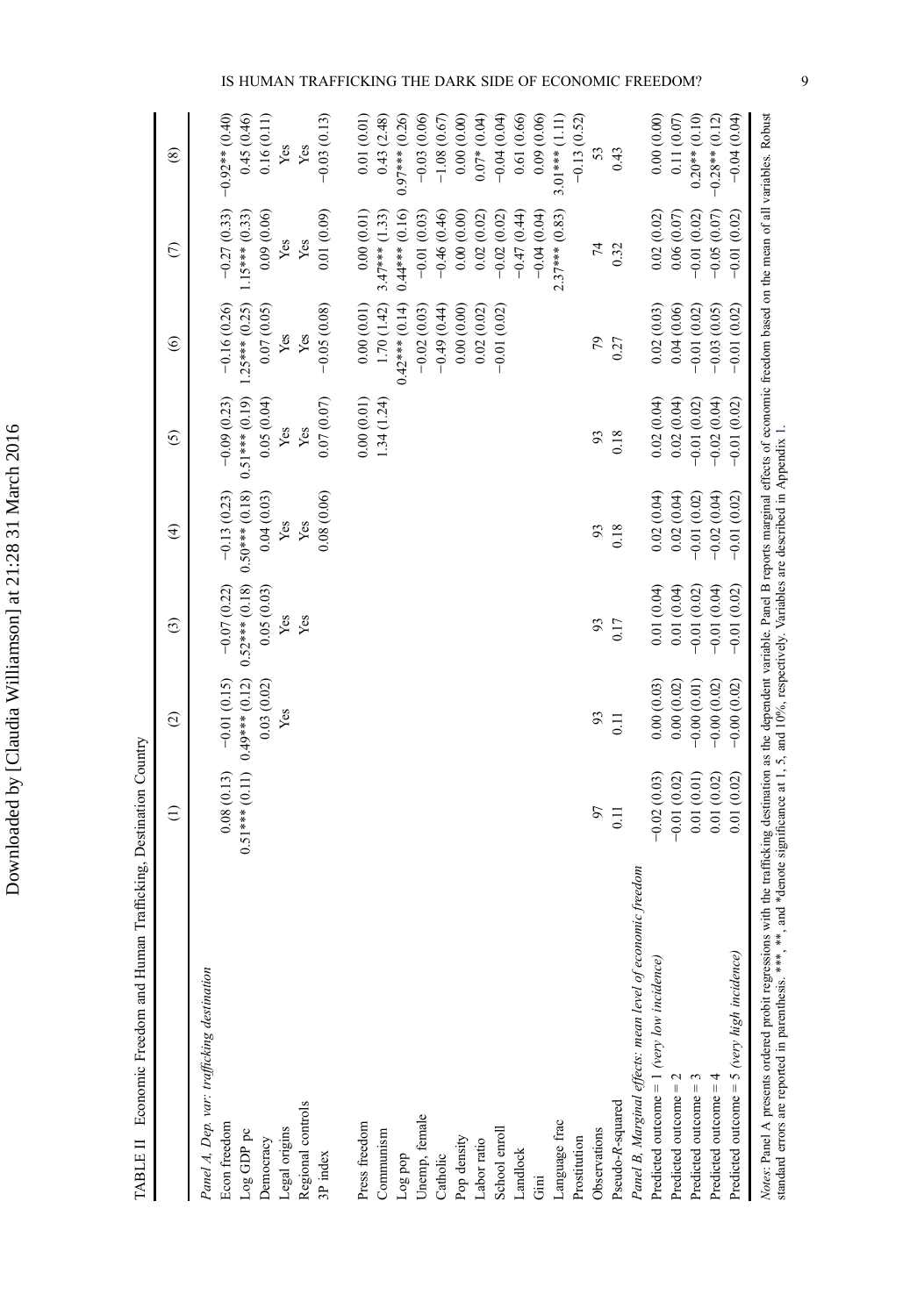| i                              |
|--------------------------------|
|                                |
|                                |
|                                |
|                                |
| , 0 0 1                        |
|                                |
| l                              |
| l                              |
|                                |
|                                |
|                                |
| ֧֚֚֝<br>֧֚֚֝<br>֧֚֝<br>ı.<br>I |
|                                |
|                                |
|                                |
|                                |
|                                |
|                                |
|                                |
|                                |
|                                |
|                                |
|                                |
|                                |
| י<br>ו                         |
|                                |
| i                              |
| I<br>l                         |
|                                |
| ֚֡֕֡                           |
|                                |
|                                |
|                                |
|                                |
|                                |
|                                |
|                                |
|                                |
|                                |
|                                |
|                                |

TABLE III Economic Freedom and Human Trafficking, Origin Country TABLE III Economic Freedom and Human Trafficking, Origin Country

|                                                                                                                                                                                                                                                                                                                                                                   | $\widehat{\epsilon}$ | $\widehat{c}$   | $\odot$         | $\widehat{\mathcal{F}}$ | $\odot$          | $\odot$           | $\epsilon$        | $\circledast$   |
|-------------------------------------------------------------------------------------------------------------------------------------------------------------------------------------------------------------------------------------------------------------------------------------------------------------------------------------------------------------------|----------------------|-----------------|-----------------|-------------------------|------------------|-------------------|-------------------|-----------------|
| Panel A, Dep. var: trafficking origin                                                                                                                                                                                                                                                                                                                             |                      |                 |                 |                         |                  |                   |                   |                 |
| Econ freedom                                                                                                                                                                                                                                                                                                                                                      | $-0.11(0.10)$        | $-0.19*$ (0.11) | $-0.23*(0.12)$  | $-0.32**$ (0.13)        | $-0.32**$ (0.14) | $-0.52***$ (0.16) | $-0.77***$ (0.22) | $-0.65(0.53)$   |
| Log GDP pc                                                                                                                                                                                                                                                                                                                                                        | 0.10(0.08)           | $-0.00(0.10)$   | $-0.20(0.16)$   | $-0.20(0.15)$           | $-0.15(0.16)$    | 0.01(0.31)        | $-0.58(0.36)$     | $-0.73(0.78)$   |
| Democracy                                                                                                                                                                                                                                                                                                                                                         |                      | 0.02(0.03)      | 0.02(0.03)      | 0.01(0.04)              | 0.04(0.04)       | 0.02(0.05)        | 0.05(0.06)        | $-0.16*$ (0.09) |
| Legal origins                                                                                                                                                                                                                                                                                                                                                     |                      | Yes             | Yes             | Yes                     | Yes              | Yes               | Yes               | Yes             |
| Regional controls                                                                                                                                                                                                                                                                                                                                                 |                      |                 | Yes             | Yes                     | Yes              | Yes               | Yes               | Yes             |
| 3P index                                                                                                                                                                                                                                                                                                                                                          |                      |                 |                 | $0.15*(0.08)$           | $0.16*$ $(0.08)$ | 0.14(0.09)        | 0.08(0.10)        | $0.31**$ (0.15) |
| Press freedom                                                                                                                                                                                                                                                                                                                                                     |                      |                 |                 |                         | $-0.00(0.01)$    | $-0.01*$ (0.01)   | $-0.01(0.01)$     | $-0.01(0.01)$   |
| Communism                                                                                                                                                                                                                                                                                                                                                         |                      |                 |                 |                         | $8.02***(0.74)$  | $7.04***$ (1.28)  | $5.75***$ (1.32)  | 3.17 (3.73)     |
| Log pop                                                                                                                                                                                                                                                                                                                                                           |                      |                 |                 |                         |                  | $0.42***$ (0.14)  | $0.61***$ (0.17)  | $0.71**$ (0.30) |
| Unemp, female                                                                                                                                                                                                                                                                                                                                                     |                      |                 |                 |                         |                  | $-0.11**$ (0.04)  | $-0.12***$ (0.04) | $-0.11(0.08)$   |
| Catholic                                                                                                                                                                                                                                                                                                                                                          |                      |                 |                 |                         |                  | $-1.20***$ (0.42) | $-0.69*(0.40)$    | $-0.85(0.70)$   |
| Pop density                                                                                                                                                                                                                                                                                                                                                       |                      |                 |                 |                         |                  | $-0.00(0.00)$     | $-0.00(0.00)$     | $-0.00(0.00)$   |
| Labor ratio                                                                                                                                                                                                                                                                                                                                                       |                      |                 |                 |                         |                  | 0.01(0.02)        | $0.03*(0.02)$     | 0.05(0.06)      |
| School enrol                                                                                                                                                                                                                                                                                                                                                      |                      |                 |                 |                         |                  | $-0.01(0.02)$     | $-0.03*(0.02)$    | $-0.03(0.05)$   |
| Landlock                                                                                                                                                                                                                                                                                                                                                          |                      |                 |                 |                         |                  |                   | $-0.42(0.46)$     | $-0.52(0.99)$   |
| $\overline{\rm Gm}$                                                                                                                                                                                                                                                                                                                                               |                      |                 |                 |                         |                  |                   | $0.00**$ (0.04)   | $0.12*(0.07)$   |
| Language frac                                                                                                                                                                                                                                                                                                                                                     |                      |                 |                 |                         |                  |                   | 0.42(0.84)        | 0.61(1.72)      |
| Prostitution                                                                                                                                                                                                                                                                                                                                                      |                      |                 |                 |                         |                  |                   |                   | 0.50(1.01)      |
| Observations                                                                                                                                                                                                                                                                                                                                                      | 82                   | 79              | 79              | 64                      | 79               | 69                | 65                | $\frac{1}{4}$   |
| Pseudo-R-squared                                                                                                                                                                                                                                                                                                                                                  | 0.004                | 0.038           | 0.100           | 0.115                   | 0.147            | 0.343             | 0.409             | 0.506           |
| Panel B, Marginal effects: mean level of economic freedom                                                                                                                                                                                                                                                                                                         |                      |                 |                 |                         |                  |                   |                   |                 |
| Predicted Outcome = $1$ (very low incidence)                                                                                                                                                                                                                                                                                                                      | 0.02(0.02)           | 0.03(0.02)      | $0.03*(0.02)$   | $0.05**$ (0.02)         | $0.04*$ $(0.02)$ | 0.01(0.01)        | 0.01(0.01)        | 0.01(0.01)      |
| Predicted outcome $= 2$                                                                                                                                                                                                                                                                                                                                           | 0.02(0.02)           | 0.03(0.02)      | $0.04*(0.02)$   | $0.05**$ (0.03)         | $0.05**$ (0.02)  | $0.08**$ (0.03)   | $0.09**$ (0.04)   | 0.10(0.10)      |
| Predicted outcome $=$ 3                                                                                                                                                                                                                                                                                                                                           | 0.00(0.01)           | 0.00(0.01)      | 0.01(0.01)      | 0.02(0.02)              | 0.03(0.02)       | $0.08*(0.04)$     | $0.13**$ (0.06)   | 0.07(0.08)      |
| Predicted outcome $=$ 4                                                                                                                                                                                                                                                                                                                                           | $-0.02(0.02)$        | $-0.04(0.02)$   | $-0.06*$ (0.03) | $-0.08**$ (0.03)        | $-0.09**$ (0.04) | $-0.16***$ (0.05) | $-0.22***$ (0.07) | $-0.18(0.15)$   |
| Predicted outcome = 5 (very high incidence)                                                                                                                                                                                                                                                                                                                       | $-0.02(0.02)$        | $-0.03(0.02)$   | $-0.03(0.02)$   | $-0.03*(0.02)$          | $-0.03(0.02)$    | $-0.01(0.01)$     | $-0.01(0.01)$     | $-0.00(0.00)$   |
| Notes: Panel A presents ordered probit regressions with the trafficking origin as the dependent variable. Panel B reports marginal effects of economic freedom based on the mean of all variables. Robust<br>standard errors are reported in parenthesis. ***, **, and *denote significance at 1, 5, and 10%, respectively. Variables are described in Appendix 1 |                      |                 |                 |                         |                  |                   |                   |                 |

10  $L. R. HELLER ET AL.$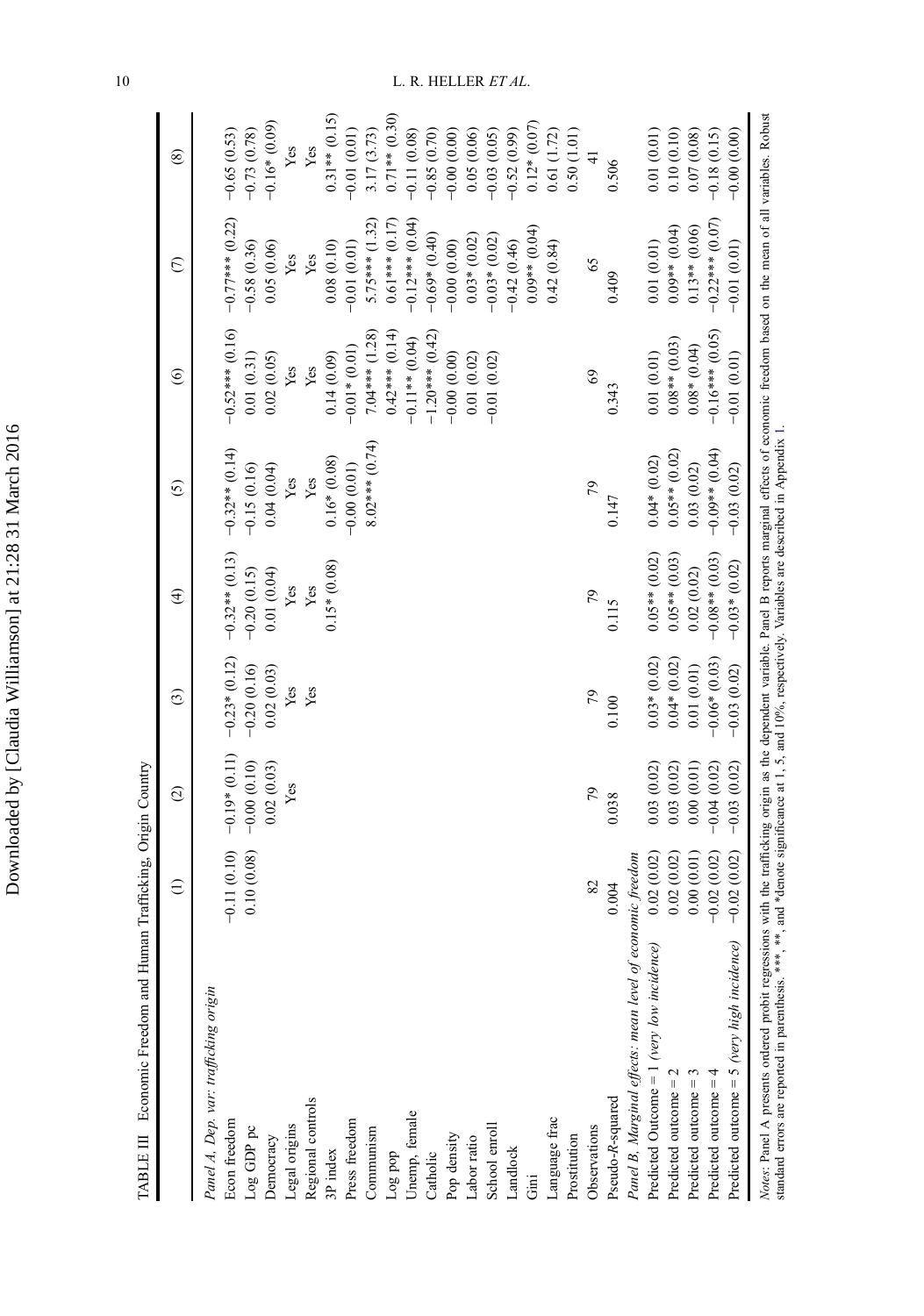B. Statistical significance of the marginal effects is scattered throughout Columns  $(3)$ – $(7)$ . The marginal effects uniformly point in the direction that, at means, economic freedom increases the probability that a country receives a low incidence score, while it also reduces the probability of receiving a score of high incidence. For example, according to the marginal effects from Column (7), a one unit increase in economic freedom is significantly associated with a 9% point higher probability of low incidence (score of 2), a 13% point higher probability of medium incidence (3), and a 22% point lower probability of high incidence (4).

Interestingly, the beta of log GDP per capita is insignificant in all specifications, suggesting that income does not predict which countries will have humans taken. Combined with the previous finding, income strongly predicts the destination of those trafficked but not the origin of those taken.

Several of the institutional and policy factors relate to origin of trafficking. As above, the betas of democracy and legal origin are insignificant. However, the betas of the 3P index positively and significantly relate to trafficking origin, suggesting that countries that have more humans taken have also adopted policies to try and prevent this human rights violation. We do not believe this finding suggests that the 3P index is causing more people to be taken; instead, high-incidence countries may be attempting to fight the problem via government policies. Press freedom's coefficient is negative and significant in one of the four regressions, suggesting that access to information in the origin country may decrease the probability that individuals are taken to be trafficked. Lastly, the betas of communism are positive and significant in three of the four specifications, suggesting that former communist countries are more likely to traffic humans. Depending on the specification, our models achieve pseudo- $R^2$  values up to 0.51.

Lastly, we replicate our analysis using trafficking transit as the dependent variable reported in Table IV. The betas of economic freedom are negative and significant in Columns (1) and (8), and negative but insignificant in the remaining regressions. Three marginal effects are statistically significant. In Column (1), the probability of receiving a score of 1 (very low incidence) is increased by 12% points and the probability of receiving a score of 5 (very high incidence) is reduced by 4% points, both at the 90% significance level. In Column (8), the probability of receiving a score of 1 increases by 70% points and is statistically significant at the 95% level. This point estimate suggests that the economic significance of economic freedom is quite large. Overall, these findings support the previous results that economic freedom is not related to more trafficking.

Supporting findings from Table II, the betas of log GDP per capita are positive and significant in the majority of the regressions. Democracy's coefficients are significant in four of the seven specifications; however, the coefficients are positive, suggesting that transit countries may be more democratic. The betas of the 3P index suggest that adopting antitrafficking policies does not significantly deter transit, nor have transit countries adopted policies designed to limit such activities. Communism's betas are also insignificant. Of the other variables, the coefficient of press freedom is positive and significant in one of the four regressions, and the betas of log population are positive and significant in all three specifications. The coefficients of population density, school enrollment, landlock, and language fractionalization are significant, but only in one specification each. The pseudo- $R^2$  values are as high as 0.43.

Collectively, our results suggest that economic freedom is not associated with more human trafficking in any form: as a destination, origin, or transit country. Rather, for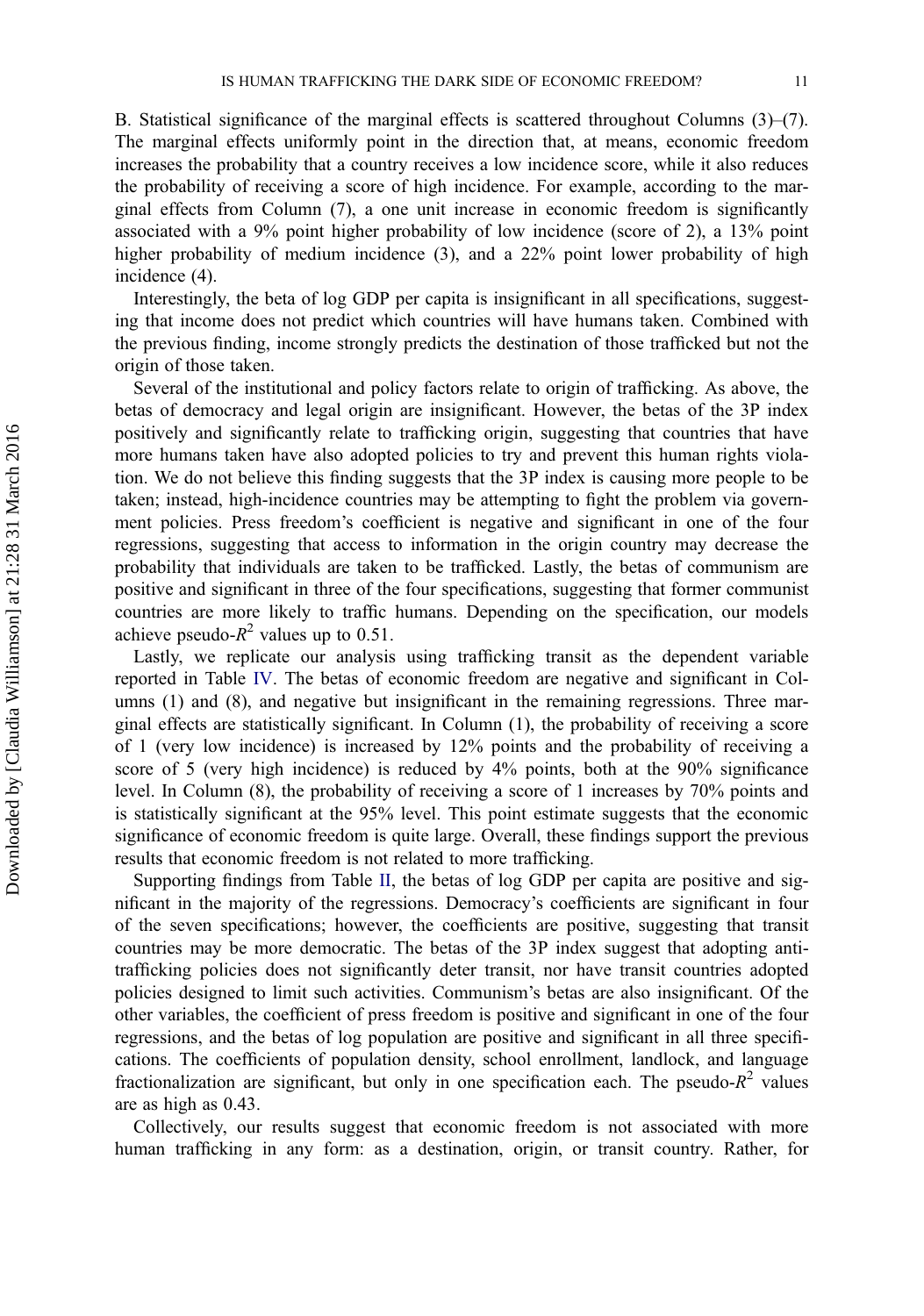| where you there<br>M I 2 8 G LC + 2 L |
|---------------------------------------|
|                                       |
|                                       |
| ا سا                                  |
|                                       |
|                                       |
| $\sim$                                |
|                                       |
| י<br>ו                                |
| י<br>היס                              |
| Ï                                     |
| ;<br>;                                |
|                                       |
| is cos                                |
|                                       |
|                                       |
|                                       |
|                                       |
|                                       |

 $\operatorname{TABLE\ IV}\ \text{\;Economic\ Freedom}$  and Human  $\operatorname{ThatBcking}\nolimits,$  Transit Country TABLE IV Economic Freedom and Human Trafficking, Transit Country

|                                                                                                                                                                                                                                  | $\ominus$        | $\odot$          | $\odot$         | $\widehat{\mathcal{F}}$ | $\odot$           | $\widehat{\circ}$ | $\epsilon$       | $\circledast$   |
|----------------------------------------------------------------------------------------------------------------------------------------------------------------------------------------------------------------------------------|------------------|------------------|-----------------|-------------------------|-------------------|-------------------|------------------|-----------------|
| Panel A, Dep. var: trafficking transit                                                                                                                                                                                           |                  |                  |                 |                         |                   |                   |                  |                 |
| Econ freedom                                                                                                                                                                                                                     | $-0.33*(0.18)$   | $-0.38(0.23)$    | $-0.35(0.29)$   | $-0.37(0.29)$           | $-0.39(0.29)$     | $-0.41(0.39)$     | $-0.38(0.43)$    | $-1.98*(1.04)$  |
| Log GDP pc                                                                                                                                                                                                                       | $0.53***$ (0.15) | $0.58***$ (0.17) | $0.51**$ (0.22) | $0.51**$ (0.23)         | $0.54**$ $(0.25)$ | $0.84**$ (0.39)   | $1.18**$ (0.49)  | $-0.76(1.17)$   |
| Democracy                                                                                                                                                                                                                        |                  | $0.05*(0.03)$    | $0.07*(0.04)$   | $0.06*(0.04)$           | $0.07*(0.04)$     | 0.07(0.05)        | 0.07(0.05)       | 0.14(0.13)      |
| Legal origins                                                                                                                                                                                                                    |                  | Yes              | Yes             | Yes                     | Yes               | Yes               | Yes              | Yes             |
| Regional controls                                                                                                                                                                                                                |                  |                  | Yes             | Yes                     | Yes               | Yes               | Yes              | Yes             |
| 3P index                                                                                                                                                                                                                         |                  |                  |                 | 0.05(0.09)              | 0.05(0.10)        | 0.06(0.09)        | 0.03(0.09)       | $-0.34(0.25)$   |
| Press freedom                                                                                                                                                                                                                    |                  |                  |                 |                         | $-0.00(0.01)$     | $-0.00(0.01)$     | 0.00(0.01)       | $0.04*(0.02)$   |
| Communism                                                                                                                                                                                                                        |                  |                  |                 |                         | 1.10(0.75)        | $-0.37(0.97)$     | $-0.11(1.10)$    | 0.85(3.04)      |
| Log pop                                                                                                                                                                                                                          |                  |                  |                 |                         |                   | $0.42**$ $(0.18)$ | $0.41**$ (0.19)  | $0.92**$ (0.42) |
| Unemp, female                                                                                                                                                                                                                    |                  |                  |                 |                         |                   | 0.00(0.02)        | $-0.01(0.03)$    | 0.05(0.06)      |
| Catholic                                                                                                                                                                                                                         |                  |                  |                 |                         |                   | $-0.84(0.56)$     | $-0.61(0.55)$    | $-0.62(0.59)$   |
| Pop density                                                                                                                                                                                                                      |                  |                  |                 |                         |                   | $-0.00(0.00)$     | $-0.00(0.00)$    | $0.00*$ (0.00)  |
| Labor ratio                                                                                                                                                                                                                      |                  |                  |                 |                         |                   | 0.01(0.02)        | 0.01(0.02)       | $-0.06(0.05)$   |
| School enroll                                                                                                                                                                                                                    |                  |                  |                 |                         |                   | 0.02(0.02)        | $0.03*(0.02)$    | $-0.06(0.08)$   |
| Landlock                                                                                                                                                                                                                         |                  |                  |                 |                         |                   |                   | $-0.85*(0.51)$   | 1.01 (1.06)     |
| Gini                                                                                                                                                                                                                             |                  |                  |                 |                         |                   |                   | $-0.03(0.03)$    | 0.00(0.07)      |
| Language frac                                                                                                                                                                                                                    |                  |                  |                 |                         |                   |                   | $-1.93**$ (0.95) | 1.15(2.49)      |
| Prostitution                                                                                                                                                                                                                     |                  |                  |                 |                         |                   |                   |                  | $-0.48(0.93)$   |
| Observations                                                                                                                                                                                                                     | 76               | 73               | 73              | 73                      | 73                | $\mathcal{L}$     | $\overline{6}$   | 42              |
| Pseudo-R-squared                                                                                                                                                                                                                 | 0.05             | 0.12             | 0.24            | 0.24                    | 0.24              | 0.32              | 0.34             | 0.43            |
| Panel B, Marginal effects: mean level of economic freedom                                                                                                                                                                        |                  |                  |                 |                         |                   |                   |                  |                 |
| Predicted outcome = $1$ (very low incidence)                                                                                                                                                                                     | $0.12*(0.07)$    | 0.15(0.09)       | 0.14(0.11)      | 0.15(0.12)              | 0.15(0.12)        | 0.16(0.15)        | 0.15(0.17)       | $0.70**$ (0.35) |
| Predicted outcome $= 2$                                                                                                                                                                                                          | 0.00(0.01)       | $-0.01(0.01)$    | $-0.04(0.04)$   | $-0.04(0.04)$           | $-0.04(0.04)$     | $-0.06(0.07)$     | $-0.06(0.07)$    | $-0.24(0.22)$   |
| Predicted outcome $=$ 3                                                                                                                                                                                                          | $-0.04(0.03)$    | $-0.06(0.04)$    | $-0.07(0.06)$   | $-0.07(0.06)$           | $-0.08(0.06)$     | $-0.07(0.07)$     | $-0.07(0.08)$    | $-0.38(0.24)$   |
| Predicted outcome $=$ 4                                                                                                                                                                                                          | $-0.04(0.03)$    | $-0.05(0.03)$    | $-0.02(0.02)$   | $-0.03(0.02)$           | $-0.03(0.02)$     | $-0.02(0.03)$     | $-0.02(0.03)$    | $-0.07(0.06)$   |
| Predicted outcome = $5$ (very high incidence)                                                                                                                                                                                    | $-0.04*(0.02)$   | $-0.03(0.02)$    | $-0.01(0.01)$   | $-0.01(0.01)$           | $-0.01(0.01)$     | $-0.00(0.00)$     | $-0.00(0.00)$    | $-0.00(0.01)$   |
| Notes: Panel A presents ordered logit regressions with the trafficking transit as the dependent variable. Panel B reports marginal effects of economic freedom based on the mean of all variables. Robust<br>standard errors are |                  |                  |                 |                         |                   |                   |                  |                 |

12 L. R. HELLER ET AL.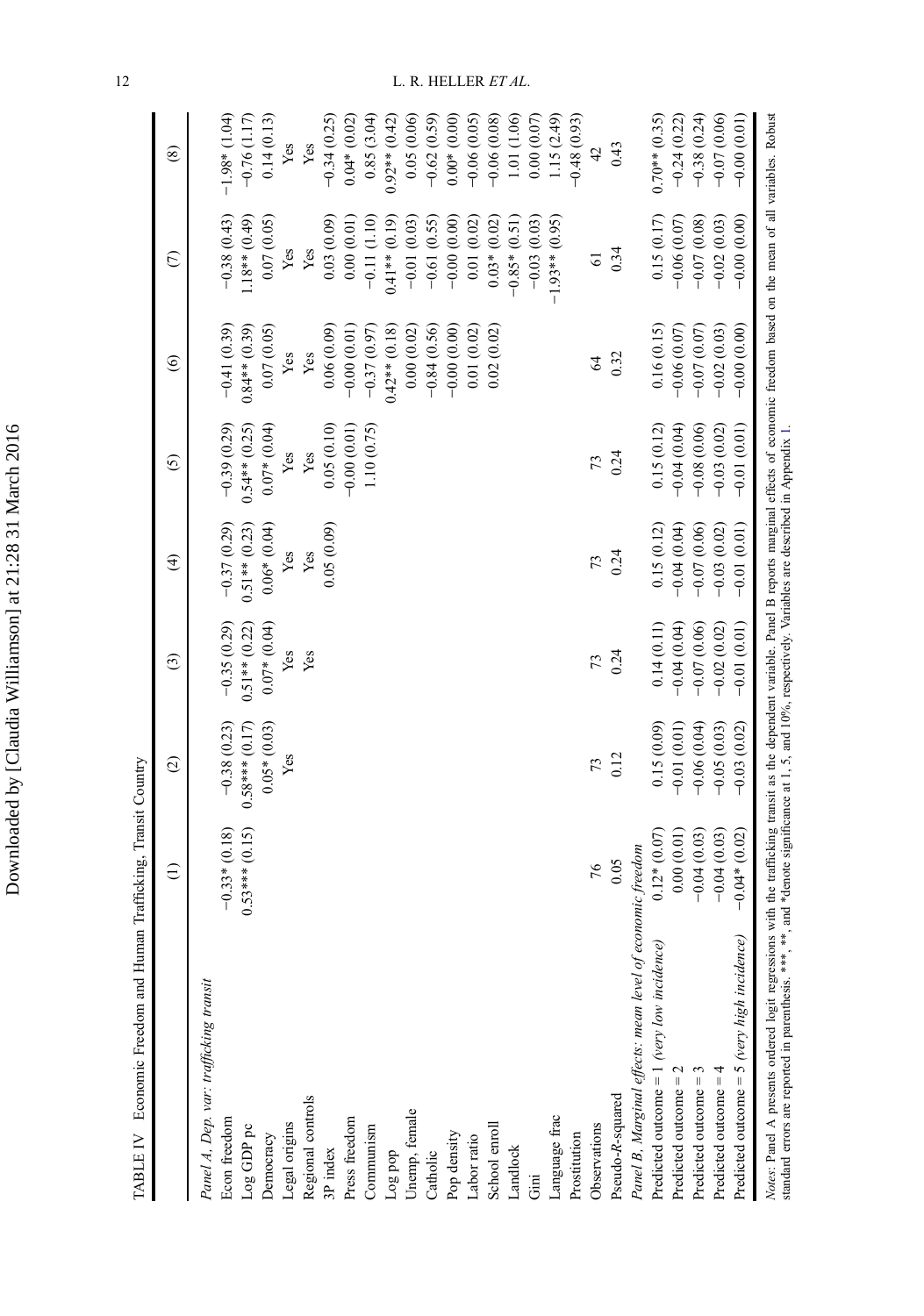trafficking destination and transit, income per capita is the largest predictor. Once the effect of economic freedom is isolated, our findings more accurately capture the relation between free markets and trafficking in persons.<sup>3</sup> In addition, other institutional and policy factors, including the 3P index, do not consistently determine trafficking. Neither democracy, press freedom, nor legal origin exhibit a robust association with trafficking. Communism is only a strong determinant for origin countries.

Next, we undertake several robustness checks to test the strength of our results by including a variety of additional control variables and replacing our dependent variables with alternative measures of trafficking. Overall, our main findings hold where economic freedom is not associated with human trafficking.

In Table V, Panel A, we report the results including four additional control variables to the specification controlling for economic freedom, log GDP per capita, democracy, legal origin, and regional controls. Panel B presents the marginal effects (at the means). We use two measures of governance, rule of law and control of corruption, collected from the Worldwide Governance Indicators (2014). Both corruption and the quality of law enforcement are suggested as important determinants of human trafficking (Akee et al. 2010, 2014; Cho, Dreher, and Neumayer 2013, 2014; Cho and Vadlamannati 2012; Hernandez and Rudolph 2015; Jakobsson and Kotsadam 2013). We also include a measure of women's economic rights as suggested by Clawson and Layne (2007), Cingranelli et al. (2014). Lastly, Cho (2015b) finds that crime is the strongest predictor of human trafficking. Therefore, we include a measure of violent crime, the homicide rate, collected from UNODC (2014).

In Table V, Columns  $(1)$ – $(4)$  report the findings using trafficking destination as the dependent variable. Economic freedom is insignificant as are all four additional control variables. Again, the beta of income per capita maintains statistical significance. All marginal effects, reported in Panel B, are insignificant.

Columns (5)–(8) use trafficking origin as the dependent variable. The beta of economic freedom is negative and significant in regression (7), suggesting that economic freedom decreases the probability of being a country of origin. The betas of rule of law, control of corruption, and women's economic rights are negative and significant, suggesting that a country with more human rights and legal security and less corruption reduces the likelihood of being a country of origin. Homicide's coefficient is positive and significant, indicating that homicide increases the probability of being a country of origin. The marginal effects from this specification support the previous findings where economic freedom increases the probability of being a low-incidence country by 4% points (score of 2) but decreases the probability of being a high-incidence country by 6% points (score of 4).

Columns  $(9)$ – $(12)$  use trafficking transit as the dependent variable. The beta of economic freedom is insignificant in all four regressions. The coefficients of both rule of law and control of corruption are negative and significant. The marginal effects are insignificant. Collectively, these results support the previous findings.

In Tables VI and VII, we use two different measures of human trafficking, trafficking in and trafficking out. Both variables are measured on a scale of 1–4 with 4 indicating higher levels of trafficking. In general, our previous findings are supported.

The results for trafficking in are reported in Table VI, Panel A, and the marginal effects are reported in Panel B. The betas of economic freedom are negative and significant in two of the eight specifications, suggesting that countries with more economic freedom are

<sup>&</sup>lt;sup>3</sup>The simple correlation coefficient between log GDP per capita and economic freedom is only 0.58, which should alleviate any major collinearity concerns.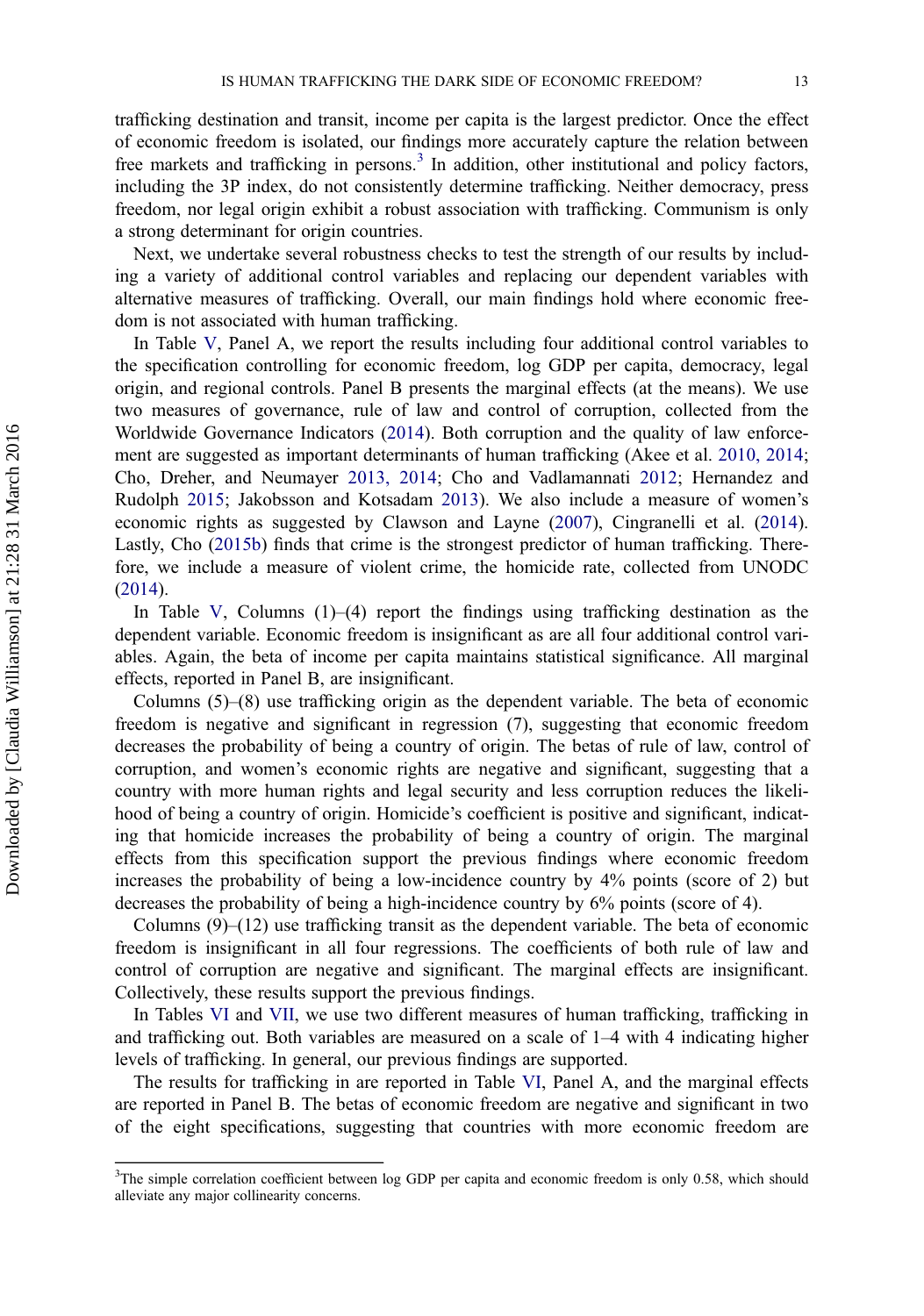| TABLE V Economic Freedom and Human Trafficking, Additional Controls |                              |                                                                     |                           |               |                   |                   |                                            |                                         |                                |                                                  |                                             |               |
|---------------------------------------------------------------------|------------------------------|---------------------------------------------------------------------|---------------------------|---------------|-------------------|-------------------|--------------------------------------------|-----------------------------------------|--------------------------------|--------------------------------------------------|---------------------------------------------|---------------|
|                                                                     |                              | Destination                                                         |                           |               |                   | Origin            |                                            |                                         |                                | Transi                                           |                                             |               |
|                                                                     |                              | $\widehat{\circ}$                                                   | ල                         | ⊕             | ତି                | ⊚                 | ε                                          | ⊛                                       | ම                              | $\widehat{=}$                                    | ĵ                                           | (12)          |
| Panel A, Dep var                                                    |                              |                                                                     |                           |               |                   |                   |                                            |                                         |                                |                                                  |                                             |               |
| Econ freedom                                                        | $-0.01(0.27)$                | $-0.02(0.26)$                                                       | $-0.08(0.22) -0.22(0.28)$ |               | 0.25(0.18)        |                   | $0.26(0.16)$ $-0.25**(0.13)$ $-0.07(0.15)$ |                                         | $-0.01(0.33)$                  |                                                  | $0.00(0.30)$ -0.34 (0.29)                   | 0.01(0.35)    |
| Log GDP pc                                                          |                              | $0.59***$ (0.22) $0.59***$ (0.21) $0.54***$ (0.17) $0.89***$ (0.23) |                           |               | 0.23(0.19)        | 0.28(0.20)        |                                            | $-0.13(0.17) -0.08(0.18) 0.87***(0.25)$ |                                | $0.94***$ (0.25) $0.53**$ (0.22) $0.61**$ (0.27) |                                             |               |
| Democracy                                                           | $0.06* (0.03)$               | $0.06*$ $(0.03)$                                                    | 0.06(0.04)                | 0.06(0.05)    | 0.05(0.04)        | 0.03(0.04)        | 0.04(0.03)                                 |                                         | $0.03(0.04)$ 0.0 <sup>**</sup> |                                                  | $0.09**$ (0.04) $0.08*(0.05)$ $-0.01(0.05)$ |               |
|                                                                     | Yes                          | Yes                                                                 | Yes                       | Yes           | Yes               | Yes               | Yes                                        | Yes                                     | Yes                            | Yes                                              | Yes                                         | Yes           |
| Legal origins<br>Regional controls                                  | Yes                          | Yes                                                                 | Yes                       | Yes           | Yes               | Yes               | Yes                                        | Yes                                     | Yes                            | Yes                                              | Yes                                         | Yes           |
| Rule of law                                                         | $-0.13(0.29)$                |                                                                     |                           |               | $-1.13***$ (0.36) |                   |                                            |                                         | $-0.73**$ (0.32)               |                                                  |                                             |               |
| Control corruption                                                  |                              | $-0.13(0.27)$                                                       |                           |               |                   | $-1.20***$ (0.30) |                                            |                                         |                                | $-0.75***$ (0.25)                                |                                             |               |
| Women econ rights                                                   |                              |                                                                     | $-0.07(0.20)$             |               |                   |                   | $-0.51**$ (0.24)                           |                                         |                                |                                                  | $-0.11(0.25)$                               |               |
| Homicide                                                            |                              |                                                                     |                           | $-0.00(0.01)$ |                   |                   |                                            | $0.02*(0.01)$                           |                                |                                                  |                                             | 0.01(0.02)    |
| Observations                                                        |                              |                                                                     |                           | 72            |                   | 79                |                                            | 65                                      |                                | 73                                               | 13                                          | 54            |
| Pseudo-R-squared                                                    | 0.17                         | 0.17                                                                | 0.17                      | 0.24          | 0.15              | 0.17              | 0.13                                       | 0.12                                    | 0.26                           | 0.27                                             | 0.24                                        | 0.24          |
| Panel B, Marginal effects: mean level of economic freedom           |                              |                                                                     |                           |               |                   |                   |                                            |                                         |                                |                                                  |                                             |               |
| Predicted outcome = $1$ (very low incidence)                        |                              | 0.00(0.05)                                                          | 0.01(0.04)                | 0.05(0.06)    | $-0.03(0.03)$     | 0.03(0.02)        | 0.03(0.02)                                 | 0.01(0.02)                              | 0.00(0.13)                     | $-0.00(0.12)$                                    | 0.13(0.12)                                  | $-0.00(0.14)$ |
| Predicted outcome = 2                                               | $0.00(0.05)$<br>$0.00(0.05)$ | 0.00(0.05)                                                          | 0.01(0.04)                | 0.03(0.04)    | $-0.04(0.03)$     | $-0.05(0.03)$     | $0.04*(0.02)$                              | 0.01(0.02)                              | $-0.00(0.04)$                  | 0.00(0.03)                                       | $-0.04(0.04)$                               | 0.00(0.02)    |
| Predicted outcome $=$ 3                                             | $-0.00(0.02)$                | $-0.00(0.02)$                                                       | $-0.01(0.02)$             | $-0.04(0.05)$ | $-0.01(0.02)$     | $-0.01(0.02)$     | 0.01(0.01)                                 | 0.00(0.01)                              | $-0.00(0.07)$                  | 0.00(0.06)                                       | $-0.07(0.06)$                               | 0.00(0.09)    |
| Predicted outcome $=$ 4                                             | $-0.00(0.05)$                | $-0.00(0.05)$                                                       | $-0.01(0.04)$             | $-0.04(0.05)$ | 0.07(0.05)        | 0.07(0.05)        | $-0.06*$ (0.03) $-0.02$ (0.04)             |                                         | $-0.00(0.02)$                  | 0.00(0.02)                                       | $-0.02(0.02)$                               | 0.00(0.02)    |
| Predicted outcome = $5$ (very high incidence)                       | $-0.00(0.03)$                | $-0.00(0.02)$                                                       | $-0.01(0.02)$             | $-0.01(0.01)$ | 0.02(0.02)        | 0.02(0.02)        | $-0.03(0.02) -0.01(0.01)$                  |                                         | $-0.00(0.00)$                  | 0.00(0.00)                                       | $-0.01(0.01)$                               | 0.00(0.01)    |

Notes: Panel A presents ordered probit regressions with trafficking destination, origin and transit as the dependent variables, respectively. Panel B reports marginal effects of economic freedom based on the mean of all va Notes: Panel A presents ordered probit regressions with trafficking destination, origin and transit as the dependent variables, respectively. Panel B reports marginal effects of economic freedom based on the mean of all variables. Robust standard errors are reported in parenthesis. \*\*\*, \*\*, and \*denote significance at 1, 5, and 10%, respectively. Variables are described in Appendix 1.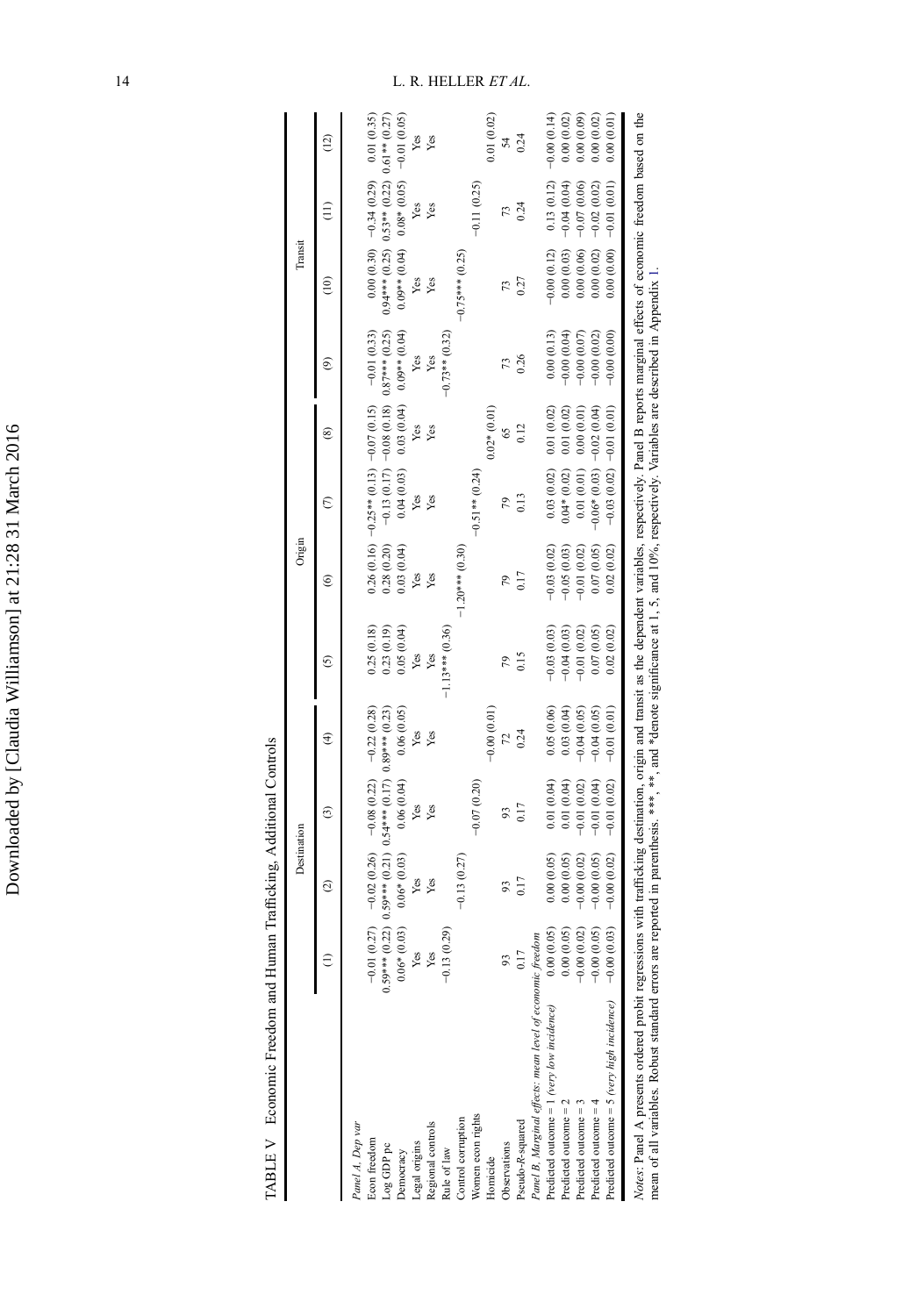| IS                                                                            | $-0.58(0.36)$<br>0.86(0.55)<br>$0.18*(0.10)$<br>0.21(0.20)<br>$0.31***$ (0.12)<br>0.01(0.01)<br>$5.25**$ (2.48)<br>Yes<br>Yes | FREEDOM?<br>0.04(0.03)<br>$-0.00(0.00)$<br>$-0.06(0.76)$<br>0.30(0.48)<br>0.16(0.10)<br>$-0.04(0.04)$<br>$-0.04(0.04)$<br>$-0.03(0.04)$<br>$-0.08*(0.04)$<br>$-0.53(1.17)$<br>$-0.01(0.01)$<br>0.65(0.61)<br>$-0.19(0.12)$<br>0.32<br>59                                                                                                                       |
|-------------------------------------------------------------------------------|-------------------------------------------------------------------------------------------------------------------------------|----------------------------------------------------------------------------------------------------------------------------------------------------------------------------------------------------------------------------------------------------------------------------------------------------------------------------------------------------------------|
| $-0.19(0.24)$                                                                 | $0.64**$ (0.30)<br>0.04(0.05)<br>0.05(0.09)<br>0.12(0.14)<br>$-0.00(0.01)$<br>0.48 (1.22)<br>Yes<br>Yes                       | 0.03(0.04)<br>0.04(0.05)<br>$-0.01(0.02)$<br>$-0.00*(0.00)$<br>$-0.90**$ (0.40)<br>$-0.17(0.84)$<br>$-0.05(0.07)$<br>0.01(0.03)<br>0.31(0.45)<br>$-0.00(0.02)$<br>$-0.06**$ (0.03)<br>$-0.02(0.02)$<br>0.18<br>85                                                                                                                                              |
| $-0.27(0.22)$<br>$0.87***$ (0.27)                                             | 0.04(0.04)<br>$-0.01(0.01)$<br>0.13(0.13)<br>0.07(0.08)<br>$-0.25(1.21)$<br>Yes<br>Yes                                        | $-0.02(0.02)$<br>$-0.00*(0.00)$<br>$-0.07(0.06)$<br>$-0.01(0.02)$<br>$-0.01(0.02)$<br>0.05(0.05)<br>0.09(0.35)<br>0.04(0.03)<br>$-0.05**$ (0.03)<br>0.18<br>$\overline{9}$                                                                                                                                                                                     |
| $-0.31*(0.17)$<br>$0.54***$ $(0.18)$                                          | $-0.47(0.98)$<br>$0.13*(0.07)$<br>$-0.00(0.01)$<br>Yes                                                                        | $0.06*(0.04)$<br>0.05(0.03)<br>$-0.03(0.02)$                                                                                                                                                                                                                                                                                                                   |
| 0.00(0.03)                                                                    | Yes                                                                                                                           | $-0.08*(0.04)$<br>0.12<br>106                                                                                                                                                                                                                                                                                                                                  |
| $-0.27(0.17)$<br>$0.46***$ (0.18)<br>0.00(0.03)<br>Yes                        | 0.10(0.07)<br>Yes                                                                                                             | $-0.03(0.02)$<br>0.06(0.03)<br>0.04(0.03)<br>$-0.07(0.04)$<br>0.10<br>107                                                                                                                                                                                                                                                                                      |
| $0.49***$ (0.17)<br>$-0.23(0.17)$<br>0.01(0.03)                               | Yes<br>Yes                                                                                                                    | $-0.06(0.04)$<br>0.05(0.04)<br>0.03(0.03)<br>$-0.02(0.02)$<br>0.09<br>107                                                                                                                                                                                                                                                                                      |
| $-0.20(0.14)$<br>$0.34***$ (0.12)<br>$-0.02(0.02)$<br>Yes                     |                                                                                                                               | $-0.03(0.02)$<br>0.03(0.02)<br>$-0.05(0.03)$<br>0.05(0.03)<br>0.04<br>107                                                                                                                                                                                                                                                                                      |
| $0.31***$ (0.10)<br>$*(0.13)$<br>$-0.22$                                      |                                                                                                                               | $0.05*(0.03)$<br>0.03(0.02)<br>$-0.05*(0.03)$<br>$-0.03(0.02)$<br>0.03                                                                                                                                                                                                                                                                                         |
| Panel A, Dep. var: trafficking in                                             |                                                                                                                               | Notes: Panel A presents ordered probit regressions with the trafficking in as the dependent variable. Panel B reports marginal effects of economic freedom based on the mean of all variables. Robust standard<br>Panel B, Marginal effects: Mean level of economic freedom<br>Predicted outcome = $4$ (higher levels)<br>Predicted outcome = 1 (lower levels) |
| Regional controls<br>Econ freedom<br>Legal origins<br>Log GDP pc<br>Democracy | Press freedom<br>Communism<br>3P index<br>Tog bob                                                                             | Predicted outcome $= 2$<br>Predicted outcome $=$ 3<br>Pseudo-R-squared<br>Unemp, female<br>Language frac<br>School enroll<br>Observations<br>Pop density<br>Prostitution<br>Labor ratio<br>Landlock<br>Catholic<br>Ξ.                                                                                                                                          |

TABLE VI Economic Freedom and Human Trafficking, Trafficking In TABLE VI Economic Freedom and Human Trafficking, Trafficking In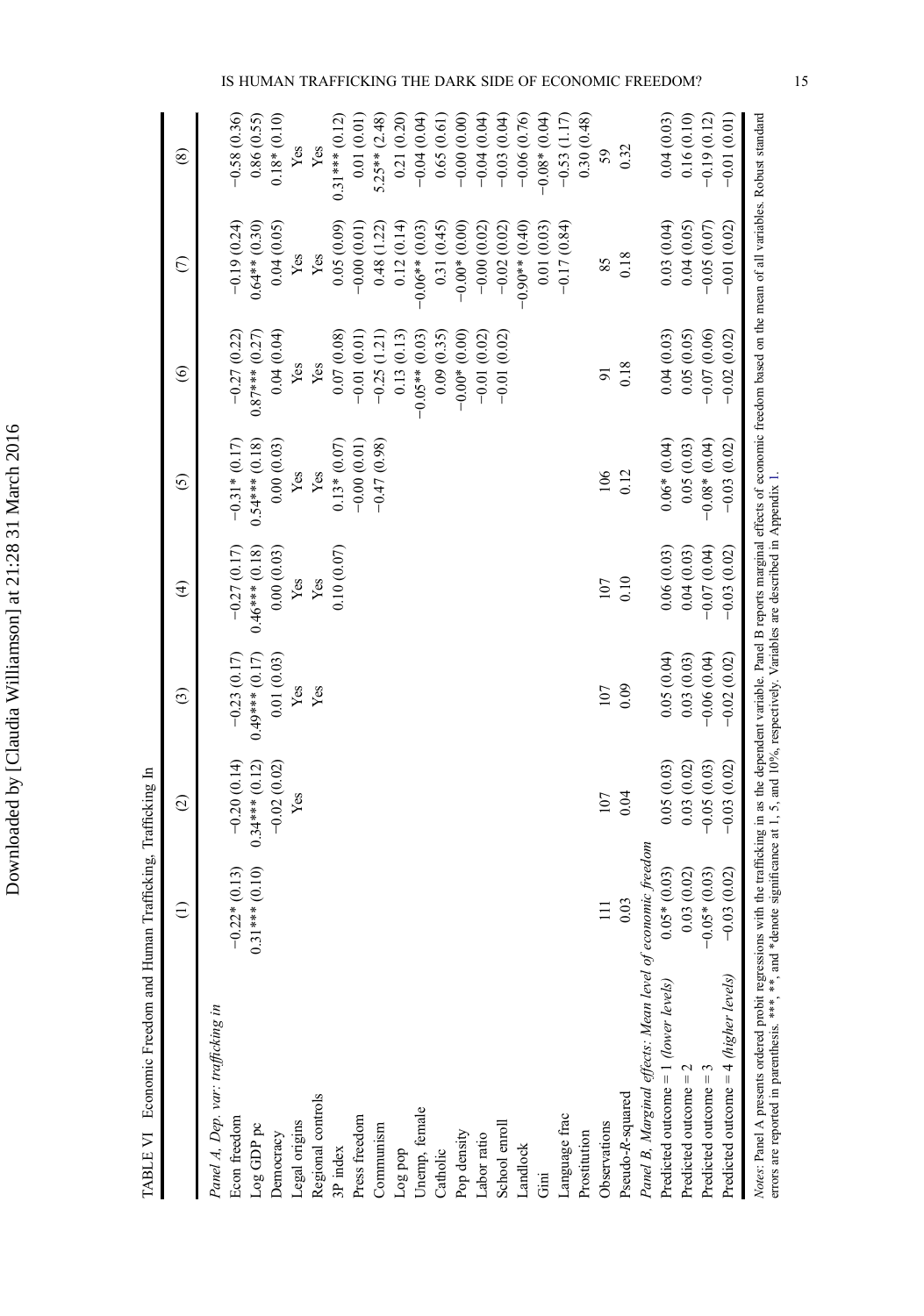| l       |
|---------|
|         |
|         |
|         |
|         |
|         |
|         |
|         |
|         |
|         |
|         |
|         |
|         |
|         |
|         |
|         |
|         |
|         |
|         |
|         |
|         |
|         |
| ;<br>CC |
|         |
|         |
| i       |
|         |
| ļ       |
|         |
|         |
| I       |
| j       |
| I<br>١  |
|         |
|         |
|         |
|         |
|         |
|         |
|         |
|         |
|         |
|         |
|         |
|         |
|         |
|         |
|         |
|         |
|         |
|         |
|         |
|         |
|         |
|         |
|         |
|         |
| I       |
|         |
|         |
|         |
|         |
| i       |
|         |
|         |
| j       |
|         |
|         |
|         |
|         |
|         |
|         |
|         |
|         |
|         |
|         |
|         |
|         |
|         |
|         |
|         |
|         |
|         |
| l       |

TABLE VII Economic Freedom and Human Trafficking, Trafficking Out TABLE VII Economic Freedom and Human Trafficking, Trafficking Out

|                                                                                                                                                                                                                                | $\widehat{\Xi}$       | $\odot$           | $\widehat{c}$     | $\widehat{\mathfrak{t}}$ | $\widehat{c}$     | $\widehat{\mathbf{e}}$ | $\epsilon$       | $\circledast$      |
|--------------------------------------------------------------------------------------------------------------------------------------------------------------------------------------------------------------------------------|-----------------------|-------------------|-------------------|--------------------------|-------------------|------------------------|------------------|--------------------|
| Panel A, Dep. Var: Trafficking out                                                                                                                                                                                             |                       |                   |                   |                          |                   |                        |                  |                    |
| Econ freedom                                                                                                                                                                                                                   | $-0.30*(0.17)$        | $-0.26(0.18)$     | $-0.21(0.20)$     | $-0.22(0.20)$            | $-0.21(0.19)$     | $-0.00(0.29)$          | 0.07(0.29)       | $-0.01(0.42)$      |
| $Log$ GDP $pc$                                                                                                                                                                                                                 | $0.53***$ (0.13)<br>T | $-0.48***$ (0.14) | $-0.63***$ (0.15) | $-0.64***$ (0.15)        | $-0.65***$ (0.16) | $-0.27(0.23)$          | $-0.41(0.30)$    | $-1.05*(0.61)$     |
| Democracy                                                                                                                                                                                                                      |                       | $-0.01(0.03)$     | $-0.01(0.04)$     | $-0.01(0.04)$            | 0.02(0.04)        | $-0.03(0.05)$          | $-0.04(0.05)$    | 0.03(0.09)         |
| Legal origins                                                                                                                                                                                                                  |                       | Yes               | Yes               | Yes                      | Yes               | Yes                    | Yes              | Yes                |
| Regional controls                                                                                                                                                                                                              |                       |                   | Yes               | Yes                      | Yes               | Yes                    | Yes              | Yes                |
| 3P index                                                                                                                                                                                                                       |                       |                   |                   | 0.02(0.07)               | (0.000000)        | $-0.15*(0.09)$         | $-0.18**$ (0.09) | $-0.52***$ (0.14)  |
| Press freedom                                                                                                                                                                                                                  |                       |                   |                   |                          | $-0.01(0.01)$     | $-0.00(0.01)$          | $-0.00(0.01)$    | $-0.04***$ (0.0.1) |
| Communism                                                                                                                                                                                                                      |                       |                   |                   |                          | 7.41*** (0.95)    | $5.92***$ (1.35)       | 4.10*** (0.99)   | $5.32***$ (1.96)   |
| Log pop                                                                                                                                                                                                                        |                       |                   |                   |                          |                   | $0.70***$ (0.14)       | $0.69***$ (0.16) | $2.56***$ (0.44)   |
| Unemp, female                                                                                                                                                                                                                  |                       |                   |                   |                          |                   | 0.01(0.02)             | $-0.01(0.03)$    | $-0.13*(0.07)$     |
| Catholic                                                                                                                                                                                                                       |                       |                   |                   |                          |                   | $-0.22(0.37)$          | $-0.26(0.42)$    | $-1.93**$ (0.83)   |
| Pop density                                                                                                                                                                                                                    |                       |                   |                   |                          |                   | 0.00(0.00)             | 0.00(0.00)       | 0.00(0.00)         |
| Labor ratio                                                                                                                                                                                                                    |                       |                   |                   |                          |                   | 0.03(0.02)             | 0.02(0.02)       | $0.16***$ (0.05)   |
| School enroll                                                                                                                                                                                                                  |                       |                   |                   |                          |                   | 0.00(0.02)             | 0.00(0.02)       | $-0.12***$ (0.03)  |
| Landlock                                                                                                                                                                                                                       |                       |                   |                   |                          |                   |                        | $-0.61(0.44)$    | 0.27(0.79)         |
| $\rm Gini$                                                                                                                                                                                                                     |                       |                   |                   |                          |                   |                        | 0.04(0.03)       | 0.03(0.05)         |
| Language frac                                                                                                                                                                                                                  |                       |                   |                   |                          |                   |                        | 0.28(0.69)       | $-3.17***$ (1.55)  |
| Prostitution                                                                                                                                                                                                                   |                       |                   |                   |                          |                   |                        |                  | $-3.07***(0.90)$   |
| Observations                                                                                                                                                                                                                   | $\equiv$              | 107               | 107               | 107                      | 106               | $\overline{9}$         | 85               | 59                 |
| Pseudo-R-squared                                                                                                                                                                                                               | 0.17                  | 0.20              | 0.24              | 0.24                     | 0.26              | 0.39                   | 0.41             | 0.69               |
| Panel B, Marginal effects: mean level of economic freedom                                                                                                                                                                      |                       |                   |                   |                          |                   |                        |                  |                    |
| Predicted outcome = $1$ (lower levels)                                                                                                                                                                                         | $0.05*(0.03)$         | 0.05(0.04)        | 0.04(0.03)        | 0.04(0.03)               | 0.03(0.03)        | 0.00(0.02)             | $-0.00(0.01)$    | 0.00(0.00)         |
| Predicted outcome $= 2$                                                                                                                                                                                                        | $0.06*(0.04)$         | 0.05(0.04)        | 0.05(0.05)        | 0.05(0.05)               | 0.05(0.05)        | 0.00(0.09)             | $-0.02(0.10)$    | 0.00(0.13)         |
| Predicted outcome $=$ 3                                                                                                                                                                                                        | $-0.06*(0.04)$        | $-0.06(0.05)$     | $-0.05(0.05)$     | $-0.06(0.05)$            | $-0.06(0.05)$     | $-0.00(0.09)$          | 0.02(0.09)       | $-0.00(0.14)$      |
| Predicted outcome = $4$ (higher levels)                                                                                                                                                                                        | $-0.05(0.03)$         | $-0.04(0.03)$     | $-0.03(0.03)$     | $-0.03(0.03)$            | $-0.03(0.03)$     | $-0.00(0.02)$          | 0.00(0.02)       | $-0.00(0.00)$      |
| Notes: Panel A presents ordered logit regressions with the trafficking out as the dependent variable. Panel B reports marginal effects of economic freedom based on the mean of all variables. Robust standard errors are repo |                       |                   |                   |                          |                   |                        |                  |                    |

16 L. R. HELLER ET AL.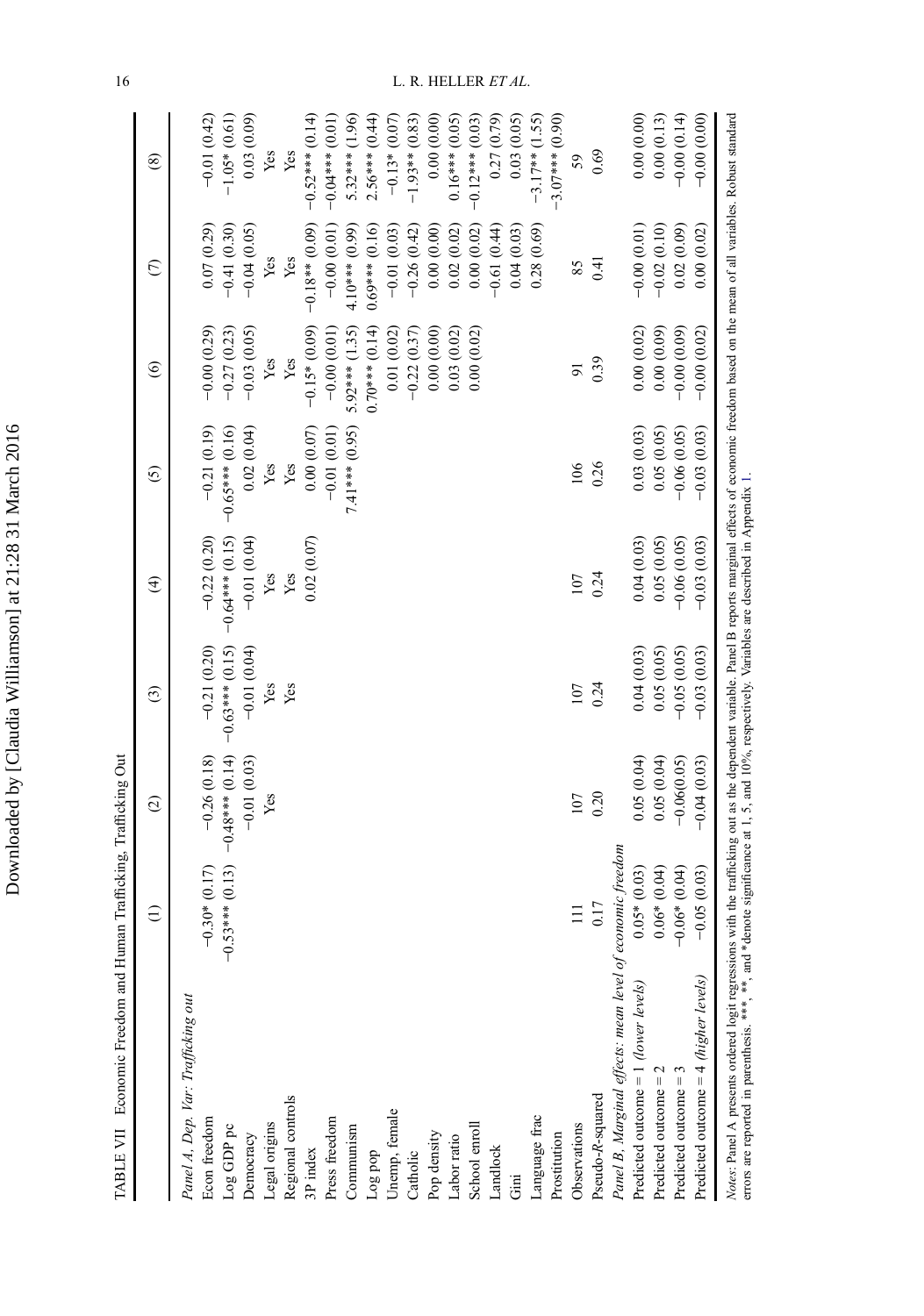generally less likely to be high trafficking countries. Most marginal effects are insignificant; however, the significant marginal effects support the argument that economic freedom reduces, rather than increases, human trafficking. From specifications (1) and (5), for example, the probability of being a low-level trafficking country (score of 1) is reduced by 5 and 6% points, respectively, and the likelihood of receiving a score of 3, higher level of trafficking, is reduced by 5 and 8% points, respectively.

The betas of income per capita are positive and significant in seven of the eight specifications. Communism's coefficient is positive and significant in one specification. The coefficients from female unemployment rate, population density, landlock, and gini are negative and significant in at least one specification.

Table VII presents the results using trafficking out as the dependent variable. In the first specification, economic freedom's coefficient is negative and significant, suggesting that an increase in economic freedom reduces the probability of a country engaging in trafficking. The marginal effects, reported in Panel B, support this finding. The remaining specifications report insignificant coefficients of economic freedom and insignificant marginal effects.

The betas of income per capita are negative and significant in six of the eight regressions, and the betas of the 3P index are negative and significant in three of the five regressions, suggesting that higher income and government policies may reduce the likelihood of individuals being taken to be trafficked. Supporting the above findings, all four regressions report positive and significant betas on communism, indicating that former communist countries traffic humans out of the country. Population's coefficients are all positive and significant and labor ratio's coefficient is positive and significant in one specification. In addition, the last regression reports negative and significant coefficients on press freedom, female unemployment, catholic, school enrollment, language fractionalization, and prostitution, suggesting that these variables may decrease the probability of a country trafficking out individuals. The values of the pseudo- $R^2$  fall between 0.03 and 0.32 for trafficking in and fall between 0.17 and 0.69 for trafficking out.

In Table VIII, we replace the human trafficking measures with a 2014 measure of modern slavery capturing the proportion of the population enslaved (Global Slavery Index 2014). Thus, we utilize OLS estimators. Economic freedom is, once again, negative in all specifications, and significant in one. This supports our main findings. In contrast to our previous findings, income per capita and democracy are negative and significant in several specifications, suggesting that wealthier, more democratic countries are less likely to enslave their citizens. The 3P index is negative and significant in one specification, suggesting that anti-trafficking policies may reduce modern slavery. Also, communism is negative and significant in one specification. Overall, these specifications explain between 40 and 68% of the variation in modern slavery.

We also ran additional robustness checks not reported. We reran our main model specifications from Tables II–IV, dropping low-income countries. The results are unchanged. In addition, we replaced economic freedom with either a measure of trade to GDP or FDI to GDP and found similar results. In fact, trade and FDI are negative and significant in several specifications. At a minimum, more economic interaction through trade and FDI does not lead to more trafficking and it may lead to less.

Lastly, we assess economic freedom's potential indirect impact on human trafficking by examining how economic freedom relates to anti-trafficking policies as measured by the 3P index. Recall the 3P index measures government policies to prosecute, prevent, and protect victims of human trafficking. Each sub-index is measured on a 1–5 scale; thus, the aggregate 3P index is measured on a 3–15 ordinal scale with higher values indicating greater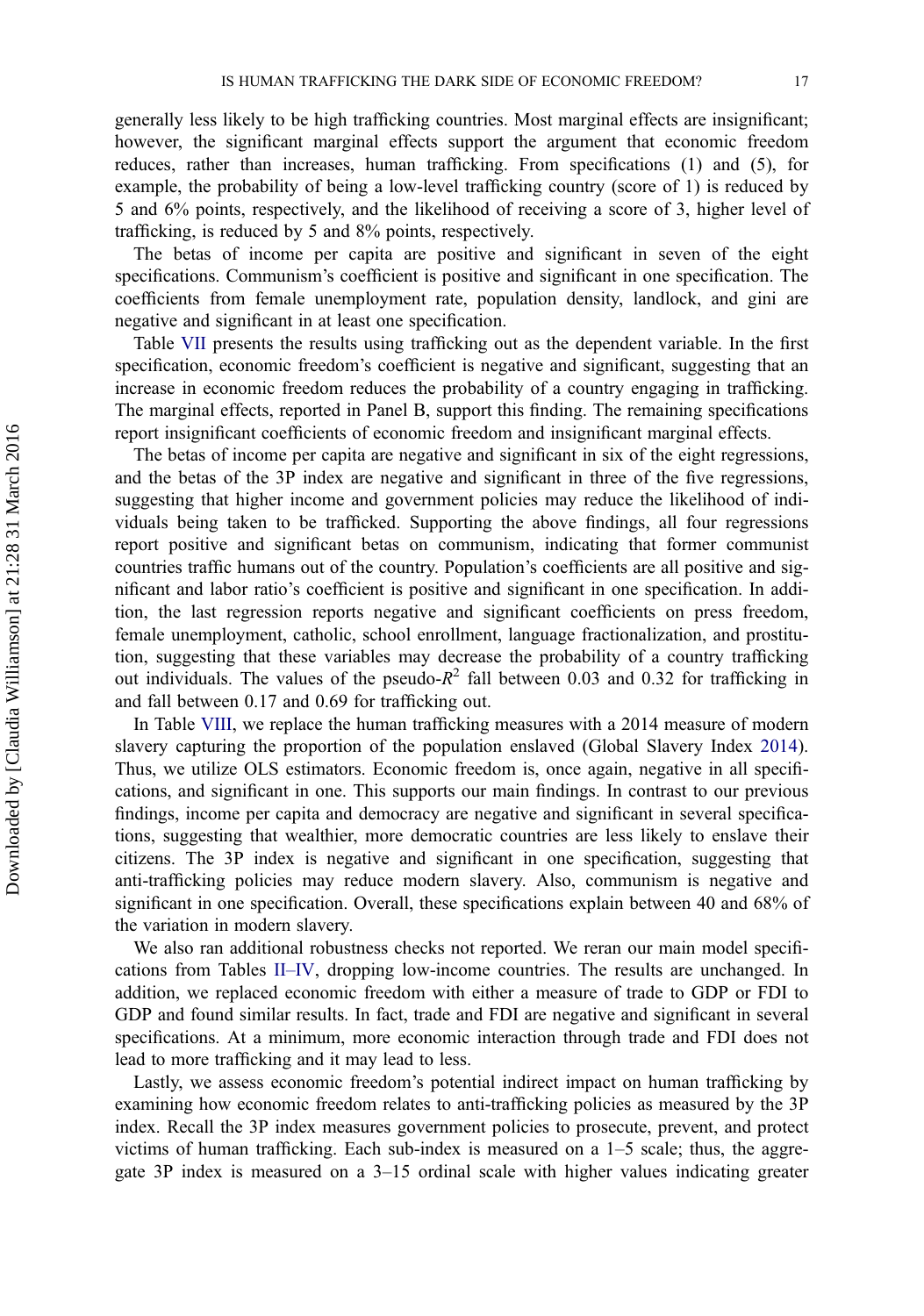| $\Lambda$ 15 80.10 to<br>コンコンコ       |
|--------------------------------------|
| $\sim$ $\sim$ $\sim$<br>1<br>,,,,,,, |
| $\overline{a}$<br>į                  |
| $\overline{a}$<br>ſ                  |

TABLE VIII Economic Freedom and Human Trafficking, Modern Slavery TABLE VIII Economic Freedom and Human Trafficking, Modern Slavery

|                                                                                                                                                                                                                                                       | $\widehat{\Xi}$           | $\odot$           | $\widehat{c}$    | $\widehat{\mathcal{F}}$ | $\odot$          | $\widehat{\mathbf{e}}$ | $\widehat{C}$    | $\circledast$    |
|-------------------------------------------------------------------------------------------------------------------------------------------------------------------------------------------------------------------------------------------------------|---------------------------|-------------------|------------------|-------------------------|------------------|------------------------|------------------|------------------|
| Dep. Var: modern slavery                                                                                                                                                                                                                              |                           |                   |                  |                         |                  |                        |                  |                  |
| Econ freedom                                                                                                                                                                                                                                          | $-0.05(0.04)$             | $-0.03(0.05)$     | $-0.02(0.04)$    | $-0.01(0.04)$           | $-0.02(0.04)$    | $-0.05(0.04)$          | $-0.07*(0.04)$   | $-0.01(0.03)$    |
| Log GDP pc                                                                                                                                                                                                                                            | 0.04<br>$-0.16***$ (0)    | $-0.15***$ (0.04) | $-0.11*(0.06)$   | $-0.10*$ (0.06)         | $-0.10*$ (0.06)  | 0.00(0.05)             | 0.02(0.06)       | $-0.04(0.05)$    |
| Democracy                                                                                                                                                                                                                                             |                           | $-0.02**$ (0.01)  | $-0.02**$ (0.01) | $-0.02*(0.01)$          | $-0.02*(0.01)$   | $-0.00(0.01)$          | $-0.00(0.01)$    | $-0.00(0.01)$    |
|                                                                                                                                                                                                                                                       | $\mathsf{S}^{\mathsf{o}}$ | Yes               | Yes              | Yes                     | Yes              | Yes                    | Yes              | Yes              |
| Legal origins<br>Regional controls                                                                                                                                                                                                                    | $\tilde{z}$               | $\frac{1}{2}$     | Yes              | Yes                     | Yes              | Yes                    | Yes              | Yes              |
| 3P index                                                                                                                                                                                                                                              |                           |                   |                  | $-0.02*(0.01)$          | $-0.02(0.01)$    | $-0.02(0.01)$          | $-0.01(0.01)$    | 0.00(0.01)       |
| Press freedom                                                                                                                                                                                                                                         |                           |                   |                  |                         | 0.00(0.00)       | $-0.00(0.00)$          | $-0.00(0.00)$    | $-0.00(0.00)$    |
| Communism                                                                                                                                                                                                                                             |                           |                   |                  |                         | $-0.39**$ (0.19) | $-0.11(0.17)$          | $-0.11(0.20)$    | 0.04(0.24)       |
| Log pop                                                                                                                                                                                                                                               |                           |                   |                  |                         |                  | $-0.02(0.03)$          | $-0.02(0.03)$    | $-0.01(0.02)$    |
| Unemp, female                                                                                                                                                                                                                                         |                           |                   |                  |                         |                  | $-0.00(0.00)$          | $-0.00(0.01)$    | $-0.00(0.00)$    |
| Catholic                                                                                                                                                                                                                                              |                           |                   |                  |                         |                  | 0.06(0.07)             | $-0.00(0.07)$    | $-0.00(0.06)$    |
| Pop density                                                                                                                                                                                                                                           |                           |                   |                  |                         |                  | $-0.00*00*00$          | $-0.00**$ (0.00) | $-0.00**$ (0.00) |
| Labor ratio                                                                                                                                                                                                                                           |                           |                   |                  |                         |                  | $-0.00(0.00)$          | $-0.00(0.00)$    | $-0.00(0.00)$    |
| School enroll                                                                                                                                                                                                                                         |                           |                   |                  |                         |                  | $-0.00(0.00)$          | $-0.00(0.00)$    | $-0.01**$ (0.00) |
| Landlock                                                                                                                                                                                                                                              |                           |                   |                  |                         |                  |                        | 0.06(0.07)       | $-0.00(0.07)$    |
| Gini                                                                                                                                                                                                                                                  |                           |                   |                  |                         |                  |                        | $-0.00(0.01)$    | $-0.01*$ (0.00)  |
| Language frac                                                                                                                                                                                                                                         |                           |                   |                  |                         |                  |                        | 0.01(0.17)       | $-0.01(0.12)$    |
| Prostitution                                                                                                                                                                                                                                          |                           |                   |                  |                         |                  |                        |                  | $-0.04(0.06)$    |
| Constant                                                                                                                                                                                                                                              | (12)<br>$2.18***$ (       | $2.09***$ (0.23)  | $1.69***$ (0.37) | $1.76***$ (0.38)        | $1.77***$ (0.42) | $1.80**$ (0.69)        | $1.78**$ (0.72)  | $2.58***$ (0.69) |
| Observations                                                                                                                                                                                                                                          | 112                       | 108               | 108              | 108                     | 107              | 51                     | 85               | 59               |
| Adj. $\mathbb{R}^2$                                                                                                                                                                                                                                   | 0.40                      | 0.43              | 0.46             | 0.47                    | 0.44             | 0.61                   | 0.58             | 0.68             |
| Notes: This table presents OLS regressions with modern slavery as the dependent variable. Robust standard errors are reported in parenthesis. ***, and *denote significance at 1, 5, and 10%, respectively.<br>Variables are described in Appendix 1. |                           |                   |                  |                         |                  |                        |                  |                  |

18 L. R. HELLER ET AL.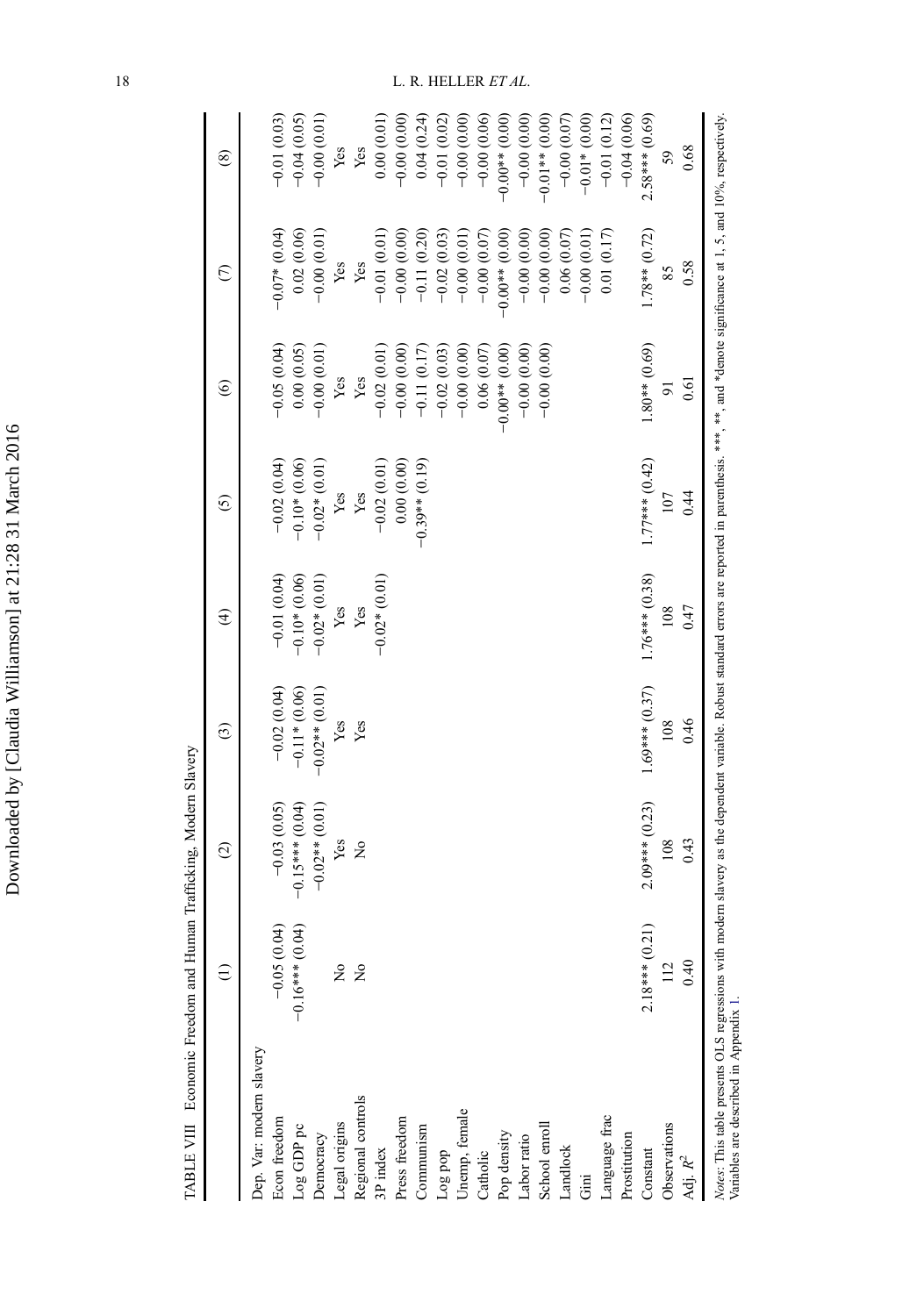| י                                         |
|-------------------------------------------|
|                                           |
|                                           |
| c<br>C<br>l                               |
| ļ<br>ī                                    |
| ١<br>I<br>ׅ֪ׅ֪ׅ֡֡֬֝֬֝֬֝֝֬֝<br>ı<br>I<br>ı |
| ļ                                         |
|                                           |
| l<br>į                                    |
|                                           |
| ֕                                         |
|                                           |
| ļ                                         |

TABLE IX Economic Freedom and Human Trafficking, 3P Index TABLE IX Economic Freedom and Human Trafficking, 3P Index

|                                                           | $\widehat{\Xi}$  | $\widehat{c}$    | $\widehat{c}$    |                  | $\widehat{\mathcal{F}}$ | $\odot$          | $\odot$          | $\epsilon$          |
|-----------------------------------------------------------|------------------|------------------|------------------|------------------|-------------------------|------------------|------------------|---------------------|
| Panel A, Dep. var: 3P index                               |                  |                  |                  |                  |                         |                  |                  |                     |
| Econ freedom                                              | $0.32**$ (0.14)  | $0.28**$ (0.13)  | $0.31**$ (0.13)  |                  | $0.45***$ (0.13)        | $0.45***$ (0.15) | $0.48***$ (0.16) | $0.46***$ (0.17)    |
| Log GDP pc                                                | $0.31***$ (0.10) | $0.23**$ (0.10)  | $0.20**$ (0.10)  |                  | $0.28**$ (0.14)         | 0.27(0.18)       | 0.20(0.17)       | $-0.03(0.21)$       |
| Democracy                                                 |                  | $0.09***$ (0.02) | $0.09***$ (0.02) |                  | $0.07**$ (0.03)         | $0.07**$ (0.03)  | $0.06**$ (0.03)  | $0.07*(0.04)$       |
| Legal Origins                                             |                  | Yes              | Yes              |                  | Yes                     | Yes              | Yes              | Yes                 |
| Press freedom                                             |                  |                  | 0.00(0.00)       |                  | 0.01(0.01)              | 0.01(0.01)       | 0.01(0.01)       | 0.01(0.01)          |
| Communism                                                 |                  |                  | $1.45***$ (0.48) |                  | (0.97)(0.90)            | 0.97(0.90)       | 0.92(0.88)       | 0.72(0.96)          |
| Log pop                                                   |                  |                  |                  |                  | $0.20*(0.11)$           | $0.20*(0.11)$    | $0.21**$ (0.10)  | $0.24**$ (0.12)     |
| Unemp, female                                             |                  |                  |                  |                  | 0.03(0.02)              | 0.03(0.02)       | 0.03(0.02)       | 0.04(0.02)          |
| Catholic                                                  |                  |                  |                  |                  | $0.55***(0.25)$         | $0.55**$ (0.24)  | $0.57**$ (0.25)  | $0.91***$           |
|                                                           |                  |                  |                  |                  |                         |                  |                  | (0.32)              |
| Pop density                                               |                  |                  |                  |                  | $0.00*(0.00)$           | $0.00**$ (0.00)  | $0.00*(0.00)$    | 0.00(0.00)          |
| abor ratio                                                |                  |                  |                  |                  | $0.03***$ (0.01)        | $0.03***$ (0.01) | $0.03***$ (0.01) | $0.03***$ (0.01)    |
| School enroll                                             |                  |                  |                  |                  | $-0.02*(0.01)$          | $-0.02*(0.01)$   | $-0.02**$ (0.01) | $-0.02*(0.01)$      |
| Control corruption                                        |                  |                  |                  |                  |                         | 0.01(0.22)       | $-0.08(0.24)$    | 0.11(0.27)          |
| Women econ rights                                         |                  |                  |                  |                  |                         |                  | 0.23(0.17)       | 0.18(0.19)          |
| <b>Landlock</b>                                           |                  |                  |                  |                  |                         |                  |                  | $-0.65*(0.36)$      |
| $\ddot{5}$                                                |                  |                  |                  |                  |                         |                  |                  | $-0.02(0.02)$       |
| anguage frac                                              |                  |                  |                  |                  |                         |                  |                  | 0.19(0.51)          |
| Observations                                              | 116              | 109              | 108              |                  | $\overline{5}$          | 5                | $\overline{9}$   | 85                  |
| Pseudo-R-squared                                          | 0.06             | 0.12             | 0.12             |                  | 0.19                    | 0.19             | 0.20             | 0.22                |
| Panel B, Marginal effects: mean level of economic freedom |                  |                  |                  |                  |                         |                  |                  |                     |
| Predicted outcome = $3$ (no compliance)                   |                  |                  |                  |                  |                         |                  |                  |                     |
| Predicted outcome =                                       |                  | $-0.00(0.00)$    | $-0.00(0.00)$    | $-0.00(0.00)$    | $-0.00(0.00)$           | $-0.00(0.00)$    | $-0.00(0.00)$    | $-0.00(0.00)$       |
| Predicted outcome $=$ 5                                   |                  | $-0.01(0.01)$    | $-0.01(0.00)$    | $-0.00(0.00)$    | $-0.00(0.00)$           | $-0.00(0.00)$    | $-0.00(0.00)$    | $-0.00(0.00)$       |
| Predicted outcome $= 6$                                   |                  | $-0.01(0.01)$    | $-0.01(0.00)$    | $-0.01(0.00)$    | $-0.00(0.00)$           | $-0.00(0.00)$    | $-0.00(0.00)$    | $-0.00(0.00)$       |
| Predicted outcome $= 7$                                   |                  | $-0.03*(0.02)$   | $-0.02*(0.01)$   | $-0.03*(0.01)$   | $-0.02*(0.01)$          | $-0.02(0.02)$    | $-0.03(0.02)$    | $-0.02(0.02)$       |
| $^{\circ}$<br>Predicted outcome =                         |                  | $-0.04**$ (0.02) | $-0.03**$ (0.02) | $-0.03**$ (0.02) | $-0.05**$ (0.02)        | $-0.04**$ (0.02) | $-0.05**$ (0.02) | $-0.01$ $*$ $+0.02$ |
|                                                           |                  |                  |                  |                  |                         |                  |                  | (Continued)         |

IS HUMAN TRAFFICKING THE DARK SIDE OF ECONOMIC FREEDOM? 19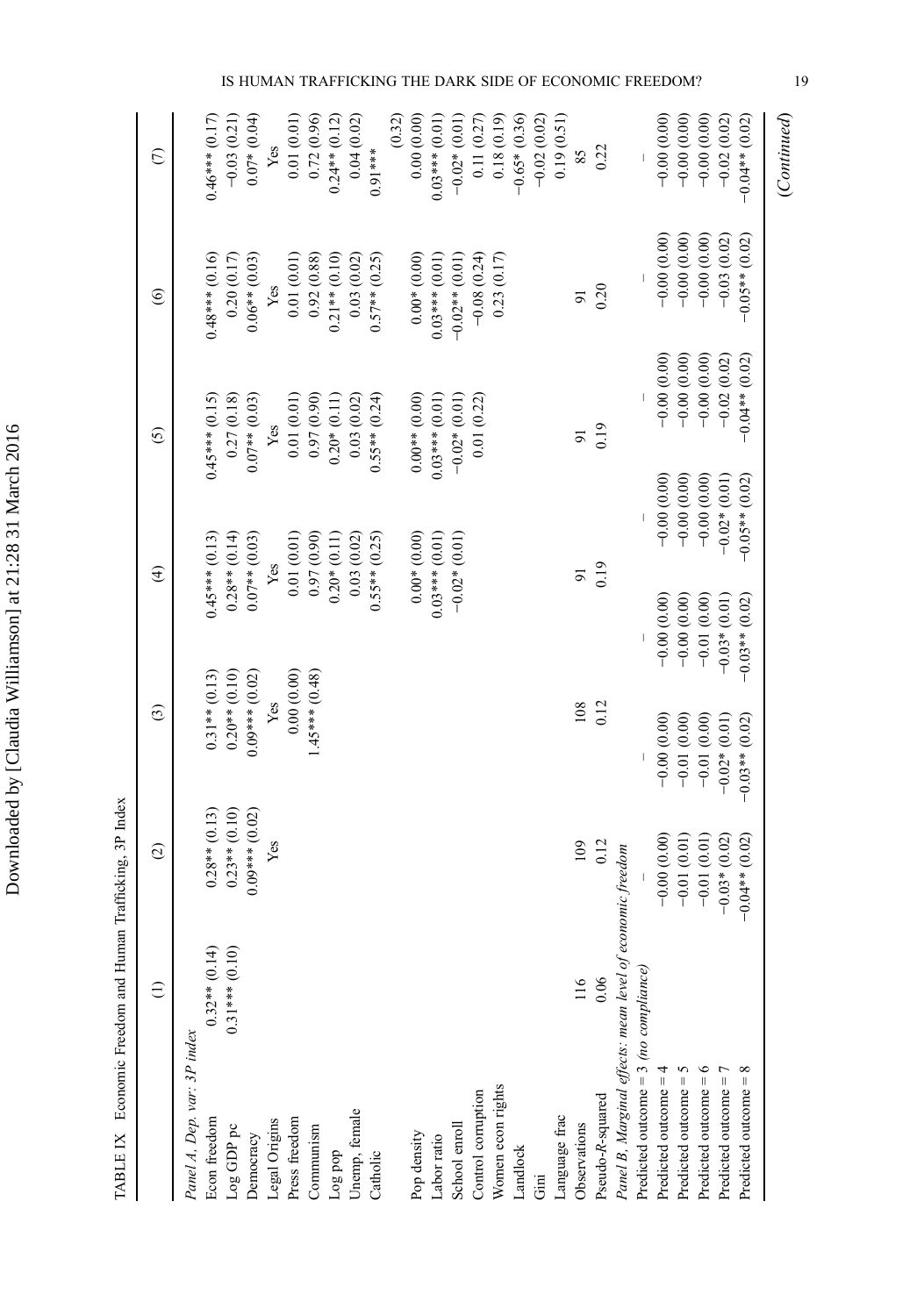| l      |
|--------|
|        |
|        |
|        |
|        |
|        |
|        |
|        |
|        |
|        |
|        |
| ہ<br>و |
|        |
|        |
|        |
|        |
|        |
|        |
|        |
| ؚ<br>ا |
| ١<br>I |
|        |
|        |
|        |
|        |
|        |
|        |
|        |
|        |
|        |
|        |
|        |
|        |
|        |
|        |
| .      |
|        |
|        |
|        |
|        |
|        |
|        |
|        |
| i      |
|        |
|        |
|        |
| Į      |
|        |
|        |
|        |
|        |
|        |
|        |
|        |
|        |
|        |
|        |
|        |
|        |
| I      |

| 0.00(0.00)          | 0.00(0.00)         | 0.00(0.00)          | 0.00(0.00)          | 0.00(0.00)                | 0.00(0.00)            | (0.01)<br>0.01(      | Predicted outcome = 15 (full compliance) |
|---------------------|--------------------|---------------------|---------------------|---------------------------|-----------------------|----------------------|------------------------------------------|
| 0.03(0.02)          | $0.03*(0.02)$      | $0.03*(0.02)$       | $0.03**$ (0.02)     | $0.01$ ** $(0.01)$        | (0.01)<br>$0.02*$     | (0.02)<br>$.8^{***}$ | Predicted outcome $= 14$                 |
| $0.07**$ (0.03)     | $0.07**$ (0.03)    | $0.06**$ (0.03)     | $0.06**$ (0.03)     | $0.01$ $(0.02)$           | (0.02)<br>$0.04*$     | (0.02)<br>$0.04**$   | Predicted outcome $= 13$                 |
| $0.06**$ (0.03)     | (0.03)<br>$0.06**$ | (0.02)<br>$0.06**$  | $0.06**$ (0.02)     | (0.02)<br>$0.03*$         | (0.02)<br>$0.03*$     | (10.01)<br>$0.03*$   | Predicted outcome = 12                   |
| 0.02(0.02)          | (0.02)<br>0.03(    | (0.02)<br>0.03      | (0.02)<br>0.03      | (0.01)<br>$0.02*$         | (0.01)<br>$0.02 * 6$  | (0.01)<br>$0.02*$    | Predicted outcome = 11                   |
| (0.03)<br>$-0.05*$  | $-0.06**$ (0.03)   | (0.02)<br>$-0.05**$ | (0.02)<br>$-0.05**$ | $-0.01(0.01)$             | (0.01)<br>$-0.01$     | (0.01)<br>$-0.00$    | Predicted outcome $= 10$                 |
| (0.02)<br>$-0.05**$ | $-0.06**$ (0.03)   | (0.02)<br>$-0.05**$ | (0.02)<br>$-0.05**$ | $0.01$ $*$ $*$ $+$ $0.02$ | (0.02)<br>$-1*10.04*$ | (0.02)<br>$-0.03**$  | Predicted outcome $=$                    |
|                     |                    |                     |                     |                           |                       |                      |                                          |

Notes: Panel A presents ordered probit regressions with the 3P index as the dependent variable. Panel B reports marginal effects of economic freedom based on the mean of all variables. Robust standard errors are reported i Notes: Panel A presents ordered probit regressions with the 3P index as the dependent variable. Panel B reports marginal effects of economic freedom based on the mean of all variables. Robust standard errors are reported in parenthesis. \*\*\*, and \*denote significance at 1, 5, and 10%, respectively. Variables are described in Appendix 1.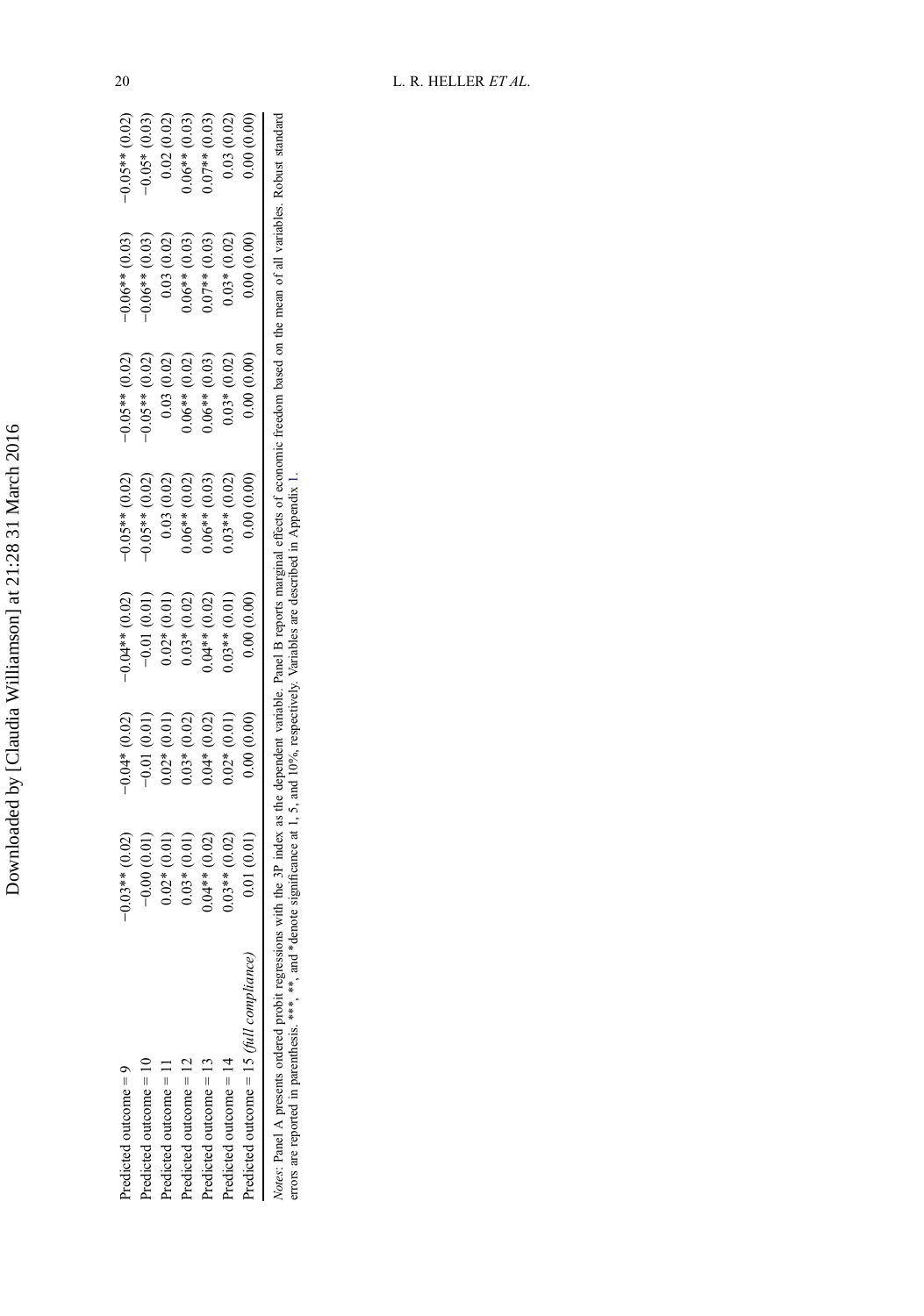|                                                                                                                                                                                                                                                                    | Prosecution index |                   | Protection index                                                                                  |                 | Prevention index |                  |
|--------------------------------------------------------------------------------------------------------------------------------------------------------------------------------------------------------------------------------------------------------------------|-------------------|-------------------|---------------------------------------------------------------------------------------------------|-----------------|------------------|------------------|
|                                                                                                                                                                                                                                                                    | $\widehat{\Xi}$   | $\widehat{c}$     | ⊙                                                                                                 | $\bigoplus$     | $\odot$          | $\circledcirc$   |
| Panel A, Dep. var                                                                                                                                                                                                                                                  |                   |                   |                                                                                                   |                 |                  |                  |
| Econ freedom                                                                                                                                                                                                                                                       | $0.29*(0.16)$     | $0.54**$ $(0.23)$ | 0.23(0.15)                                                                                        | 0.29(0.19)      | $0.27**$ (0.14)  | $0.33*(0.17)$    |
| Log GDP pc                                                                                                                                                                                                                                                         | $0.25**$ (0.10)   | 0.24(0.23)        | $0.29***$ (0.10)                                                                                  | 0.07(0.22)      | $0.23**$ (0.10)  | $-0.33(0.25)$    |
| Democracy                                                                                                                                                                                                                                                          |                   | $0.09**$ (0.04)   |                                                                                                   | 0.04(0.04)      |                  | 0.02(0.04)       |
| Legal origins                                                                                                                                                                                                                                                      |                   | Yes               |                                                                                                   | Yes             |                  | Yes              |
| Press freedom                                                                                                                                                                                                                                                      |                   | 0.00(0.01)        |                                                                                                   | 0.01(0.01)      |                  | 0.00(0.01)       |
| Communism                                                                                                                                                                                                                                                          |                   | 0.15(1.18)        |                                                                                                   | $-0.04(0.93)$   |                  | $5.91***$ (1.13) |
| Log pop                                                                                                                                                                                                                                                            |                   | $0.31**$ (0.15)   |                                                                                                   | $-0.05(0.12)$   |                  | $0.24**$ (0.12)  |
| Unemp, female                                                                                                                                                                                                                                                      |                   | $-0.01(0.02)$     |                                                                                                   | 0.03(0.02)      |                  | $0.05*$ (0.02)   |
| Catholic                                                                                                                                                                                                                                                           |                   | $-0.04(0.36)$     |                                                                                                   | $0.76**$ (0.32) |                  | $0.91***$ (0.35) |
| Pop density                                                                                                                                                                                                                                                        |                   | $0.00***$ (0.00)  |                                                                                                   | $-0.00(0.00)$   |                  | $-0.00(0.00)$    |
| Labor ratio                                                                                                                                                                                                                                                        |                   | $0.03***$ (0.01)  |                                                                                                   | $0.02**$ (0.01) |                  | $0.03***$ (0.01) |
| School enroll                                                                                                                                                                                                                                                      |                   | $-0.02(0.01)$     |                                                                                                   | $-0.03*$ (0.01) |                  | $-0.02*(0.01)$   |
| Landlock                                                                                                                                                                                                                                                           |                   | 0.17(0.37)        |                                                                                                   | $-0.55(0.37)$   |                  | $-1.02***(0.39)$ |
| Gini                                                                                                                                                                                                                                                               |                   | 0.00(0.02)        |                                                                                                   | $-0.02(0.02)$   |                  | $-0.02(0.02)$    |
| Language frac                                                                                                                                                                                                                                                      |                   | $-0.31(0.60)$     |                                                                                                   | 0.19(0.58)      |                  | 0.42(0.60)       |
| Control corruption                                                                                                                                                                                                                                                 |                   | $-0.23(0.30)$     |                                                                                                   | 0.07(0.26)      |                  | 0.38 (0.28)      |
| Women econ rights                                                                                                                                                                                                                                                  |                   | 0.02(0.24)        |                                                                                                   | $-0.07(0.23)$   |                  | $0.45**$ (0.19)  |
| Observations                                                                                                                                                                                                                                                       | 116               | 85                | 116                                                                                               | 85              | 116              | 85               |
| Pseudo-R-squared                                                                                                                                                                                                                                                   | $0.07\,$          | 0.26              | 0.08                                                                                              | 0.23            | 0.06             | 0.29             |
| Panel B, Marginal effects: mean level of economic freedom                                                                                                                                                                                                          |                   |                   |                                                                                                   |                 |                  |                  |
| Predicted outcome = $1$ (no compliance)                                                                                                                                                                                                                            |                   |                   | $-0.01(0.01)$                                                                                     | $-0.00(0.00)$   | $-0.01(0.01)$    | $-0.00(0.00)$    |
| Predicted outcome $= 2$                                                                                                                                                                                                                                            | $-0.06*(0.03)$    | $-0.06*$ (0.03)   | $-0.07(0.05)$                                                                                     | $-0.09(0.06)$   | $-0.03(0.02)$    | $-0.01(0.01)$    |
| Predicted outcome $=$ 3                                                                                                                                                                                                                                            | $-0.05*(0.03)$    | $-0.12**$ (0.05)  | 0.02(0.02)                                                                                        | $-0.00(0.02)$   | $-0.07**$ (0.03) | $-0.10*$ (0.05)  |
| Predicted outcome $=$ 4                                                                                                                                                                                                                                            | 0.03(0.02)        | 0.03(0.04)        | 0.04(0.02)                                                                                        | 0.06(0.04)      | $0.04*(0.02)$    | 0.04(0.03)       |
| Predicted outcome = $5$ (full compliance)                                                                                                                                                                                                                          | $0.08*(0.04)$     | $0.14**$ (0.06)   | 0.03(0.02)                                                                                        | 0.03(0.02)      | $0.07**$ (0.04)  | $0.08*(0.04)$    |
| Notes: Panel A presents ordered logit regressions with the 3P index sub-indices as the dependent variables. Panel B reports marginal effects of economic freedom based on the mean of all variables. Robust<br>standard errors are reported in parenthesis. *** ** |                   |                   | , and *denote significance at 1, 5, and 10%, respectively. Variables are described in Appendix 1. |                 |                  |                  |
|                                                                                                                                                                                                                                                                    |                   |                   |                                                                                                   |                 |                  |                  |

TABLE X Economic Freedom and Human Trafficking, 3P Index Sub-indices TABLE X Economic Freedom and Human Trafficking, 3P Index Sub-indices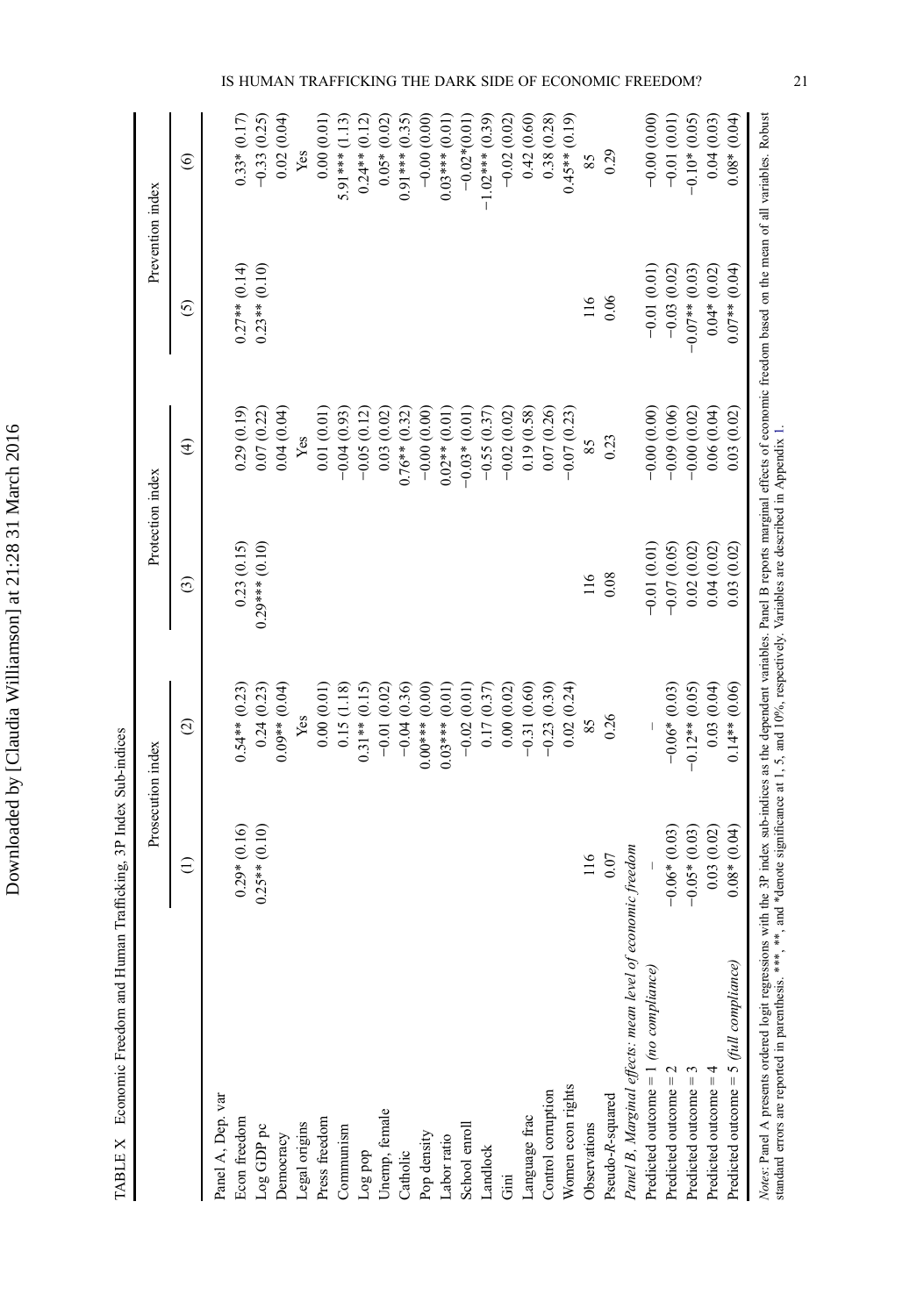anti-trafficking policy effectiveness. As before, the categorical and ordinal structure suggests that ordered probit is the most appropriate estimator.<sup>4</sup>

In all regression specifications, reported in Table IX, Panel A, the betas of economic freedom are positive and significant. This indicates that economic freedom correlates with more stringent anti-trafficking policies. The marginal effects of economic freedom, which can be found in Table IX, Panel B, are considerably more complicated to interpret due to the 13 different states the dependent variable can take. Overall, the marginal effects universally point in the direction that economic freedom is related to better anti-trafficking policies. In the majority of specifications, economic freedom significantly reduces the probability of receiving a score lower than 10 and it significantly increases the likelihood of receiving a score of 11 or higher on the 3P index. Thus, the results indicate that higher levels of economic freedom increase the probability of having strong anti-human trafficking policies. The pseudo- $R^2$  values range from 0.06 to 0.22.

To gain further insight, we investigate which policies economic freedom impacts by replacing the overall 3P index with the three sub-indices measuring policies related to (1) prosecution, (2) protection, and (3) prevention. For each dependent variable, we only report the regression specification, controlling for economic freedom and income, as well as the specification including all control variables.

As shown in Table X, Panel A, economic freedom is positively and significantly related to both human trafficking prosecution and prevention. Columns (3) and (4) report that the betas of economic freedom are not significantly related to trafficking protection at conventional levels ( $p$ -values of 0.11 and 0.14, respectively). The marginal effects of economic freedom are reported in Table X, Panel B. It appears that economic freedom significantly increases the probability of scoring a 4 or a 5 (the latter corresponding to full compliance with the law), while reducing the probability of a low compliance score of 2 or 3. Combined with the findings above, economic freedom promotes policies designed to limit human trafficking, specifically policies related to prosecution and prevention. In addition, the results suggest that democracy only promotes anti-trafficking prosecution policies. The pseudo- $R^2$  values range from 0.06 to 0.29.

We briefly compare our results to Cho, Dreher, and Neumayer (2014), who examine determinants of the 3P index, but do not control for economic institutions. The main similarity is that democracy positively impacts the 3P index. However, Cho et al. find that democracy relates to all three sub-indices, whereas it is only correlated with prosecution in our specifications. We find that the beta of income per capita positively and significantly impacts the 3P index in most specifications, whereas Cho et al. do not find a significant relationship with income. Betas for women's economic rights and control of corruption are highly significant in Cho et al.'s findings, but are insignificant across our specifications.

Collectively, our direct results indicate that countries with more open, liberal economic policies are not more likely to be involved in human trafficking. If anything, the evidence points in the opposite direction. Countries with more economic freedom seem to experience less human trafficking and are more likely to adopt policies designed to prevent it.

#### 5. CONCLUDING REMARKS

Economic freedom and globalization of markets have had many beneficial impacts in terms of income creation and poverty reduction. One worry is that a more open and globalized

<sup>&</sup>lt;sup>4</sup>We also estimate with ordered logit and OLS and find similar findings, which are available upon request.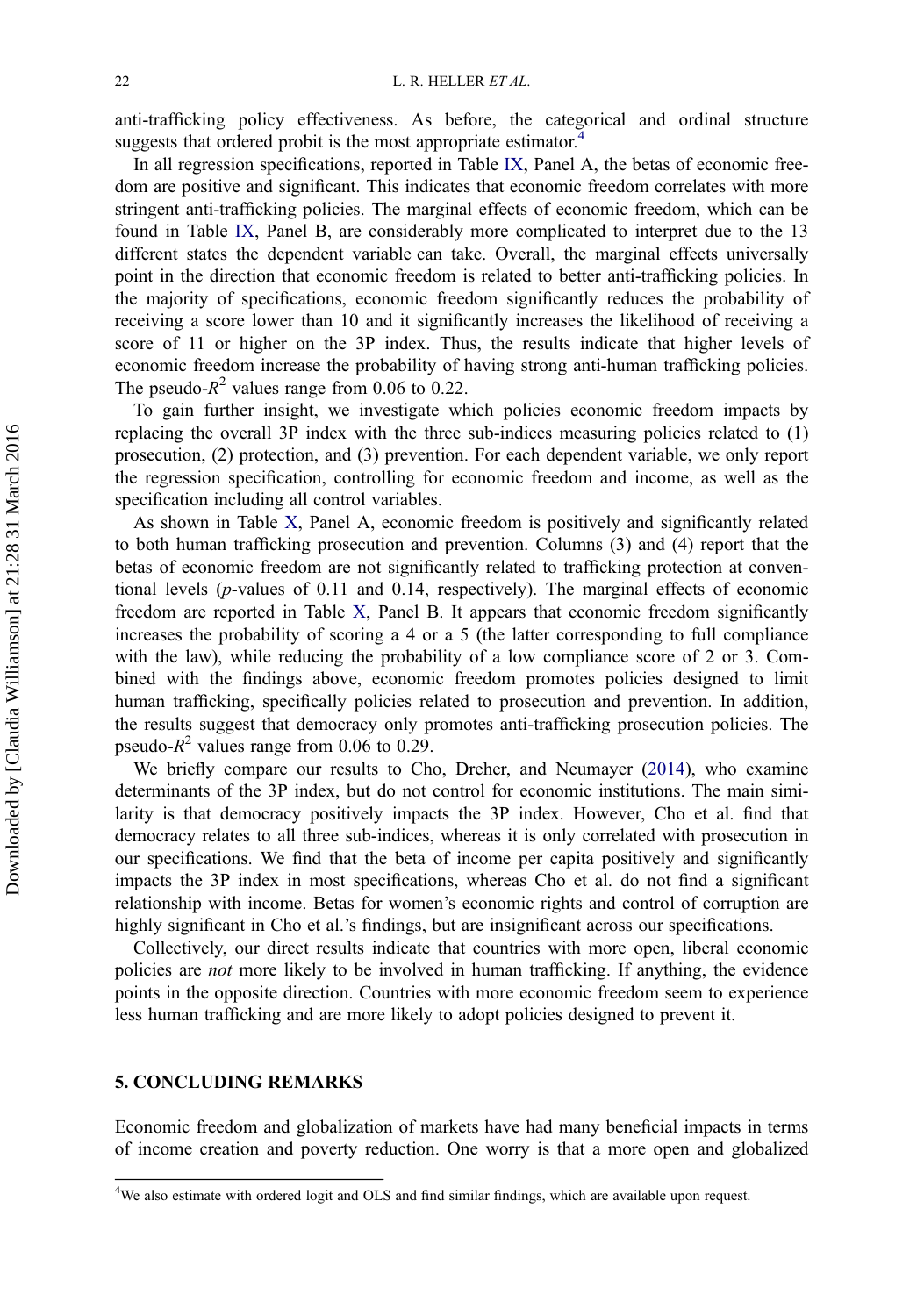world favorable to trade in goods and services will also be more favorable toward forcible trading in human beings. Our analysis uses multiple data sources to examine how economic freedom relates to direct measures of trafficking flows and an indirect measure of anti-trafficking policies. We find no evidence in support of the idea the economic freedom is associated with greater human trafficking. On the contrary, there is evidence that countries with more economic freedom are more likely to enact and enforce strict policies to fight human trafficking and some evidence that the actual incidence of trafficking is diminished among countries with more economic freedom.

Based on these findings, normative conclusions may suggest that (1) economic freedom should not be resisted out of fear that freer markets imply more trade in humans and (2) economic freedom should be used to combat human trafficking, given the propensity of economically free countries to adopt anti-trafficking policies.

Although our findings are robust, we do acknowledge limitations surrounding this type of work. Despite the definition of human trafficking noted in the beginning, human trafficking statistics frequently do not make firm distinctions between forced transportation of individuals and the voluntary (though likely illegal) movement of individuals across borders in search of employment opportunities. For example, as noted in the 2012 Report on Trafficking in Persons '… the number of victims of forced labour as a result of trafficking in persons remains unknown' (UNODC 2012, 9).

To the extent that the UNODC statistics are capturing those individuals engaged in forced labor and other violations of individual rights, this research can be viewed as a first step examining the impact of economic freedom on other aspects of human freedom. However, the data may be capturing voluntary migration that should not be viewed as human trafficking in a strict sense. Indeed, many economists would likely favor an increase in the voluntary migration of people across borders (e.g. Clemens 2011), but none would likely support the violations of human rights and individual sovereignty that a core definition of human trafficking involves. It is important to keep this distinction in mind when thinking about the implications of the present work.

#### DISCLOSURE STATEMENT

No potential conflict of interest was reported by the authors.

#### References

- Agathangelou, A., and L. H. M. Ling. 2003. "Desire Industries: Sex Trafficking, UN Peacekeeping, and the Neo-Liberal World Order." Brown Journal of World Affairs 10 (1): 133-148.
- Akee, R., Basu, A., Chau, N., and Khamis, M. 2010. "Ethnic Fragmentation, Conflict, Displaced Persons and Human Trafficking: An Empirical Analysis." In Migration and Culture, Frontiers of Economics and Globalization, edited by Gil S. Epstein and Ira N. Gang, 691-716. Emerald Publishing 8.

Akee, R., A. Basu, N. Chau, and M. Khamis. 2012. "Vulnerability and Trafficking." Mimeo, Wesleyan University.

Akee, R., A. Bedi, A. Basu, and N. Chau. 2014. "Transnational Trafficking, Law Enforcement and Victim Protection: A Middleman's Perspective." The Journal of Law and Economics 57: 349–386.

- Alesina, A., A. Devleeschauwer, W. Easterly, S. Kurlat, and R. Wacziarg. 2003. "Fractionalization." Journal of Economic Growth 8: 155–194.
- Aronowitz, A. A. 2001. "Smuggling and Trafficking in Human Beings: The Phenomenon, the Markets That Drive It and the Organisations That Promote It." European Journal on Criminal Policy and Research 9 (2): 163–195.

Avdeyeva, O. 2010. "Trafficking in Persons: Why Do States Comply with International Treaties?" Presented at 51st International Studies Association Annual Convention, San Francisco, CA, New Orleans, LA.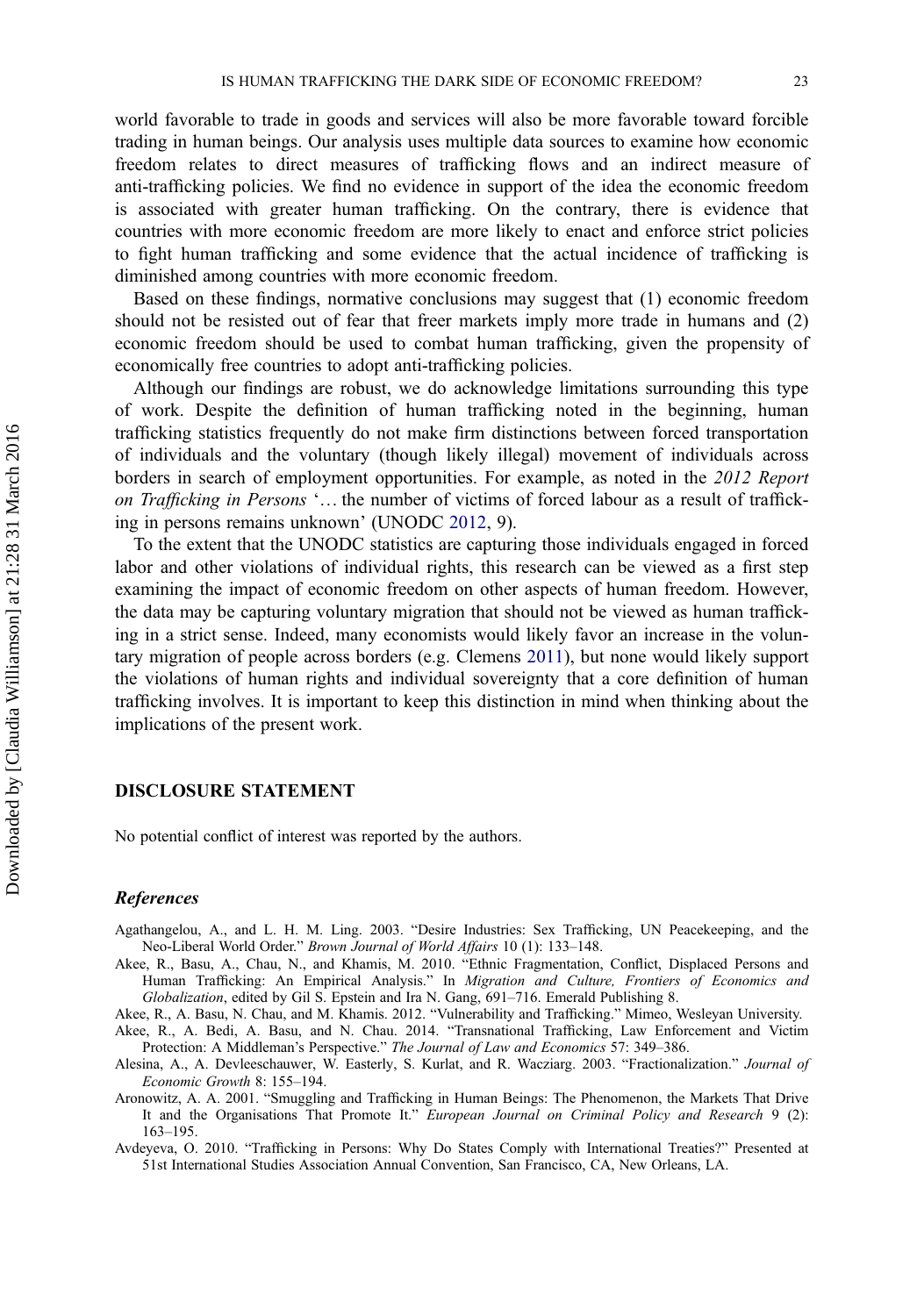- Bales, K. 2007. Ending Slavery: How We Free Today's Slaves. Berkeley and Los Angeles, CA: University of California Press.
- Barro, R., and R. McCleary. 2003. "Religion and Economic Growth across Countries." American Sociological Review 68: 760–781.
- BBC News. 2012. "Human Trafficking to UK 'Rising'." BBC News, October 18, 2012. Web.
- Belser, P. 2005. "Forced Labor and Human Trafficking: Estimating the Profits." International Labour Office Working Paper 42. Geneva.
- Bjørnskov, C. 2008. "On Globalization and Human Rights: The Importance of Types of Globalization." Presented at the conference: Beyond Basic Questions, Gottingen, October 10–11.
- Bjørnskov, C. 2015. "Does Economic Freedom Really Kill? On the Association between 'Neoliberal' Policies and Homicide Rates." European Journal of Political Economy 37: 207–219.
- Brandeis, Louis D. 1913. "What Publicity Can Do?" Harper's Weekly 20: 92-108.
- Brewer, Devin. 2009. "Globalization and Human Trafficking." Tropical Research Digest: Human Rights and Human Welfare: 46–56.
- Carden, A., and R. Lawson. 2010. "Human Rights and Economic Liberalism." Business and Politics 12(2), Article  $2: 1-18.$
- Chacón, J. M. 2010. "Tensions and Trade-Offs: Protecting Trafficking Victims in the Era of Immigration Enforcement." University of Pennsylvania Law Review 158 (6): 1609–1653.
- Chen, S., and M. Ravallion. 2010. "The Developing World is Poorer than We Thought, but No Less Successful in the Fight against Poverty." The Quarterly Journal of Economics 125 (4): 1577–1625.
- Cho, S.-Y. 2013. "Integrating Equality: Globalization, Women's Rights, and Human Trafficking." International Studies Quarterly 57: 683-697.
- Cho, S.-Y. 2015a. "Modeling for Determinants of Human Trafficking: An Empirical Analysis." Social Inclusion 3: 2–21.
- Cho, S.-Y. 2015b. "Human Trafficking, A Shadow of Migration-Evidence from Germany." Journal of Development Studies 51 (7): 905–921.
- Cho, S.-Y., A. Dreher, and E. Neumayer. 2013. "Does Legalized Prostitution Increase Human Trafficking?" World Development 41: 67–82.
- Cho, S.-Y., A. Dreher, and E. Neumayer. 2014. "The Determinants of Anti-Trafficking Policies: Evidence from a New Index." The Scandinavian Journal of Economics 116: 429–454.
- Cho, S.-Y., and K. C. Vadlamannati. 2012. "Compliance with the Anti-trafficking Protocol." European Journal of Political Economy 28: 249–265.
- Cingranelli, D., D. Richards, and K. Chad Clay. 2014. "The CIRI Human Rights Dataset." Version 2014.04.14. http://www.humanrightsdata.com.
- Clawson, H., and M. Layne. 2007. Estimating Human Trafficking into the United States: Development of a Methodology. Washington, DC: ICF International.
- Clemens, M. 2011. "Economics and Emigration: Trillion-Dollar Bills on the Sidewalk?" Journal of Economic Perspectives 25 (3): 83–106.
- De Haan, J., S. Lundstrom, and J.-E. Sturm. 2006. "Market-Oriented Institutions and Policies and Economic Growth: A Critical Survey." Journal of Economic Surveys 20 (2): 157–191.
- Di Tommaso, M., I. Shima, S. Strøm, and F. Bettio. 2009. "As Bad as It Gets: Well-Being Deprivation of Sexually Exploited Trafficked Women." European Journal of Political Economy 25: 143–162.
- Dollar, D., and A. Kraay. 2004. "Trade, Growth, and Poverty." The Economic Journal 114 (493): F22–F49.
- Dreher, A., M. Gassebner, and L. Siemers. 2012. "Globalization, Economic Freedom and Human Rights." Journal of Conflict Resolution 56 (3): 516–546.
- Dreher, A., C. Kotsogiannis, and S. McCorriston. 2007. "Corruption around the World: Evidence from a Structural Model." Journal of Comparative Economics 35 (3): 443–466.
- Dreher, A., and F. Schneider. 2010. "Corruption and the Shadow Economy: An Empirical Analysis." Public Choice 144: 215–238.
- Flores, A. 2014. "Arrests Related to Human Trafficking on Rise in O.C., Report Says." Los Angeles times. Tribune Publishing, August 7, 2014.
- Frank, R. 2011. "The Political Economy of Human Trafficking." Mimeo, University of New Orleans.
- Freedom House. 2013. Freedom of the Press 2013: A Global Survey of Media Independence. Edited by Karin Deutsch Karlekar. New York: Rowman and Littlefield.
- Geracoulis, M. 2012. "The Not-So-Free Market: How Consumerism Fuels Human Trafficking." Truth-out.Org. Truthout. May 23, 2012. Accessed September 11, 2014. http://truth-out.org/news/item/9319-the-not-so-freemarket-how-consumerism-fuels-human-trafficking
- Global Slavery Index. 2013, 2014. Walk Free Foundation. Hope for Children Organization Australia. Published in Australia.
- Gwartney, J., R. Holcombe, and R. Lawson. 2006. "Institutions and the Impact of Investment on Growth." Kyklos 59 (2): 255–273.
- Gwartney, James, Robert Lawson, and Josh Hall. 2014. The Economic Freedom of the World: Annual Report. Vancouver: Fraser Institute.
- Hall, J., and R. Lawson. 2014. "Economic Freedom of the World: An Accounting of the Literature." Contemporary Economic Policy. 32 (1): 1–19.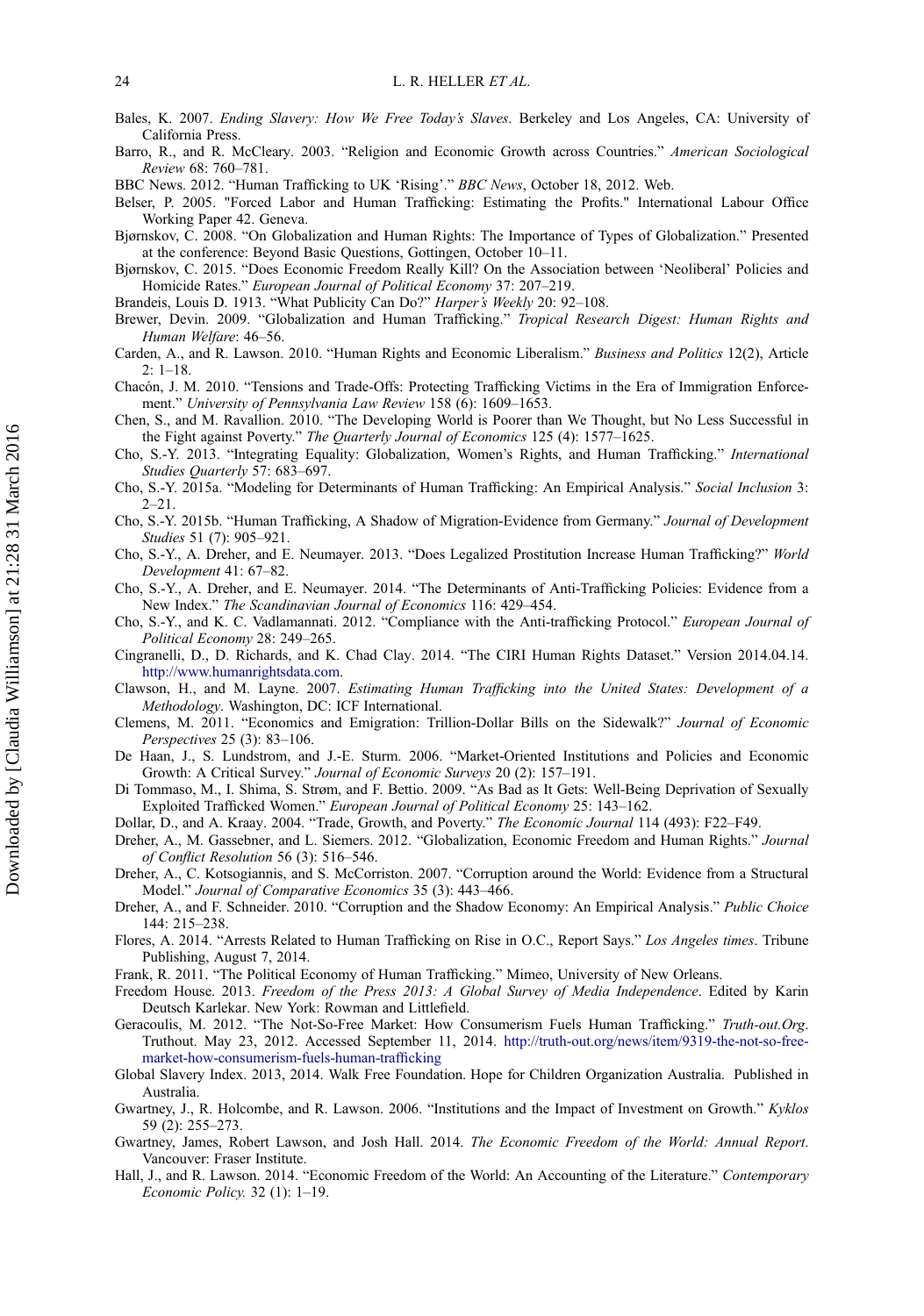- Haynes, D. F. 2009. "Exploitation Nation: The Thin and Grey Legal Lines between Trafficked Persons and Abused Migrant Laborers." Immigr. & Nat'lity L. Rev. 30 (3): 1–71.
- Heller, L. 2009. "Social Cohesion and Its Relationship to Endogenous Institutional Formation and Economic Growth." Journal of Private Enterprise 25 (1): 81–104.
- Hernandez, D., and A. Rudolph. 2015. "Modern Day Slavery: What Drives Human Trafficking in Europe?" European Journal of Political Economy 38: 118–139.
- International Organization for Migration. 2012. Counter Trafficking Module. Geneva: Department of International Cooperation and Partnerships.
- Jakobsson, N., and A. Kotsadam. 2013. "The Law and Economics of International Sex Slavery: Prostitution Laws and Trafficking for Sexual Exploitation." European Journal of Law and Economics 35: 87–107.
- Joarder, M., and P. Miller. 2014. "The Experiences of Migrants Trafficked from Bangladesh." The Annals of the American Academy of Political and Social Science 653 (1): 141–161.
- La Porta, R., F. Lopez-de-Silanes, and A. Shleifer. 2008. "The Economic Consequences of Legal Origins." Journal of Economic Literature 46: 285–332.
- La Porta, R., F. Lopez-de-Silanes, A. Shleifer, and R. Vishny. 1999. "The Quality of Government." Journal of Law Economics and Organization 15: 222–279.
- Labott, E. 2009. "Recession Boosts Global Human Trafficking, Report Says." CNN. Turner Broadcasting System. June 16, 2009. Web.
- Legal Prostitution. 2015. "100 Countries and Their Prostitution Policies 'Legal Status of Prostitution, Brothel Ownership, and Pimping." http://prostitution.procon.org/view.resource.php?resourceID=000772.
- Mahmoud, T., and C. Trebesch. 2010. "The Economics of Human Trafficking and Labour Migration: Micro-Evidence from Eastern Europe." Journal of Comparative Economics 38 (2): 173–188.
- Marshall, M., T. Gurr, and K. Jaggers. 2014. Polity IV Project: Political Regime Characteristics and Transitions, 1800–2013. Vienna: Center for Systemic Peace.
- Potrafke, N. 2011. "Policies against Human Trafficking: The Role of Religion and Political Institutions." Mimeo, University of Konstanz.
- Potrafke, N., and H. Ursprung. 2012. "Globalization and Gender Equality in the Course of Development." European Journal of Political Economy 28 (4): 399–413.
- Powell, B. 2014. Out of Poverty: Sweatshops in the Global Economy. New York: Cambridge University Press.
- Sala-i-Martin, X. 2006. "The World Distribution of Income: Falling Poverty and…Convergence, Period." The Quarterly Journal of Economics 121 (2): 351–397.
- Sanders, A. 2012. "Sex Trafficking in Southeast Asia: How Neo-Liberalism Has Bolstered the Global Sex Trade." On Politics. 6 (1): 1–13.
- Simmons, B., and P. Lloyd. 2010. "Subjective Frames and Rational Choice: Transnational Crime and the Case of Human Trafficking." Mimeo, Government Department, Harvard University, Cambridge.
- de Soysa, I., and H. Fjelde. 2010. "Is the Hidden Hand an Iron Fist? Capitalism and Civil Peace, 1970–2005." Journal of Peace Research 47 (3): 287–298.
- de Soysa, I., and K. C. Vadlamannati. 2011. "Does Being Bound Together Suffocate, or Liberate? The Effects of Economic, Social, and Political Globalization on Human Rights, 1981–2005." Kyklos 64 (1): 20–53.
- de Soysa, I., and K. C. Vadlamannati. 2013. "Do Pro-market Economic Reforms Drive Human Rights Violations? An Empirical Assessment, 1981–2006." Public Choice 155 (1–2): 163–187.
- Stringham, E., and J. Levendis. 2010. "Chapter 6: The Relationship between Economic Freedom and Homicide." In Economic Freedom of the World: Annual Report, edited by James Gwartney, Joshua Hall, and Robert Lawson, 203–218. Vancouver, Canada: Fraser Institute.
- Stroup, M. 2011. "Does Economic Freedom Promote Women's Well-Being?" In Economic Freedom of the World: Annual Report, edited by James Gwartney James, Joshua Hall, and Robert Lawson, 179–190. Vancouver, Canada: Fraser Institute.
- United States Department of State. 2010, 2013. Annual Reports on Trafficking in Persons. Washington, DC: United States Department of State.
- UNODC (United Nations Office on Drugs and Crime). 2000. United Nations Convention against Transnational Organized Crime and the Protocols Thereto. New York: United Nations.
- UNODC (United Nations Office on Drugs and Crime). 2006, 2012. Trafficking in Persons: Global Patterns. Vienna: United Nations.
- UNODC (United Nations Office on Drug and Crime, Data). 2014. Global Report on Trafficking in Persons. New York: United Nations.
- Van Liemt, G. 2004. "Human Trafficking in Europe: An Economic Perspective." In Focus Programme on Promoting the Declaration on Fundamental Principles and Rights at Work Working Paper #31.
- Van Osdal, Paul. 2013. "Human Trafficking on the Rise in Western Pennsylvania." WTAE. Hearst Television. February 18, 2013.
- World Bank. 2014. Worldwide Governance Indicators. Washington, DC: World Bank.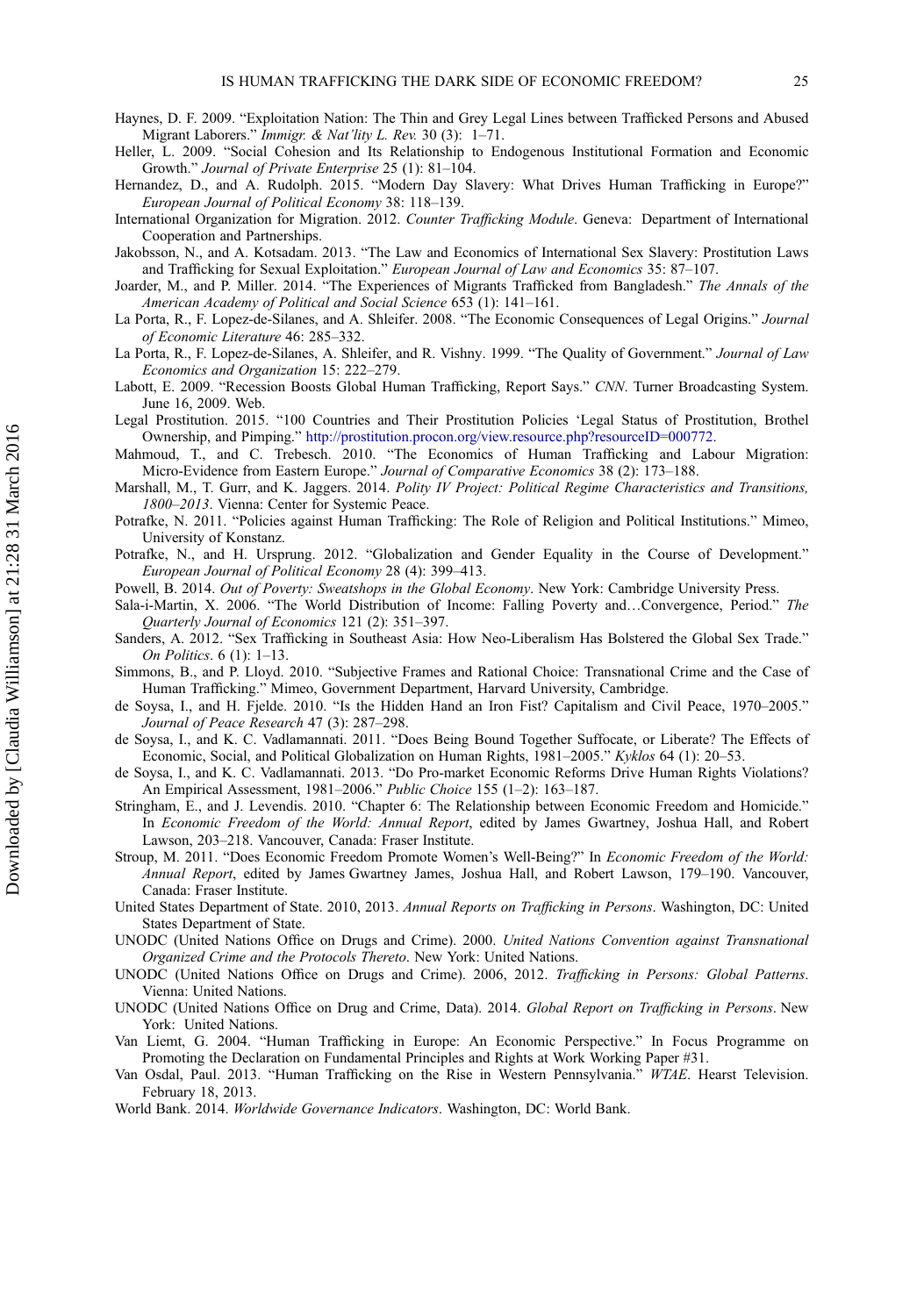| Variable                   | Description                                                                                                                                                                                                                                                                                                                                                                                                                                                                                                                                                       | Source                                             |
|----------------------------|-------------------------------------------------------------------------------------------------------------------------------------------------------------------------------------------------------------------------------------------------------------------------------------------------------------------------------------------------------------------------------------------------------------------------------------------------------------------------------------------------------------------------------------------------------------------|----------------------------------------------------|
| Trafficking<br>destination | Incidence of human trafficking by country of destination;<br>scaled between 1 and 5 reflecting 'very low' to 'very high'<br>incidence. Averaged from 1996 to 2003                                                                                                                                                                                                                                                                                                                                                                                                 | <b>UNODC</b> (2006)                                |
|                            | Trafficking origin Incidence of human trafficking by country of origin; scaled<br>between 1 and 5 reflecting 'very low' to 'very high' incidence.<br>Averaged from 1996 to 2003                                                                                                                                                                                                                                                                                                                                                                                   | <b>UNODC</b> (2006)                                |
| Trafficking<br>transit     | Incidence of human trafficking transiting through a country;<br>scaled between 1 and 5 reflecting 'very low' to 'very high'<br>incidence. Averaged from 1996 to 2003                                                                                                                                                                                                                                                                                                                                                                                              | <b>UNODC</b> (2006)                                |
| Trafficking in             | Reflects inbound cross-border trafficking based on country<br>reports found in the US Department of State Trafficking in<br>Persons Report (2013). Coded on an ordinal scale of 1–4,<br>where higher values reflect higher levels of cross-border<br>human trafficking. Measured in 2013                                                                                                                                                                                                                                                                          | Global Slavery Index (2013)                        |
| Trafficking out            | Reflects outbound cross-border trafficking based on country<br>reports found in the US Department of State Trafficking in<br>Persons Report (2013). Coded on an ordinal scale of 1–4,<br>where higher values reflect higher levels of cross-border<br>human trafficking. Measured in 2013                                                                                                                                                                                                                                                                         | Global Slavery Index (2013)                        |
| Modern slavery             | Number of people enslaved by proportion of the population.<br>Measured in 2014                                                                                                                                                                                                                                                                                                                                                                                                                                                                                    | Global Slavery Index (2014)                        |
| Econ freedom               | Economic freedom measures the level of economic freedom on Fraser Institute, <i>Economic</i><br>a scale from 0 to 10, with 10 representing a greater degree of Freedom on the World (2014)<br>freedom. The index is grouped in five broad categories: size of<br>government (EFW Area 1), monetary policy and price stability<br>(EFW Area 2), legal structure and security of security of<br>private ownership (EFW Area 3), freedom to trade with<br>foreigners (EFW Area 4), and regulation of credit, business,<br>and labor (EFW Area 5). Data are from 2012 |                                                    |
| Log GDP pc                 | Log of gross domestic product per capita, PPP, constant 2011<br>international dollar. Measured in 2012                                                                                                                                                                                                                                                                                                                                                                                                                                                            | WDI (2014)                                         |
| Democracy                  | Measures autocracy versus democracy on a scale from $-10$ to<br>10 with 10 being democratic. Measured in 2013                                                                                                                                                                                                                                                                                                                                                                                                                                                     | Polity IV, Marshall, Gurr, and<br>Jaggers $(2014)$ |
| Legal Origins              | Three dummy variables coded 0 or 1: 1 indicates that a<br>country was colonized by France, German, or Scandanavia and Shleifer (2008)<br>French, German, Scandanavian legal code was transferred,<br>respectively                                                                                                                                                                                                                                                                                                                                                 | La Porta, Lopez-de-Silanes, and                    |
| Regional<br>Controls       | Dummy variables reflecting a country's location in the<br>following regions: East Asia Pacific, Eastern and Central<br>Europe, Middle East and North Africa, South Asia, Western<br>Europe, Sub-Saharan Africa, Latin America and the Caribbean,<br>and North America                                                                                                                                                                                                                                                                                             | World Bank                                         |
| 3P index                   | 3P Anti-trafficking Policy Index evaluates governmental anti-<br>trafficking efforts along three policy dimensions; prevention,<br>prosecution, and protection. Measured in 2013                                                                                                                                                                                                                                                                                                                                                                                  | Cho, Dreher, and Meumeyer<br>(2014)                |

### APPENDIX 1. DATA DESCRIPTION

Downloaded by [Claudia Williamson] at 21:28 31 March 2016 Downloaded by [Claudia Williamson] at 21:28 31 March 2016

(Continued)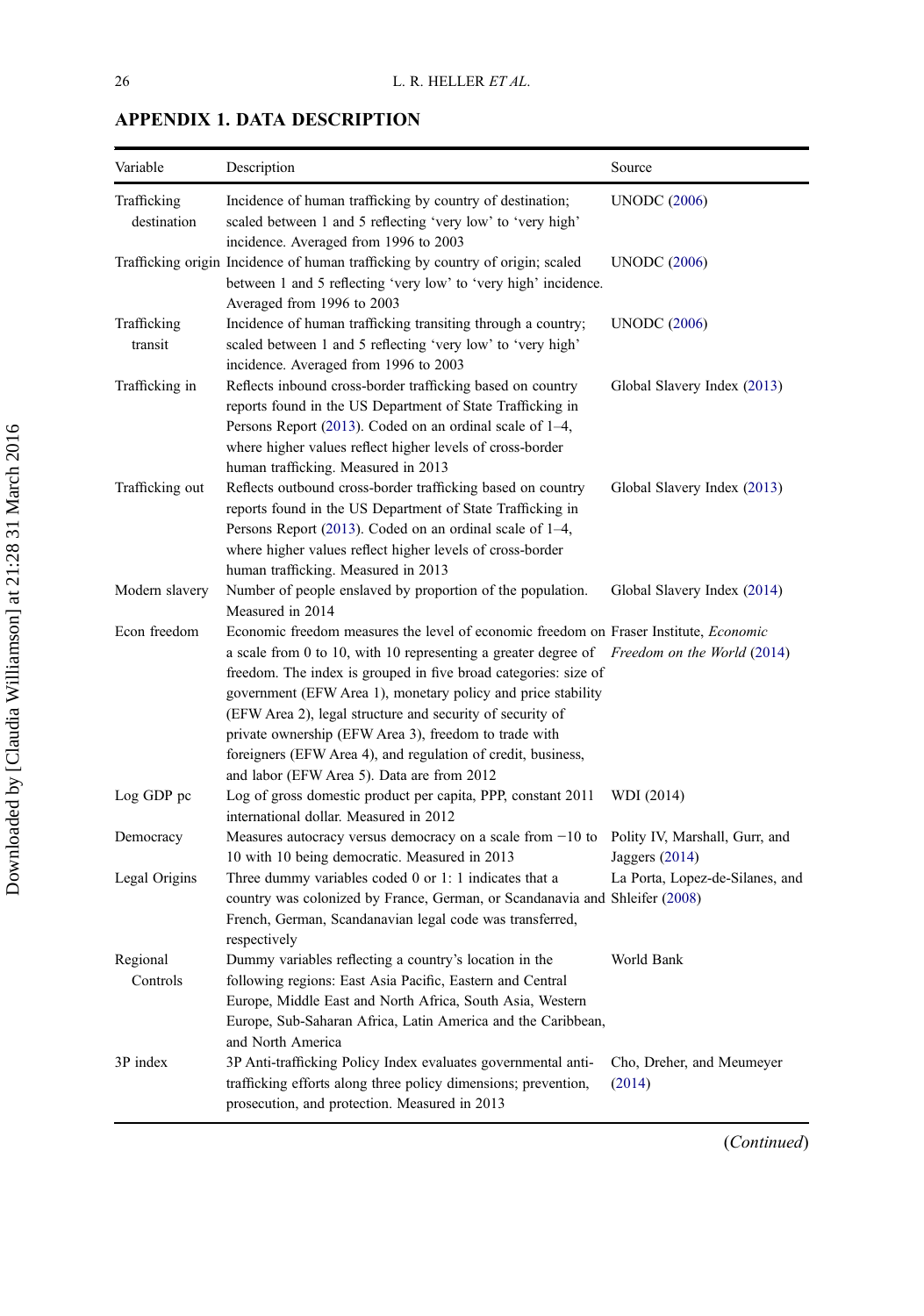| Variable      | Description                                                                                                                                                                                                                                                                                                                                                                   | Source                       |
|---------------|-------------------------------------------------------------------------------------------------------------------------------------------------------------------------------------------------------------------------------------------------------------------------------------------------------------------------------------------------------------------------------|------------------------------|
| Press freedom | Freedom House's index of press freedom rating the<br>independence of the media sector based on the extent to which<br>the country allows free flow of news and information. It<br>ranges from 0 to 100 with 100 being the most free. Measured<br>in 2012                                                                                                                      | Freedom House (2013)         |
| Communism     | Measures a history of communism. The average of dummy<br>variables equal to 1 for whether a country is communist at six<br>points during the twentieth century, every 15 years starting in<br>1925. We average all six dummies to get a measure of the<br>share of the century a country was communist                                                                        | Barro and McCleary (2003)    |
| Log pop       | Log of total population. Measured in 2012                                                                                                                                                                                                                                                                                                                                     | WDI (2014)                   |
| Unemp, female | Unemployment rate among female labor force. Measured in<br>2012                                                                                                                                                                                                                                                                                                               | WDI (2014)                   |
| Catholic      | Measured as the percentage of population in 1980 (or for<br>1990–1995 for countries formed more recently) that belonged<br>to Roman Catholic religion                                                                                                                                                                                                                         | La Porta et al. $(1999)$     |
| Pop density   | Population divided by land area. Measured in 2012                                                                                                                                                                                                                                                                                                                             | WDI (2014)                   |
| Labor ratio   | Ratio of female to male labor force participation. Measured in<br>2012                                                                                                                                                                                                                                                                                                        | WDI (2014)                   |
| School enroll | Primary school enrollment rate. Measured in 2012                                                                                                                                                                                                                                                                                                                              | WDI (2014)                   |
| Landlock      | Dummy variable equal to 1 if a country is landlocked, 0<br>otherwise                                                                                                                                                                                                                                                                                                          | <b>CIA World Fact Book</b>   |
| Gini          | Measure of income inequality. This measure ranges from a<br>value of 0, which indicates perfect income equality, to 100,<br>which indicates perfect income inequality. Data vary by<br>different years using the most recent data                                                                                                                                             | WDI (2014)                   |
| Language frac | Measures the degree of language heterogeneity                                                                                                                                                                                                                                                                                                                                 | Alesina et al. (2003)        |
| Prostitution  | Dummy variable equal to 1 if prostitution is legal,<br>0 otherwise. As of February 2015                                                                                                                                                                                                                                                                                       | Legal Prostitution (2015)    |
| Rule of law   | Captures the extent to which agents have confidence in and                                                                                                                                                                                                                                                                                                                    | Worldwide Governance         |
|               | abide by the rules of society, and in particular the quality of<br>contract enforcement, property rights, the police, and the<br>courts, as well as the likelihood of crime and violence. Data<br>are from 2013                                                                                                                                                               | Indicators (2014)            |
| Control       | Measures control of corruption using multiple sources.                                                                                                                                                                                                                                                                                                                        | Worldwide Governance         |
| corruption    | Captures the assessment of the intrusiveness of the country's<br>bureaucracy. Data are from 2013                                                                                                                                                                                                                                                                              | Indicators (2014)            |
| Women's econ  | The variable women's economic rights has three possible                                                                                                                                                                                                                                                                                                                       | Cingranelli-Richards (CIRI)  |
| rights        | categories. A score of 0 represents a category of countries,<br>which has no economic rights for women under the law. A<br>score of 1 represents a category of countries which has some<br>economic rights for women under the law. A score of 3<br>represents a category of countries which has all or nearly all of<br>economic rights protected by law. Data are from 2011 | Human Rights Database (2014) |
| Homicide      | Measures the intentional homicide rate per 100,000<br>population. Data are from 2012                                                                                                                                                                                                                                                                                          | <b>UNODC</b> (2014)          |

APPENDIX 1. (Continued)

Note:All variables are collected for the most recent year(s).